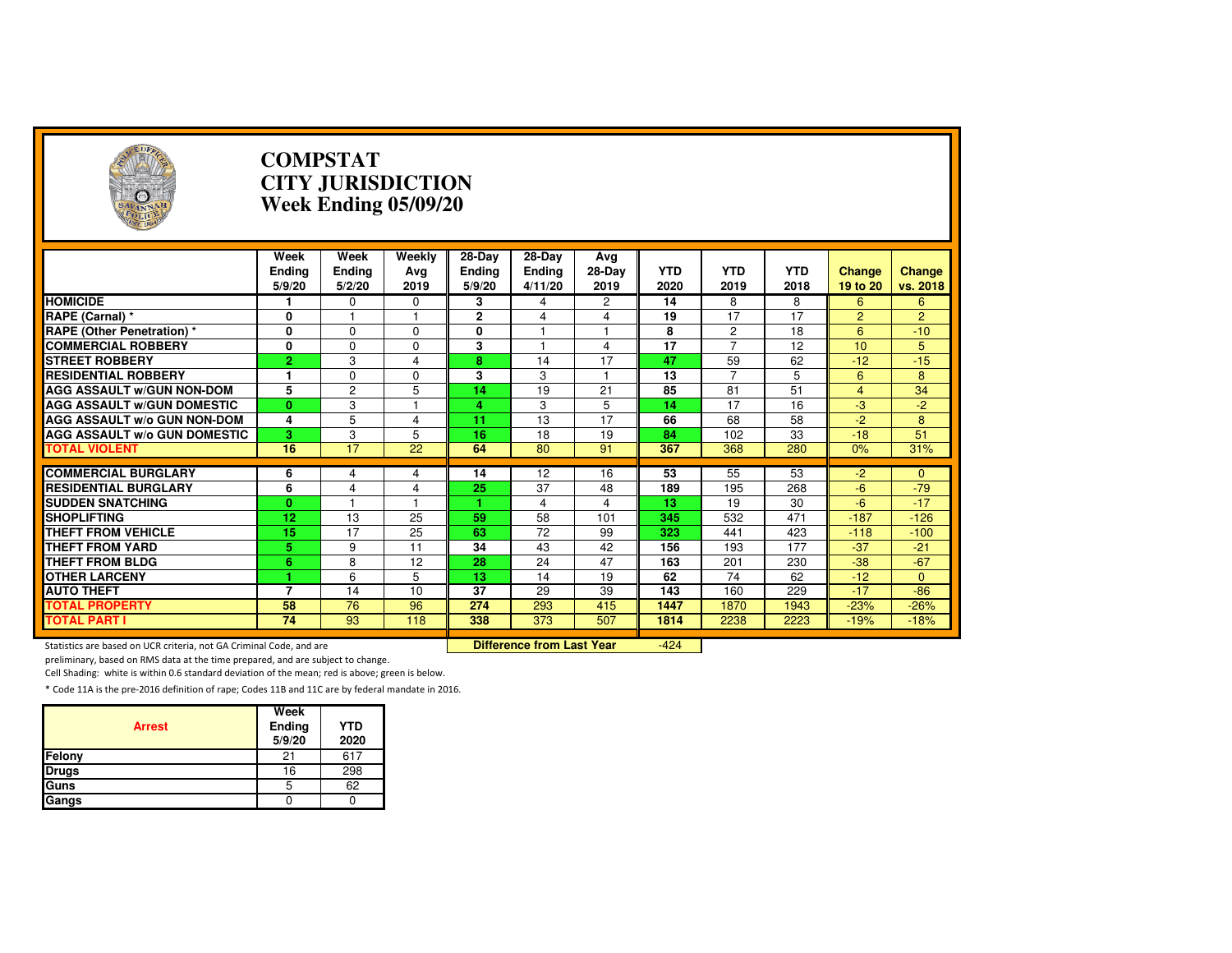

#### **COMPSTATNORTH PRECINCTWeek Ending 05/09/20**

#### **PRECINCT COMMANDER:**

**CAPT. CARY HILL**



|                                     | Week<br><b>Endina</b><br>5/9/20 | Week<br>Ending<br>5/2/20                  | Weekly<br>Ava<br>2019 | $28-Dav$<br><b>Ending</b><br>5/9/20 | 28-Day<br><b>Ending</b><br>4/11/20 | Ava<br>28-Day<br>2019    | <b>YTD</b><br>2020 | <b>YTD</b><br>2019 | <b>YTD</b><br>2018 | Change<br>19 to 20 | <b>Change</b><br>vs. 2018 |
|-------------------------------------|---------------------------------|-------------------------------------------|-----------------------|-------------------------------------|------------------------------------|--------------------------|--------------------|--------------------|--------------------|--------------------|---------------------------|
| <b>HOMICIDE</b>                     | 0                               | $\Omega$                                  | 0                     | 0                                   | 3                                  | 0                        | 3                  | $\overline{c}$     |                    |                    | $\overline{2}$            |
| RAPE (Carnal) *                     | $\mathbf 0$                     | $\Omega$                                  | $\Omega$              |                                     |                                    | 1                        | $\overline{7}$     | $\overline{4}$     | 3                  | 3                  | $\overline{4}$            |
| <b>RAPE (Other Penetration) *</b>   | $\bf{0}$                        | $\Omega$                                  | 0                     | $\bf{0}$                            | 0                                  | 0                        | 1                  |                    | $\overline{2}$     | $\Omega$           | Æ                         |
| <b>COMMERCIAL ROBBERY</b>           | 0                               | $\Omega$                                  | 0                     | $\mathbf{0}$                        | $\Omega$                           | н                        | $\mathbf{2}$       |                    | $\overline{2}$     |                    | $\Omega$                  |
| <b>STREET ROBBERY</b>               |                                 | $\overline{c}$                            |                       | 3                                   | 3                                  | 5                        | 14                 | 16                 | 24                 | $-2$               | $-10$                     |
| <b>RESIDENTIAL ROBBERY</b>          | $\bf{0}$                        | $\Omega$                                  | 0                     |                                     |                                    | $\Omega$                 | 4                  |                    | $\overline{2}$     | 3                  | $\overline{2}$            |
| <b>AGG ASSAULT W/GUN NON-DOM</b>    | $\mathbf{1}$                    |                                           |                       | 3                                   | 2                                  | 4                        | 24                 | 18                 | 12                 | 6                  | 12                        |
| <b>AGG ASSAULT W/GUN DOMESTIC</b>   | $\mathbf{0}$                    | $\Omega$                                  | 0                     | $\mathbf{0}$                        |                                    | $\overline{\phantom{a}}$ | 4                  | $\overline{1}$     | 4                  | 3                  | $\Omega$                  |
| <b>AGG ASSAULT W/o GUN NON-DOM</b>  | 1                               | $\Omega$                                  |                       | 1.                                  |                                    | 6                        | 18                 | 19                 | 17                 | $-1$               |                           |
| <b>AGG ASSAULT W/o GUN DOMESTIC</b> | $\overline{2}$                  | 0                                         |                       | 2                                   | 2                                  | 5                        | 10                 | 25                 | 8                  | $-15$              | $\overline{2}$            |
| <b>TOTAL VIOLENT</b>                | 5                               | 3                                         | 6                     | 11                                  | 14                                 | 24                       | 87                 | 88                 | 75                 | $-1%$              | 16%                       |
| <b>COMMERCIAL BURGLARY</b>          |                                 |                                           |                       |                                     |                                    |                          |                    |                    | 11                 |                    |                           |
|                                     | $\mathbf{2}$<br>и               | 2                                         |                       | 6                                   | $\overline{7}$                     | 4<br>7                   | 15                 | 13                 |                    | $\overline{2}$     | $\overline{4}$            |
| <b>RESIDENTIAL BURGLARY</b>         |                                 | $\Omega$                                  |                       | 4                                   |                                    | 1                        | 41<br>7            | 22                 | 28                 | 19                 | 13<br>$-7$                |
| <b>SUDDEN SNATCHING</b>             | $\bf{0}$                        | $\Omega$<br>$\overline{7}$                | 0                     | $\mathbf{0}$                        | 3                                  |                          |                    | 8                  | 14                 | -1                 |                           |
| <b>SHOPLIFTING</b>                  | 3<br>$\overline{7}$             |                                           | 3                     | 17                                  | 13                                 | 12                       | 52                 | 61                 | 97                 | $-9$               | $-45$                     |
| THEFT FROM VEHICLE                  |                                 | 6                                         | 6                     | 18                                  | 5                                  | 24                       | 54                 | 107                | 78                 | $-53$              | $-24$                     |
| <b>THEFT FROM YARD</b>              | $\overline{2}$                  | $\overline{7}$<br>$\overline{\mathbf{1}}$ | 3                     | 13                                  | 12                                 | 11                       | 44                 | 50                 | 50                 | $-6$               | -6                        |
| <b>THEFT FROM BLDG</b>              | ٠                               |                                           | 3                     | 4                                   | 4                                  | 11                       | 30                 | 42                 | 67                 | $-12$              | $-37$                     |
| <b>OTHER LARCENY</b>                | $\bf{0}$                        | 3                                         |                       | 3                                   | 3                                  | 4                        | 12                 | 13                 | 11                 | $-1$               |                           |
| <b>AUTO THEFT</b>                   | $\mathbf{2}$                    | 3                                         | $\mathbf{2}$          | $\overline{7}$                      | 4                                  | 8                        | 33                 | 20                 | 33                 | 13                 | $\overline{0}$            |
| <b>TOTAL PROPERTY</b>               | 18                              | 29                                        | 19                    | 72                                  | 52                                 | 82                       | 288                | 336                | 389                | $-14%$             | $-26%$                    |
| <b>TOTAL PART I</b>                 | 23                              | $\overline{32}$                           | 25                    | 83                                  | 66                                 | 106                      | 375                | 424                | 464                | $-12%$             | $-19%$                    |

Statistics are based on UCR criteria, not GA Criminal Code, and are **Difference from Last Year** 

-49

preliminary, based on RMS data at the time prepared, and are subject to change.

Cell Shading: white is within 0.6 standard deviation of the mean; red is above; green is below.

| <b>Arrests</b> | Week<br>Ending<br>5/9/20 | <b>YTD</b><br>2020 |
|----------------|--------------------------|--------------------|
| Felony         |                          | 159                |
| <b>Drugs</b>   |                          | 89                 |
| Guns           | ႒                        | 18                 |
| Gangs          |                          |                    |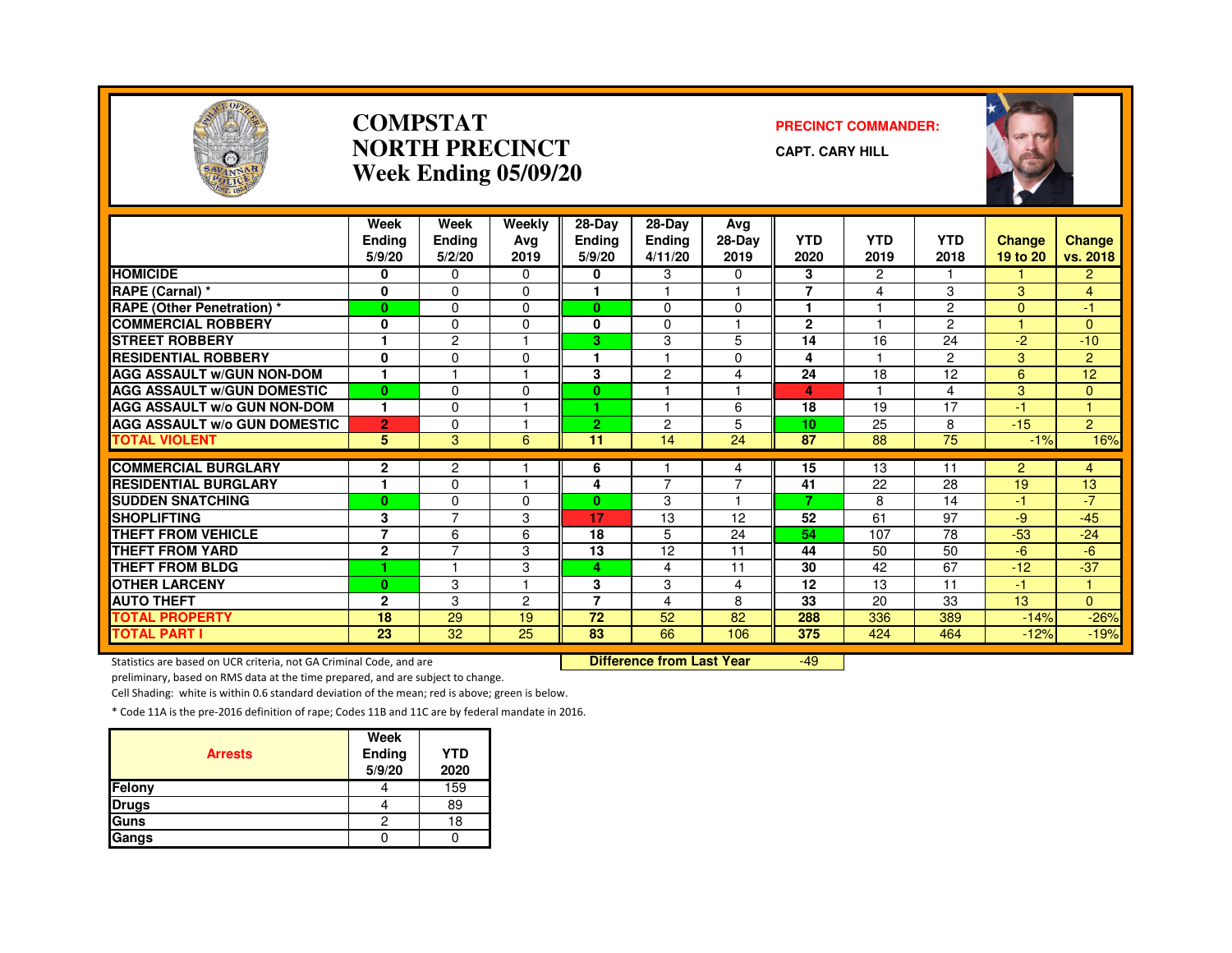

#### **COMPSTAT PRECINCT COMMANDER: CENTRAL PRECINCTWeek Ending 05/09/20**

**CAPT. TONYA REID**

| POLICE                              |                                 |                                 | Week Ending 05/09/20  |                                   |                                    |                         |                    |                    |                    | $\overline{A}$<br><b>RO</b> |                    |
|-------------------------------------|---------------------------------|---------------------------------|-----------------------|-----------------------------------|------------------------------------|-------------------------|--------------------|--------------------|--------------------|-----------------------------|--------------------|
|                                     | Week<br><b>Ending</b><br>5/9/20 | Week<br><b>Ending</b><br>5/2/20 | Weekly<br>Ava<br>2019 | 28-Day<br><b>Ending</b><br>5/9/20 | 28-Day<br><b>Ending</b><br>4/11/20 | Avg<br>$28-Dav$<br>2019 | <b>YTD</b><br>2020 | <b>YTD</b><br>2019 | <b>YTD</b><br>2018 | <b>Change</b><br>19 to 20   | Change<br>vs. 2018 |
| <b>HOMICIDE</b>                     | 0                               | 0                               | 0                     |                                   |                                    | 0                       | 8                  |                    | 0                  |                             | 8                  |
| RAPE (Carnal) *                     | $\mathbf{0}$                    | $\Omega$                        | $\Omega$              | $\mathbf{0}$                      | $\Omega$                           | $\overline{\mathbf{1}}$ | 6                  | 6                  | 6                  | $\Omega$                    | $\Omega$           |
| <b>RAPE (Other Penetration)</b> *   | 0                               | $\Omega$                        | $\Omega$              | $\mathbf{0}$                      | $\Omega$                           | $\Omega$                |                    |                    | 4                  | $\Omega$                    | $-3$               |
| <b>COMMERCIAL ROBBERY</b>           | 0                               | $\Omega$                        | $\Omega$              | $\mathbf{0}$                      | $\mathbf 0$                        | $\overline{c}$          | $\mathbf{2}$       | $\overline{c}$     | 3                  | $\Omega$                    | $-1$               |
| <b>STREET ROBBERY</b>               | $\bf{0}$                        | $\Omega$                        |                       | 2 <sup>1</sup>                    | 3                                  | 5                       | 13                 | 21                 | 13                 | $-8$                        | $\mathbf{0}$       |
| <b>RESIDENTIAL ROBBERY</b>          |                                 | $\Omega$                        | $\Omega$              | $\overline{2}$                    | $\overline{c}$                     | 0                       | 5.                 |                    |                    | 4                           | $\overline{4}$     |
| <b>AGG ASSAULT w/GUN NON-DOM</b>    |                                 |                                 | $\overline{c}$        | 2 <sup>1</sup>                    | 8                                  | $\overline{7}$          | 24                 | $\overline{26}$    | 19                 | $-2$                        | 5                  |
| <b>AGG ASSAULT W/GUN DOMESTIC</b>   | $\bf{0}$                        |                                 | $\Omega$              | 1.                                | $\Omega$                           |                         | 3.                 | 4                  | 7                  | $-1$                        | $-4$               |
| <b>AGG ASSAULT w/o GUN NON-DOM</b>  | 1                               |                                 |                       | $\overline{2}$                    | 5                                  | 4                       | 15                 | 22                 | 18                 | $-7$                        | $-3$               |
| <b>AGG ASSAULT w/o GUN DOMESTIC</b> | $\bf{0}$                        |                                 |                       | 4                                 | 7                                  | 5                       | 26                 | 29                 | 9                  | $-3$                        | 17                 |
| <b>TOTAL VIOLENT</b>                | $\overline{3}$                  | $\overline{4}$                  | 6                     | 14                                | 26                                 | 26                      | 103                | 113                | 80                 | $-9%$                       | 29%                |
|                                     |                                 |                                 |                       |                                   |                                    |                         |                    |                    |                    |                             |                    |
| <b>COMMERCIAL BURGLARY</b>          | $\mathbf{2}$                    |                                 |                       | 4                                 | 3                                  | 6                       | 17                 | 14                 | 17                 | 3                           | $\mathbf{0}$       |
| <b>RESIDENTIAL BURGLARY</b>         | 4                               | $\Omega$                        |                       | 10                                | $\overline{13}$                    | 16                      | 66                 | 66                 | 73                 | $\mathbf{0}$                | $-7$               |
| <b>SUDDEN SNATCHING</b>             | $\bf{0}$                        | $\Omega$                        | $\Omega$              | $\mathbf{0}$                      |                                    |                         | $\overline{2}$     | 3                  | $\overline{4}$     | $-1$                        | $-2$               |
| <b>SHOPLIFTING</b>                  | $\overline{2}$                  | 3                               | 5                     | 10 <sub>1</sub>                   | 13                                 | 19                      | 60                 | 89                 | 53                 | $-29$                       | $\overline{7}$     |
| <b>THEFT FROM VEHICLE</b>           | $\overline{2}$                  | 4                               | 6                     | 11                                | 16                                 | 25                      | 66                 | 96                 | 121                | $-30$                       | $-55$              |
| <b>THEFT FROM YARD</b>              |                                 | $\Omega$                        | 4                     | 10                                | 15                                 | 15                      | 51                 | 73                 | 51                 | $-22$                       | $\Omega$           |
| <b>THEFT FROM BLDG</b>              | $\mathbf{2}$                    | 3                               | 3                     | 10                                | 4                                  | 10                      | 36                 | 47                 | 63                 | $-11$                       | $-27$              |
| <b>OTHER LARCENY</b>                | $\bf{0}$                        | $\mathbf 0$                     | $\overline{c}$        | 4.                                | 3                                  | $\overline{7}$          | 19                 | 27                 | 15                 | $-8$                        | $\overline{4}$     |
| <b>AUTO THEFT</b>                   | 4                               | 4                               | $\overline{c}$        | 12                                | 11                                 | 10                      | 51                 | 52                 | 73                 | $-1$                        | $-22$              |
| <b>TOTAL PROPERTY</b>               | 17                              | 15                              | 24                    | $\overline{71}$                   | 79                                 | 107                     | 368                | 467                | 470                | $-21%$                      | $-22%$             |
| <b>TOTAL PART I</b>                 | 20                              | 19                              | 30                    | 85                                | 105                                | 133                     | 471                | 580                | 550                | $-19%$                      | $-14%$             |

Statistics are based on UCR criteria, not GA Criminal Code, and are **Difference from Last Year** 

-109

preliminary, based on RMS data at the time prepared, and are subject to change.

Cell Shading: white is within 0.6 standard deviation of the mean; red is above; green is below.

| <b>Arrests</b> | Week<br>Ending<br>5/9/20 | <b>YTD</b><br>2020 |
|----------------|--------------------------|--------------------|
| Felony         | 12                       | 223                |
| <b>Drugs</b>   | 10                       | 122                |
| Guns           | 2                        | 23                 |
| Gangs          |                          |                    |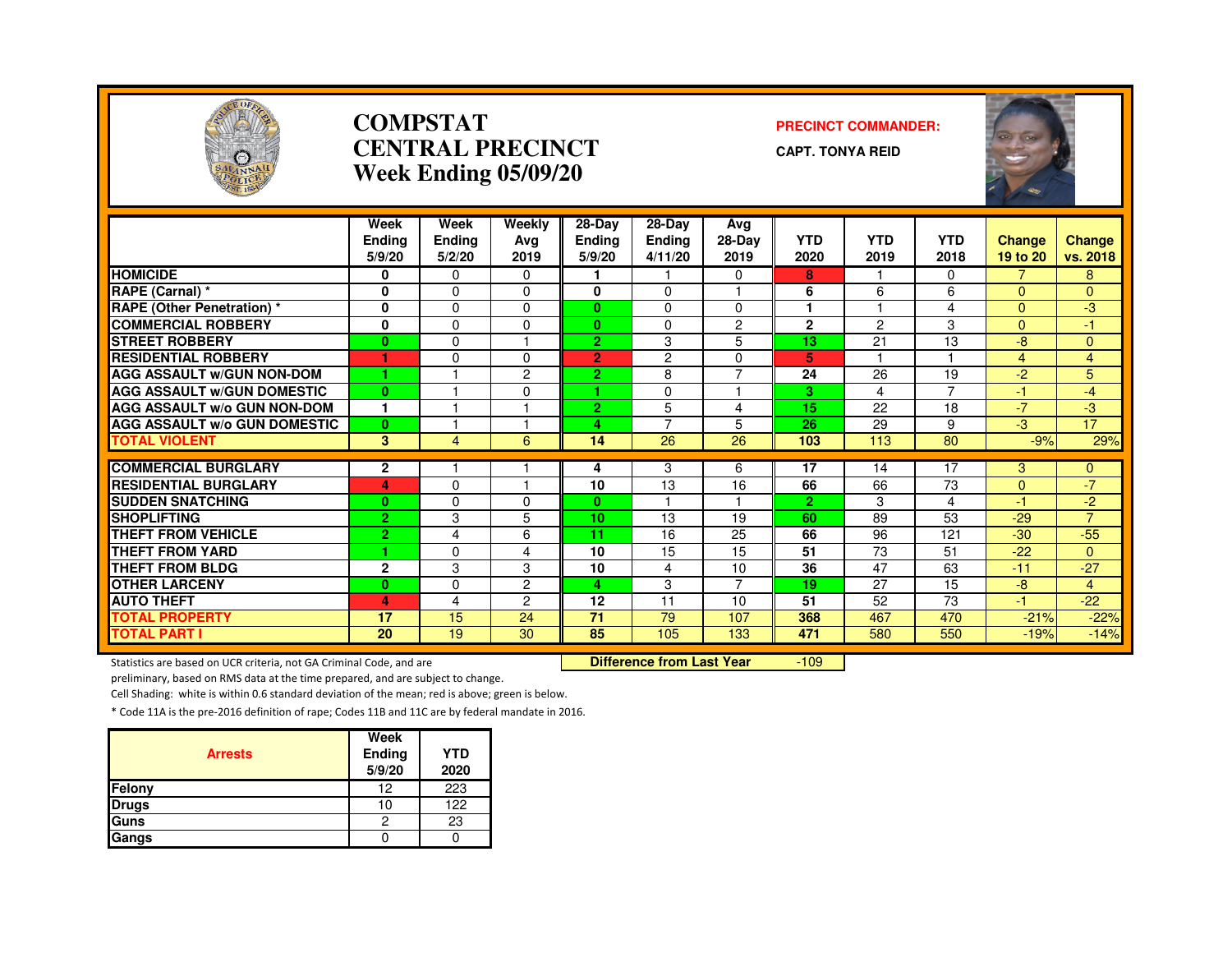

#### **COMPSTATSOUTH PRECINCTWeek Ending 05/09/20**

#### **PRECINCT COMMANDER:**

**CAPT. MICHELLE HALFORD**



|                                     | Week<br><b>Ending</b><br>5/9/20 | Week<br>Ending<br>5/2/20 | Weekly<br>Avg<br>2019 | 28-Day<br><b>Ending</b><br>5/9/20 | $28-Dav$<br><b>Ending</b><br>4/11/20 | Ava<br>28-Day<br>2019 | <b>YTD</b><br>2020 | <b>YTD</b><br>2019 | <b>YTD</b><br>2018 | <b>Change</b><br>19 to 20 | <b>Change</b><br>vs. 2018 |
|-------------------------------------|---------------------------------|--------------------------|-----------------------|-----------------------------------|--------------------------------------|-----------------------|--------------------|--------------------|--------------------|---------------------------|---------------------------|
| <b>HOMICIDE</b>                     | 0                               | $\Omega$                 | $\Omega$              | 0                                 | $\Omega$                             |                       | 1                  | 4                  |                    | $-3$                      | $\mathbf{0}$              |
| RAPE (Carnal) *                     | $\mathbf 0$                     |                          | $\Omega$              | 1                                 | 3                                    |                       | 6                  | 3                  | 4                  | 3                         | $\overline{2}$            |
| <b>RAPE (Other Penetration)</b> *   | $\mathbf{0}$                    | $\Omega$                 | $\Omega$              | 0                                 | $\Omega$                             | $\Omega$              | 4                  | 0                  | 8                  | 4                         | $-4$                      |
| <b>COMMERCIAL ROBBERY</b>           | 0                               | $\Omega$                 | $\Omega$              | $\mathbf{2}$                      |                                      |                       | 9                  | 3                  | 5                  | 6                         | $\overline{4}$            |
| <b>STREET ROBBERY</b>               | 1                               | $\mathbf{0}$             |                       | $\overline{2}$                    | 5                                    | 3                     | 12                 | 9                  | 9                  | 3                         | 3                         |
| <b>RESIDENTIAL ROBBERY</b>          | 0                               | $\mathbf{0}$             | O                     | 0                                 | $\Omega$                             | $\Omega$              | 3                  | 3                  | 2                  | $\Omega$                  |                           |
| <b>AGG ASSAULT W/GUN NON-DOM</b>    | $\mathbf{0}$                    | $\mathbf 0$              |                       | $\overline{2}$                    | 4                                    | 3                     | 18                 | 13                 | 3                  | 5                         | 15                        |
| <b>AGG ASSAULT W/GUN DOMESTIC</b>   | $\bf{0}$                        |                          | $\Omega$              | ٠                                 |                                      |                       | 3                  | $\overline{7}$     | 2                  | $-4$                      | и                         |
| <b>AGG ASSAULT w/o GUN NON-DOM</b>  | 1                               |                          |                       | $\overline{2}$                    | $\overline{2}$                       | $\overline{2}$        | 10                 | 11                 | 7                  | -1                        | $\overline{3}$            |
| <b>AGG ASSAULT w/o GUN DOMESTIC</b> | 1                               |                          |                       | 4                                 | 3                                    | $\overline{4}$        | 18                 | 18                 | 6                  | $\Omega$                  | 12 <sub>2</sub>           |
| <b>TOTAL VIOLENT</b>                | $\overline{3}$                  | 4                        | 4                     | 14                                | 19                                   | 17                    | 84                 | 71                 | 47                 | 18%                       | 79%                       |
| <b>COMMERCIAL BURGLARY</b>          | 0                               |                          |                       | 2                                 | 5                                    | 5                     | 9                  | 24                 | 16                 | $-15$                     | $-7$                      |
| <b>RESIDENTIAL BURGLARY</b>         | и                               | $\overline{2}$           | -1                    | 5                                 | 4                                    | 9                     | 33                 | 24                 | 76                 | 9                         | $-43$                     |
| <b>SUDDEN SNATCHING</b>             | $\bf{0}$                        |                          | 0                     | 1                                 | $\Omega$                             |                       | $\overline{2}$     | 4                  | 5                  | $-2$                      | -3                        |
| <b>SHOPLIFTING</b>                  | $\overline{2}$                  | $\Omega$                 | 12                    | 7                                 | 15                                   | 48                    | 118                | 273                | 206                | $-155$                    | $-88$                     |
| THEFT FROM VEHICLE                  | 4.                              | 4                        | ⇁                     | 14                                | 37                                   | 26                    | 101                | 107                | 121                | -6                        | $-20$                     |
| <b>THEFT FROM YARD</b>              | $\mathbf{2}$                    |                          |                       | $\overline{7}$                    | 6                                    | 6                     | 25                 | 27                 | 29                 | $-2$                      | $-4$                      |
| <b>THEFT FROM BLDG</b>              | $\mathbf{2}$                    |                          | 3                     | 7                                 | 6                                    | 13                    | 41                 | 61                 | 39                 | $-20$                     | $\overline{2}$            |
| <b>OTHER LARCENY</b>                | 1                               | $\overline{2}$           |                       | 4                                 | 3                                    | 4                     | 12                 | 12                 | 9                  | $\Omega$                  | 3                         |
| <b>AUTO THEFT</b>                   | 1                               | 4                        | 3                     | 9                                 | 5                                    | 11                    | 28                 | 41                 | 58                 | $-13$                     | $-30$                     |
| <b>TOTAL PROPERTY</b>               | 10                              | 16                       | 29                    | 56                                | 81                                   | 123                   | 369                | 573                | 559                | $-36%$                    | $-34%$                    |
| <b>TOTAL PART I</b>                 | 13                              | 20                       | 34                    | 70                                | 100                                  | 141                   | 453                | 644                | 606                | $-30%$                    | $-25%$                    |

Statistics are based on UCR criteria, not GA Criminal Code, and are **Difference from Last Year** 

-191

preliminary, based on RMS data at the time prepared, and are subject to change.

Cell Shading: white is within 0.6 standard deviation of the mean; red is above; green is below.

| <b>Arrests</b> | Week<br>Ending<br>5/9/20 | <b>YTD</b><br>2020 |
|----------------|--------------------------|--------------------|
| Felony         |                          | 123                |
| <b>Drugs</b>   |                          | 56                 |
| Guns           |                          | 10                 |
| Gangs          |                          |                    |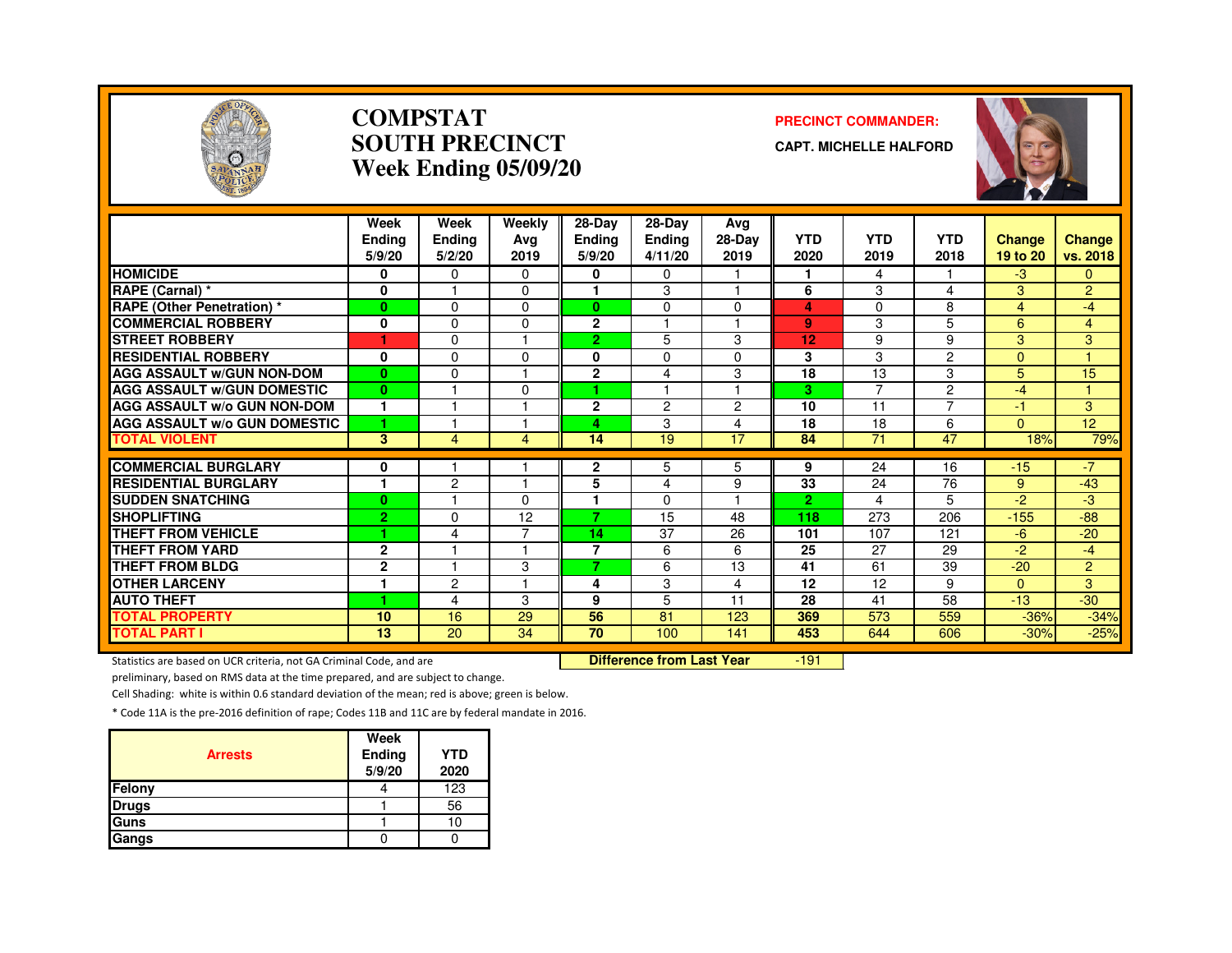

#### **COMPSTATEAST PRECINCTWeek Ending 05/09/20**

#### **PRECINCT COMMANDER:**

**CAPT. GEORGE GUNDICH**



|                                     | Week           | Week           | Weekly         | 28-Day                  | $28-Dav$             | Avg            |                 |                |                      |                |                |
|-------------------------------------|----------------|----------------|----------------|-------------------------|----------------------|----------------|-----------------|----------------|----------------------|----------------|----------------|
|                                     | <b>Endina</b>  | Ending         | Ava            | <b>Ending</b>           | Ending               | 28-Day         | <b>YTD</b>      | <b>YTD</b>     | <b>YTD</b>           | Change         | <b>Change</b>  |
|                                     | 5/9/20         | 5/2/20         | 2019           | 5/9/20                  | 4/11/20              | 2019           | 2020            | 2019           | 2018                 | 19 to 20       | vs. 2018       |
| <b>HOMICIDE</b>                     |                | $\Omega$       | $\Omega$       | $\overline{2}$          | 0                    | 0              | $\mathbf{2}$    |                | 6                    |                | $-4$           |
| RAPE (Carnal) *                     | 0              | $\Omega$       | $\Omega$       | 0                       | 0                    | ٠              | 0               | 4              | 4                    | $-4$           | $-4$           |
| <b>RAPE (Other Penetration) *</b>   | $\mathbf{0}$   | $\Omega$       | $\Omega$       | $\mathbf{0}$            | $\blacktriangleleft$ | $\Omega$       | $\mathbf{2}$    | $\Omega$       | 4                    | $\overline{2}$ | $-2$           |
| <b>COMMERCIAL ROBBERY</b>           | 0              | $\Omega$       | $\Omega$       |                         | 0                    | ٠              | 4               |                | $\overline{2}$       | 3              | $\overline{2}$ |
| <b>STREET ROBBERY</b>               | $\bf{0}$       |                |                |                         | 3                    | 4              | 8               | 13             | 16                   | $-5$           | -8             |
| <b>RESIDENTIAL ROBBERY</b>          | 0              | $\Omega$       | $\Omega$       | 0                       | 0                    |                |                 | $\overline{c}$ | $\Omega$             | $-1$           |                |
| <b>AGG ASSAULT W/GUN NON-DOM</b>    | в.             | $\Omega$       | 2              | $\overline{7}$          | 5                    | 6              | 19              | 24             | $\overline{17}$      | $-5$           | $\overline{2}$ |
| <b>AGG ASSAULT W/GUN DOMESTIC</b>   | $\bf{0}$       |                | $\Omega$       | $\overline{2}$          |                      | $\overline{c}$ | 4               | 5              | 3                    | $-1$           |                |
| <b>AGG ASSAULT w/o GUN NON-DOM</b>  | $\mathbf{1}$   | 3              |                | 6                       | 5                    | 5              | 23              | 16             | 16                   | $\overline{7}$ | $\overline{7}$ |
| <b>AGG ASSAULT W/o GUN DOMESTIC</b> | $\mathbf{0}$   |                |                | 6                       | 6                    | 5              | 30              | 30             | 10                   | $\Omega$       | 20             |
| <b>TOTAL VIOLENT</b>                | 5              | 6              | 6              | 25                      | 21                   | 24             | 93              | 96             | 78                   | $-3%$          | 19%            |
|                                     |                |                |                |                         |                      |                |                 |                |                      |                |                |
| <b>COMMERCIAL BURGLARY</b>          | $\overline{2}$ | $\Omega$       | $\Omega$       | $\mathbf{2}$            | 3                    | $\overline{2}$ | 12              | 4              | 9                    | 8              | 3              |
| <b>RESIDENTIAL BURGLARY</b>         | 0              | $\overline{c}$ | $\overline{2}$ | 6                       | 13                   | 17             | 49              | 83             | 91<br>$\overline{7}$ | $-34$          | $-42$          |
| <b>SUDDEN SNATCHING</b>             | $\bf{0}$       | $\Omega$       | $\Omega$       | $\mathbf{0}$            | 0                    | 1              | $\overline{2}$  | 4              |                      | $-2$           | $-5$           |
| <b>SHOPLIFTING</b>                  | 5              | 3              | 6              | 25                      | 17                   | 23             | 115             | 109            | 115                  | 6              | 0              |
| <b>THEFT FROM VEHICLE</b>           | 5              | 3              | 6              | 20                      | 14                   | 24             | 102             | 131            | 103                  | $-29$          | -1             |
| <b>THEFT FROM YARD</b>              | $\bf{0}$       |                | $\overline{2}$ | 4                       | 10                   | 10             | $\overline{36}$ | 43             | $\overline{47}$      | $-7$           | $-11$          |
| <b>THEFT FROM BLDG</b>              | ٠              | 3              | 3              | $\overline{\mathbf{z}}$ | 10                   | 12             | 56              | 51             | 61                   | 5              | $-5$           |
| <b>OTHER LARCENY</b>                | $\bf{0}$       |                | и              | $\mathbf{2}$            | 5                    | 5              | 19              | 22             | 27                   | $-3$           | -8             |
| <b>AUTO THEFT</b>                   | $\bf{0}$       | 3              | 2              | 9                       | 9                    | 10             | 31              | 47             | 65                   | $-16$          | $-34$          |
| <b>TOTAL PROPERTY</b>               | 13             | 16             | 23             | 75                      | 81                   | 103            | 422             | 494            | 525                  | $-15%$         | $-20%$         |
| <b>TOTAL PART I</b>                 | 18             | 22             | 29             | 100                     | 102                  | 127            | 515             | 590            | 603                  | $-13%$         | $-15%$         |

Statistics are based on UCR criteria, not GA Criminal Code, and are **Difference from Last Year** 

-75

preliminary, based on RMS data at the time prepared, and are subject to change.

Cell Shading: white is within 0.6 standard deviation of the mean; red is above; green is below.

| <b>Arrests</b> | Week<br>Ending<br>5/9/20 | <b>YTD</b><br>2020 |
|----------------|--------------------------|--------------------|
| Felony         |                          | 112                |
| <b>Drugs</b>   |                          | 31                 |
| Guns           |                          |                    |
| Gangs          |                          |                    |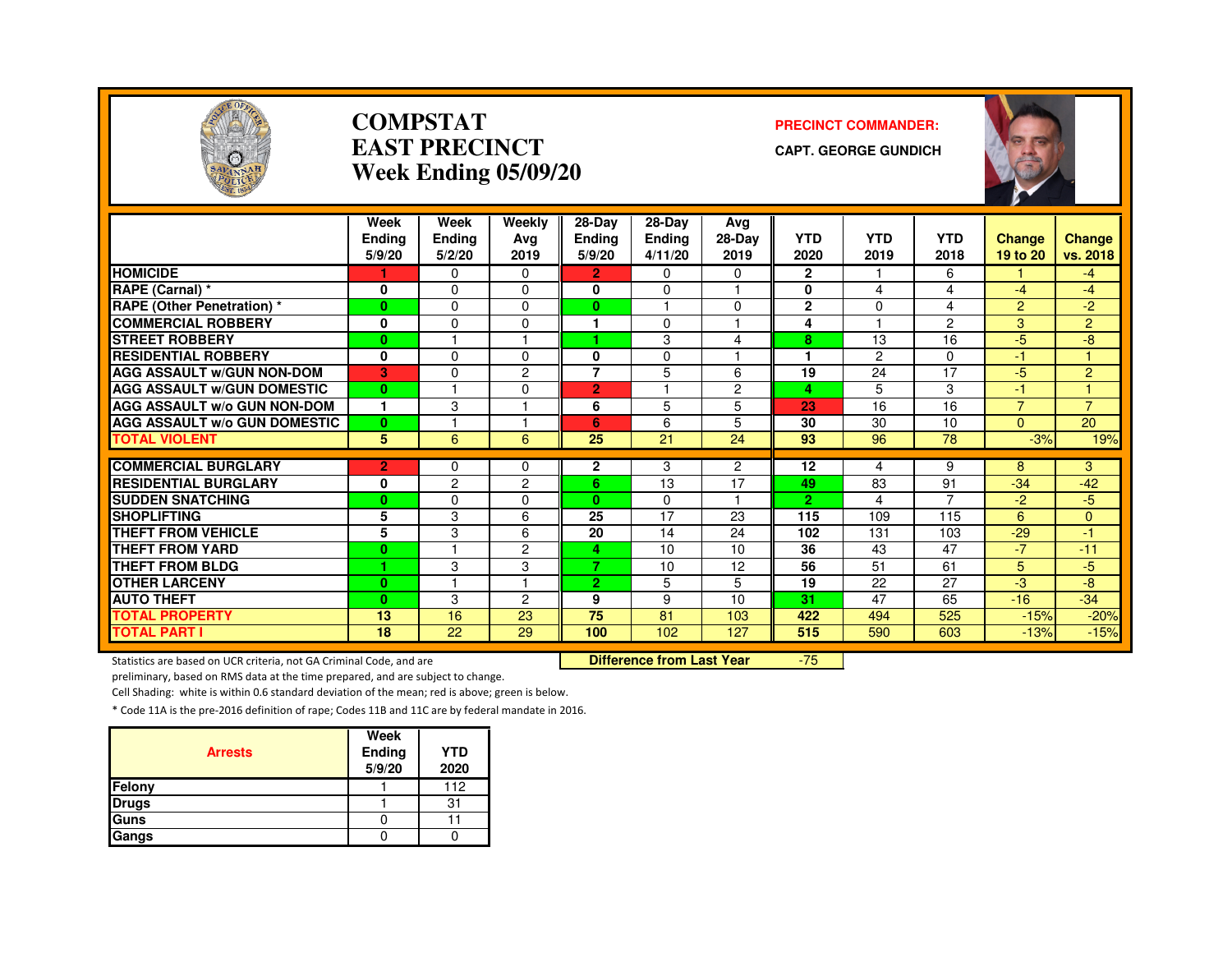# **BEAT 21 North PrecinctWeek Ending 05/09/20**

|                                     |               | <b>Last 4 Weeks</b> |                                  |               | 28 Days        | 28 Day  |                |                |                |                |                |
|-------------------------------------|---------------|---------------------|----------------------------------|---------------|----------------|---------|----------------|----------------|----------------|----------------|----------------|
|                                     | <b>Ending</b> | <b>Ending</b>       | <b>Ending</b>                    | <b>Ending</b> | <b>Ending</b>  | Average | <b>YTD</b>     | <b>YTD</b>     | <b>YTD</b>     | <b>Change</b>  | <b>Change</b>  |
|                                     | 04/18/20      | 04/25/20            | 05/02/20                         | 05/09/20      | 05/09/20       | 2019    | 2020           | 2019           | 2018           | 19 to 20       | vs. 2018       |
| <b>HOMICIDE</b>                     | $\mathbf{0}$  | $\Omega$            | $\Omega$                         | $\Omega$      | 0              | 0.0     | $\Omega$       | $\Omega$       | 0              | $\Omega$       | $\Omega$       |
| RAPE (Carnal) *                     | 0             | $\Omega$            | 0                                | $\Omega$      | $\mathbf{0}$   | 0.2     | $\mathbf{1}$   | $\mathbf{1}$   | $\Omega$       | $\mathbf{0}$   | 1              |
| <b>RAPE (Other Penetration) *</b>   | $\mathbf 0$   | 0                   | $\Omega$                         | $\Omega$      | $\Omega$       | 0.0     | $\Omega$       | $\Omega$       | $\mathbf{1}$   | $\Omega$       | $-1$           |
| <b>COMMERCIAL ROBBERY</b>           | $\mathbf 0$   | $\mathbf{0}$        | $\Omega$                         | $\mathbf{0}$  | $\mathbf{0}$   | 0.0     | $\mathbf{0}$   | $\Omega$       | $\Omega$       | $\Omega$       | $\Omega$       |
| <b>STREET ROBBERY</b>               | $\Omega$      | $\Omega$            | $\Omega$                         | $\Omega$      | $\Omega$       | 0.0     | 2              | $\Omega$       | $\Omega$       | $\overline{2}$ | $\overline{2}$ |
| <b>RESIDENTIAL ROBBERY</b>          | 0             | $\Omega$            | 0                                | $\Omega$      | $\Omega$       | 0.0     | $\Omega$       | $\Omega$       | $\Omega$       | $\Omega$       | $\Omega$       |
| <b>AGG ASSAULT W/GUN NON-DOM</b>    | $\Omega$      | 0                   | $\Omega$                         | $\Omega$      | $\Omega$       | 0.1     | $\overline{2}$ | $\Omega$       | $\Omega$       | $\overline{2}$ | $\overline{2}$ |
| <b>AGG ASSAULT W/GUN DOMESTIC</b>   | $\Omega$      | $\Omega$            | $\Omega$                         | $\Omega$      | $\Omega$       | 0.0     | $\Omega$       | $\Omega$       | $\Omega$       | $\Omega$       | $\Omega$       |
| <b>AGG ASSAULT W/o GUN NON-DOM</b>  | $\Omega$      | 0                   | 0                                | $\mathbf{0}$  | 0              | 0.2     | 0              | $\mathbf{1}$   | $\mathbf{1}$   | $-1$           | $-1$           |
| <b>AGG ASSAULT W/o GUN DOMESTIC</b> | $\Omega$      | 0                   | 0                                | $\Omega$      | $\Omega$       | 0.4     | $\overline{2}$ | $\mathbf{1}$   | $\Omega$       | 1              | $\overline{2}$ |
| <b>TOTAL VIOLENT</b>                | $\mathbf{0}$  | $\mathbf{0}$        | $\mathbf{0}$                     | $\mathbf{0}$  | $\mathbf{0}$   | 0.8     | $\overline{7}$ | $\overline{3}$ | $\overline{2}$ | 133%           | 250%           |
| <b>COMMERCIAL BURGLARY</b>          | 0             | 0                   | 0                                | $\mathbf{0}$  | 0              | 0.1     | 1              | $\mathbf{1}$   | 0              | $\Omega$       | 1              |
| <b>RESIDENTIAL BURGLARY</b>         | $\Omega$      | $\Omega$            | $\Omega$                         | $\mathbf{0}$  | $\Omega$       | 1.3     | 3              | 8              | 5              | $-5$           | $-2$           |
| <b>SUDDEN SNATCHING</b>             | $\Omega$      | $\Omega$            | $\Omega$                         | $\Omega$      | $\Omega$       | 0.0     | $\Omega$       | $\Omega$       | $\Omega$       | $\Omega$       | $\Omega$       |
| <b>SHOPLIFTING</b>                  | 0             | 0                   | 1                                | $\mathbf{0}$  | $\mathbf{1}$   | 0.5     | 2              | 4              | $\mathbf{1}$   | $-2$           | 1              |
| THEFT FROM VEHICLE                  | 0             | $\Omega$            | 0                                | $\Omega$      | 0              | 3.8     | $\overline{2}$ | 16             | 15             | $-14$          | $-13$          |
| THEFT FROM YARD                     | $\mathbf 0$   | 0                   | $\Omega$                         | $\mathbf{0}$  | $\Omega$       | 0.6     | $\Omega$       | 3              | 5              | $-3$           | $-5$           |
| <b>THEFT FROM BLDG</b>              | 0             | $\Omega$            | 0                                | $\mathbf{0}$  | $\Omega$       | 0.5     | 2              | $\overline{2}$ | 6              | $\Omega$       | $-4$           |
| <b>OTHER LARCENY</b>                | 0             | $\Omega$            | 0                                | $\mathbf{0}$  | $\Omega$       | 0.6     | $\Omega$       | $\mathbf{1}$   | $\Omega$       | $-1$           | $\Omega$       |
| <b>AUTO THEFT</b>                   | $\Omega$      | $\Omega$            | $\mathbf{1}$                     | $\mathbf{1}$  | $\overline{2}$ | 1.5     | $\overline{2}$ | 4              | $\overline{7}$ | $-2$           | $-5$           |
| <b>TOTAL PROPERTY</b>               | $\Omega$      | $\mathbf{0}$        | $\overline{2}$                   | $\mathbf{1}$  | 3              | 8.7     | 12             | 39             | 39             | $-69%$         | $-69%$         |
| <b>TOTAL PART I</b>                 | $\mathbf{0}$  | $\mathbf{0}$        | $\overline{2}$                   | $\mathbf{1}$  | 3              | 9.5     | 19             | 42             | 41             | $-55%$         | $-54%$         |
|                                     |               |                     | <b>Difference from Last Year</b> |               | $-23$          |         |                |                |                |                |                |

Statistics are based on UCR criteria, not GA Criminal Code.

\* Rape Code 11A is the historical definition of rape (aka Legacy Rape); Rape Codes 11B and 11C are those moved from Part II to Part I in 2017.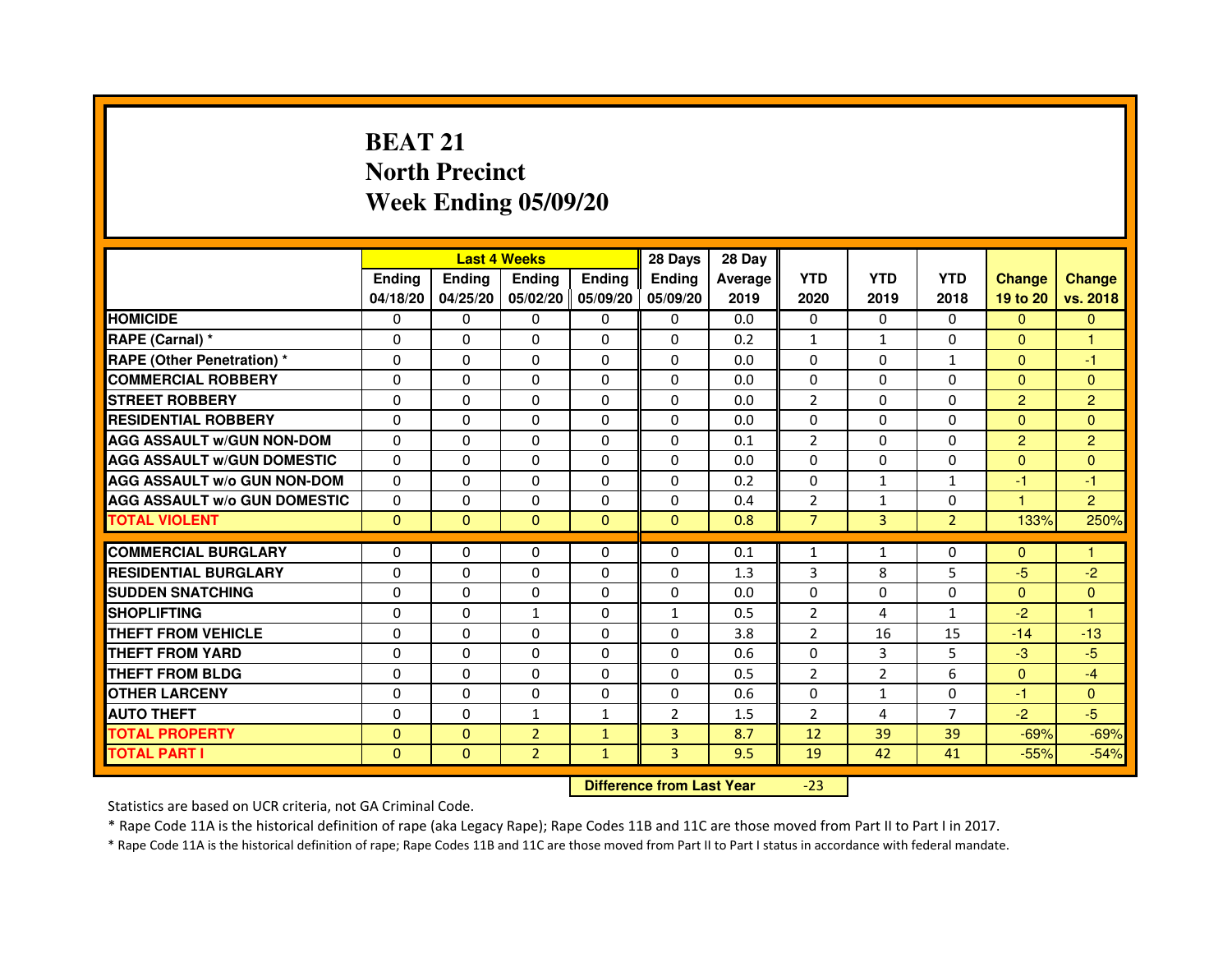# **BEAT 22 North PrecinctWeek Ending 05/09/20**

|                                     |                |                                  | <b>Last 4 Weeks</b> |                | 28 Days        | 28 Day  |                |                |                |                |                |
|-------------------------------------|----------------|----------------------------------|---------------------|----------------|----------------|---------|----------------|----------------|----------------|----------------|----------------|
|                                     | <b>Ending</b>  | <b>Ending</b>                    | <b>Ending</b>       | <b>Ending</b>  | <b>Ending</b>  | Average | <b>YTD</b>     | <b>YTD</b>     | <b>YTD</b>     | <b>Change</b>  | <b>Change</b>  |
|                                     | 04/18/20       | 04/25/20                         | 05/02/20            | 05/09/20       | 05/09/20       | 2019    | 2020           | 2019           | 2018           | 19 to 20       | vs. 2018       |
| <b>HOMICIDE</b>                     | $\Omega$       | $\Omega$                         | $\Omega$            | $\Omega$       | 0              | 0.1     | $\mathbf{1}$   | $\mathbf{1}$   | $\mathbf{1}$   | $\Omega$       | $\mathbf{0}$   |
| RAPE (Carnal) *                     | 0              | 0                                | 0                   | 0              | 0              | 0.2     | $\mathbf{1}$   | 0              | $\mathbf{1}$   | 1              | $\Omega$       |
| <b>RAPE (Other Penetration) *</b>   | $\Omega$       | $\Omega$                         | $\Omega$            | $\Omega$       | $\Omega$       | 0.0     | $\mathbf{1}$   | $\Omega$       | $\Omega$       | $\mathbf{1}$   | $\mathbf{1}$   |
| <b>COMMERCIAL ROBBERY</b>           | $\Omega$       | $\Omega$                         | $\Omega$            | $\Omega$       | $\Omega$       | 0.2     | $\Omega$       | $\Omega$       | $\Omega$       | $\Omega$       | $\Omega$       |
| <b>STREET ROBBERY</b>               | $\Omega$       | $\Omega$                         | $\mathbf{1}$        | $\Omega$       | $\mathbf{1}$   | 0.7     | $\mathbf{1}$   | 4              | 3              | $-3$           | $-2$           |
| <b>RESIDENTIAL ROBBERY</b>          | $\mathbf{1}$   | $\Omega$                         | $\Omega$            | $\Omega$       | $\mathbf{1}$   | 0.1     | $\overline{2}$ | $\Omega$       | 0              | $\overline{2}$ | $\overline{2}$ |
| <b>AGG ASSAULT W/GUN NON-DOM</b>    | $\Omega$       | $\Omega$                         | $\Omega$            | $\mathbf{1}$   | $\mathbf{1}$   | 1.5     | 11             | 6              | 4              | 5              | $\overline{7}$ |
| <b>AGG ASSAULT W/GUN DOMESTIC</b>   | $\Omega$       | $\Omega$                         | $\Omega$            | $\Omega$       | $\Omega$       | 0.4     | $\mathbf{1}$   | $\Omega$       | $\mathbf{1}$   | $\mathbf{1}$   | $\Omega$       |
| <b>AGG ASSAULT W/o GUN NON-DOM</b>  | $\Omega$       | 0                                | 0                   | 1              | $\mathbf{1}$   | 1.2     | $\overline{2}$ | $\mathbf{1}$   | 4              | 1              | $-2$           |
| <b>AGG ASSAULT W/o GUN DOMESTIC</b> | $\Omega$       | 0                                | 0                   | $\Omega$       | $\Omega$       | 1.6     | $\overline{2}$ | 12             | 3              | $-10$          | $-1$           |
| <b>TOTAL VIOLENT</b>                | $\mathbf{1}$   | $\mathbf 0$                      | $\mathbf{1}$        | $\overline{2}$ | $\overline{4}$ | 5.8     | 22             | 24             | 17             | $-8%$          | 29%            |
| <b>COMMERCIAL BURGLARY</b>          | $\Omega$       | 1                                | 0                   | 0              | $\mathbf{1}$   | 0.5     | $\overline{2}$ | $\overline{2}$ | 3              | $\Omega$       | $-1$           |
| <b>RESIDENTIAL BURGLARY</b>         | $\mathbf{1}$   | $\Omega$                         | $\Omega$            | $\mathbf{1}$   | $\overline{2}$ | 1.3     | 19             | $\overline{7}$ | 8              | 12             | 11             |
| <b>SUDDEN SNATCHING</b>             | $\Omega$       | $\Omega$                         | $\Omega$            | $\Omega$       | $\Omega$       | 0.2     | $\Omega$       | $\mathbf{1}$   | 1              | $-1$           | $-1$           |
| <b>SHOPLIFTING</b>                  | 0              | 0                                | 0                   | 0              | 0              | 0.9     | 4              | 3              | 15             | $\mathbf{1}$   | $-11$          |
| THEFT FROM VEHICLE                  | $\mathbf{1}$   | $\Omega$                         | 0                   | $\Omega$       | $\mathbf{1}$   | 2.8     | 12             | 9              | 18             | 3              | $-6$           |
| <b>THEFT FROM YARD</b>              | $\Omega$       | 0                                | $\overline{2}$      | 0              | $\overline{2}$ | 1.4     | $\overline{7}$ | $\overline{7}$ | 6              | $\mathbf{0}$   | $\mathbf{1}$   |
| <b>THEFT FROM BLDG</b>              | $\Omega$       | $\Omega$                         | $\Omega$            | $\mathbf{1}$   | $\mathbf{1}$   | 1.8     | 8              | $\overline{7}$ | 5              | $\mathbf{1}$   | 3              |
| <b>OTHER LARCENY</b>                | $\Omega$       | $\Omega$                         | $\Omega$            | $\Omega$       | $\Omega$       | 0.2     | $\mathbf{1}$   | $\Omega$       | $\Omega$       | 1              | 1              |
| <b>AUTO THEFT</b>                   | $\Omega$       | $\Omega$                         | $\mathbf{1}$        | $\Omega$       | $\mathbf{1}$   | 1.8     | 8              | 4              | $\overline{7}$ | 4              | $\mathbf{1}$   |
| <b>TOTAL PROPERTY</b>               | $\overline{2}$ | $\mathbf{1}$                     | $\overline{3}$      | $\overline{2}$ | 8              | 10.9    | 61             | 40             | 63             | 53%            | $-3%$          |
| <b>TOTAL PART I</b>                 | 3              | $\mathbf{1}$                     | 4                   | 4              | 12             | 16.7    | 83             | 64             | 80             | 30%            | 4%             |
|                                     |                | <b>Difference from Last Year</b> |                     | 19             |                |         |                |                |                |                |                |

 **Difference from Last Year**

Statistics are based on UCR criteria, not GA Criminal Code.

\* Rape Code 11A is the historical definition of rape (aka Legacy Rape); Rape Codes 11B and 11C are those moved from Part II to Part I in 2017.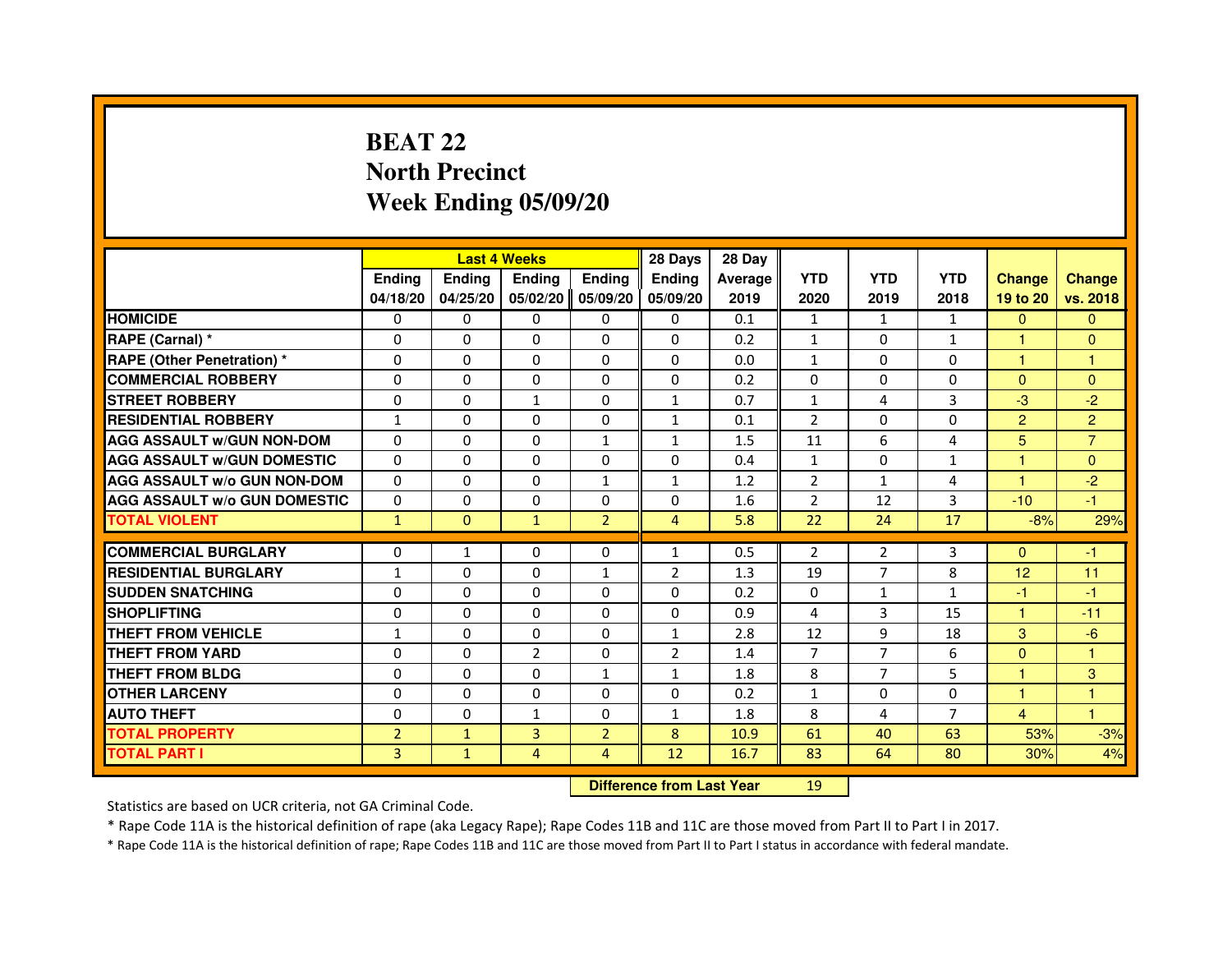# **BEAT 23 North PrecinctWeek Ending 05/09/20**

|                                     |                |              | <b>Last 4 Weeks</b> |                | 28 Days                          | 28 Day  |                |                |                |                |                |
|-------------------------------------|----------------|--------------|---------------------|----------------|----------------------------------|---------|----------------|----------------|----------------|----------------|----------------|
|                                     | <b>Ending</b>  | Ending       | <b>Ending</b>       | <b>Ending</b>  | <b>Ending</b>                    | Average | <b>YTD</b>     | <b>YTD</b>     | <b>YTD</b>     | <b>Change</b>  | <b>Change</b>  |
|                                     | 04/18/20       | 04/25/20     | 05/02/20            | 05/09/20       | 05/09/20                         | 2019    | 2020           | 2019           | 2018           | 19 to 20       | vs. 2018       |
| <b>HOMICIDE</b>                     | 0              | 0            | $\Omega$            | 0              | 0                                | 0.2     | $\mathbf{1}$   | $\mathbf{1}$   | $\Omega$       | $\mathbf{0}$   | $\mathbf{1}$   |
| RAPE (Carnal) *                     | 0              | 0            | 0                   | 0              | 0                                | 0.1     | 0              | $\mathbf{1}$   | 0              | $-1$           | $\mathbf{0}$   |
| RAPE (Other Penetration) *          | $\Omega$       | 0            | $\Omega$            | $\Omega$       | $\Omega$                         | 0.0     | $\Omega$       | $\Omega$       | $\Omega$       | $\Omega$       | $\Omega$       |
| <b>COMMERCIAL ROBBERY</b>           | $\Omega$       | $\Omega$     | $\Omega$            | $\Omega$       | $\Omega$                         | 0.0     | $\Omega$       | $\Omega$       | $\Omega$       | $\Omega$       | $\mathbf{0}$   |
| <b>STREET ROBBERY</b>               | $\Omega$       | $\Omega$     | $\mathbf{1}$        | $\Omega$       | $\mathbf{1}$                     | 0.2     | 5              | $\overline{2}$ | 3              | 3              | $\overline{2}$ |
| <b>RESIDENTIAL ROBBERY</b>          | 0              | 0            | $\Omega$            | 0              | 0                                | 0.0     | $\mathbf{1}$   | 0              | 1              | 1              | $\Omega$       |
| <b>AGG ASSAULT W/GUN NON-DOM</b>    | $\Omega$       | $\Omega$     | $\mathbf{1}$        | $\Omega$       | $\mathbf{1}$                     | 1.0     | $\overline{2}$ | 4              | 4              | $-2$           | $-2$           |
| <b>AGG ASSAULT W/GUN DOMESTIC</b>   | $\Omega$       | $\Omega$     | $\Omega$            | $\Omega$       | $\Omega$                         | 0.2     | $\overline{2}$ | $\Omega$       | $\overline{2}$ | $\overline{2}$ | $\Omega$       |
| <b>AGG ASSAULT W/o GUN NON-DOM</b>  | $\Omega$       | $\Omega$     | $\Omega$            | $\Omega$       | $\Omega$                         | 1.2     | $\mathbf{1}$   | 5              | $\Omega$       | $-4$           | $\mathbf{1}$   |
| <b>AGG ASSAULT W/o GUN DOMESTIC</b> | $\Omega$       | $\Omega$     | 0                   | $\Omega$       | $\Omega$                         | 0.8     | $\mathbf{1}$   | 4              | 3              | $-3$           | $-2$           |
| <b>TOTAL VIOLENT</b>                | $\mathbf{0}$   | $\mathbf{0}$ | $\overline{2}$      | $\mathbf{0}$   | $\overline{2}$                   | 3.6     | 13             | 17             | 13             | $-24%$         | 0%             |
| <b>COMMERCIAL BURGLARY</b>          | 0              | 0            | 0                   | $\overline{2}$ | 2                                | 1.3     | 4              | 3              | 5              | 1              | $-1$           |
| <b>RESIDENTIAL BURGLARY</b>         | 0              | 1            | $\Omega$            | $\Omega$       | $\mathbf{1}$                     | 0.8     | $\overline{7}$ | 5              | 8              | $\overline{c}$ | $-1$           |
| <b>SUDDEN SNATCHING</b>             | $\Omega$       | $\Omega$     | $\Omega$            | $\Omega$       | $\Omega$                         | 0.2     | $\overline{2}$ | $\mathbf{1}$   | $\mathbf{1}$   | $\mathbf{1}$   | $\mathbf{1}$   |
| <b>SHOPLIFTING</b>                  | $\mathbf{1}$   | 0            | $\mathbf{1}$        | 1              | 3                                | 1.5     | 6              | $\overline{2}$ | 8              | $\overline{4}$ | $-2$           |
| THEFT FROM VEHICLE                  | 1              | 0            | $\overline{2}$      | 1              | 4                                | 2.5     | 10             | 12             | 9              | $-2$           | 1              |
| <b>THEFT FROM YARD</b>              | $\Omega$       | $\Omega$     | $\mathbf{1}$        | $\mathbf{1}$   | $\overline{2}$                   | 1.0     | 9              | 4              | 6              | 5              | 3              |
| <b>THEFT FROM BLDG</b>              | $\Omega$       | $\Omega$     | $\mathbf{1}$        | $\Omega$       | $\mathbf{1}$                     | 1.0     | 3              | 5              | 12             | $-2$           | -9             |
| <b>OTHER LARCENY</b>                | 0              | $\Omega$     | 1                   | 0              | $\mathbf{1}$                     | 0.2     | $\mathbf{1}$   | 0              | 3              | 1              | $-2$           |
| <b>AUTO THEFT</b>                   | $\Omega$       | $\Omega$     | $\mathbf{1}$        | $\mathbf{1}$   | $\overline{2}$                   | 1.1     | 5              | 6              | 5              | $-1$           | $\Omega$       |
| <b>TOTAL PROPERTY</b>               | $\overline{2}$ | $\mathbf{1}$ | $\overline{7}$      | 6              | 16                               | 9.6     | 47             | 38             | 57             | 24%            | $-18%$         |
| <b>TOTAL PART I</b>                 | $\overline{2}$ | $\mathbf{1}$ | 9                   | 6              | 18                               | 13.2    | 60             | 55             | 70             | 9%             | $-14%$         |
|                                     |                |              |                     |                | <b>Difference from Last Year</b> |         | 5              |                |                |                |                |

 **Difference from Last Year**

Statistics are based on UCR criteria, not GA Criminal Code.

\* Rape Code 11A is the historical definition of rape (aka Legacy Rape); Rape Codes 11B and 11C are those moved from Part II to Part I in 2017.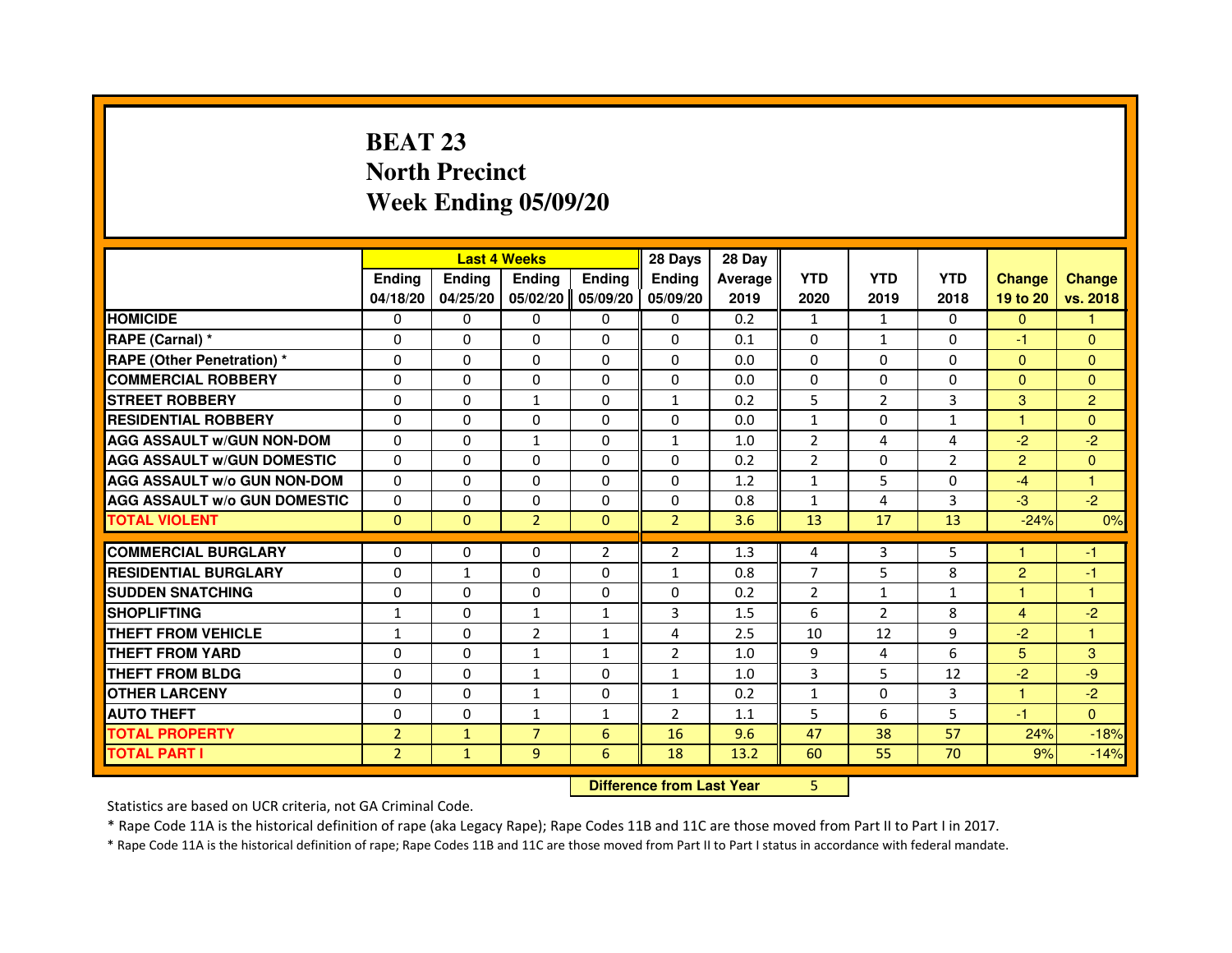# **BEAT 24 North PrecinctWeek Ending 05/09/20**

|                                     |                |                                  | <b>Last 4 Weeks</b> |                | 28 Days        | 28 Day  |                |              |                |                |                |
|-------------------------------------|----------------|----------------------------------|---------------------|----------------|----------------|---------|----------------|--------------|----------------|----------------|----------------|
|                                     | <b>Ending</b>  | <b>Ending</b>                    | <b>Ending</b>       | <b>Ending</b>  | <b>Ending</b>  | Average | <b>YTD</b>     | <b>YTD</b>   | <b>YTD</b>     | <b>Change</b>  | <b>Change</b>  |
|                                     | 04/18/20       | 04/25/20                         | 05/02/20            | 05/09/20       | 05/09/20       | 2019    | 2020           | 2019         | 2018           | 19 to 20       | vs. 2018       |
| <b>HOMICIDE</b>                     | $\Omega$       | $\Omega$                         | $\Omega$            | $\Omega$       | 0              | 0.0     | $\mathbf{1}$   | $\Omega$     | $\Omega$       | 1              | 1.             |
| RAPE (Carnal) *                     | 0              | $\mathbf{1}$                     | 0                   | 0              | $\mathbf{1}$   | 0.2     | $\mathbf{1}$   | 0            | 0              | 1              | 1              |
| <b>RAPE (Other Penetration) *</b>   | $\Omega$       | $\Omega$                         | $\Omega$            | $\Omega$       | $\Omega$       | 0.2     | $\Omega$       | $\mathbf{1}$ | $\Omega$       | $-1$           | $\mathbf{0}$   |
| <b>COMMERCIAL ROBBERY</b>           | $\Omega$       | $\Omega$                         | $\Omega$            | $\Omega$       | $\Omega$       | 0.2     | $\mathbf{1}$   | $\Omega$     | $\Omega$       | $\mathbf{1}$   | $\mathbf{1}$   |
| <b>STREET ROBBERY</b>               | $\Omega$       | $\Omega$                         | $\Omega$            | $\mathbf{1}$   | $\mathbf{1}$   | 0.8     | $\overline{2}$ | $\Omega$     | 3              | $\overline{2}$ | $-1$           |
| <b>RESIDENTIAL ROBBERY</b>          | $\Omega$       | $\Omega$                         | $\Omega$            | $\Omega$       | $\Omega$       | 0.1     | $\Omega$       | $\mathbf{1}$ | $\Omega$       | $-1$           | $\Omega$       |
| <b>AGG ASSAULT W/GUN NON-DOM</b>    | $\Omega$       | $\Omega$                         | $\Omega$            | $\Omega$       | $\Omega$       | 0.3     | $\overline{2}$ | 2            | $\mathbf{1}$   | $\Omega$       | $\mathbf{1}$   |
| <b>AGG ASSAULT W/GUN DOMESTIC</b>   | $\Omega$       | $\Omega$                         | $\Omega$            | $\Omega$       | $\Omega$       | 0.0     | $\Omega$       | $\Omega$     | $\Omega$       | $\Omega$       | $\Omega$       |
| <b>AGG ASSAULT W/o GUN NON-DOM</b>  | $\Omega$       | 0                                | 0                   | 0              | 0              | 0.4     | $\overline{2}$ | $\mathbf{1}$ | $\mathbf{1}$   | 1              | 1              |
| <b>AGG ASSAULT W/o GUN DOMESTIC</b> | $\Omega$       | 0                                | 0                   | $\Omega$       | $\Omega$       | 0.5     | $\mathbf{1}$   | $\Omega$     | 1              | 1              | $\Omega$       |
| <b>TOTAL VIOLENT</b>                | $\mathbf{0}$   | $\mathbf{1}$                     | $\mathbf{0}$        | $\mathbf{1}$   | $\overline{2}$ | 2.7     | 10             | 5            | 6              | 100%           | 67%            |
| <b>COMMERCIAL BURGLARY</b>          | 0              | 0                                | 0                   | 0              | $\Omega$       | 0.4     | $\mathbf{1}$   | $\mathbf{1}$ | 0              | $\Omega$       | 1              |
| <b>RESIDENTIAL BURGLARY</b>         | $\Omega$       | $\mathbf{1}$                     | $\Omega$            | $\Omega$       | $\mathbf{1}$   | 1.2     | 4              | $\Omega$     | $\overline{2}$ | $\overline{4}$ | $\overline{c}$ |
| <b>SUDDEN SNATCHING</b>             | $\Omega$       | $\Omega$                         | $\Omega$            | $\Omega$       | $\Omega$       | 0.2     | $\mathbf{1}$   | $\Omega$     | $\overline{2}$ | 1              | $-1$           |
| <b>SHOPLIFTING</b>                  | 2              | 1                                | 2                   | 0              | 5              | 2.1     | 10             | 15           | 47             | $-5$           | $-37$          |
| THEFT FROM VEHICLE                  | $\Omega$       | $\overline{2}$                   | $\overline{2}$      | $\overline{2}$ | 6              | 3.6     | 10             | 20           | 8              | $-10$          | $\overline{2}$ |
| THEFT FROM YARD                     | 0              | $\overline{2}$                   | $\overline{2}$      | 0              | 4              | 4.1     | 10             | 16           | 8              | $-6$           | $\overline{2}$ |
| <b>THEFT FROM BLDG</b>              | $\overline{2}$ | $\Omega$                         | $\Omega$            | $\Omega$       | $\overline{2}$ | 1.1     | 5              | 4            | 9              | $\mathbf{1}$   | $-4$           |
| <b>OTHER LARCENY</b>                | $\Omega$       | $\Omega$                         | $\overline{2}$      | $\Omega$       | $\overline{2}$ | 1.4     | $\overline{7}$ | 6            | $\overline{2}$ | 1              | 5              |
| <b>AUTO THEFT</b>                   | $\overline{2}$ | $\Omega$                         | $\Omega$            | $\Omega$       | $\overline{2}$ | 0.7     | 4              | 3            | $\mathbf{1}$   | $\mathbf{1}$   | 3              |
| <b>TOTAL PROPERTY</b>               | 6              | $6\phantom{1}6$                  | 8                   | $\overline{2}$ | 22             | 14.8    | 52             | 65           | 79             | $-20%$         | $-34%$         |
| <b>TOTAL PART I</b>                 | 6              | $\overline{7}$                   | 8                   | 3              | 24             | 17.5    | 62             | 70           | 85             | $-11%$         | $-27%$         |
|                                     |                | <b>Difference from Last Year</b> |                     | $-8$           |                |         |                |              |                |                |                |

 **Difference from Last Year**

Statistics are based on UCR criteria, not GA Criminal Code.

\* Rape Code 11A is the historical definition of rape (aka Legacy Rape); Rape Codes 11B and 11C are those moved from Part II to Part I in 2017.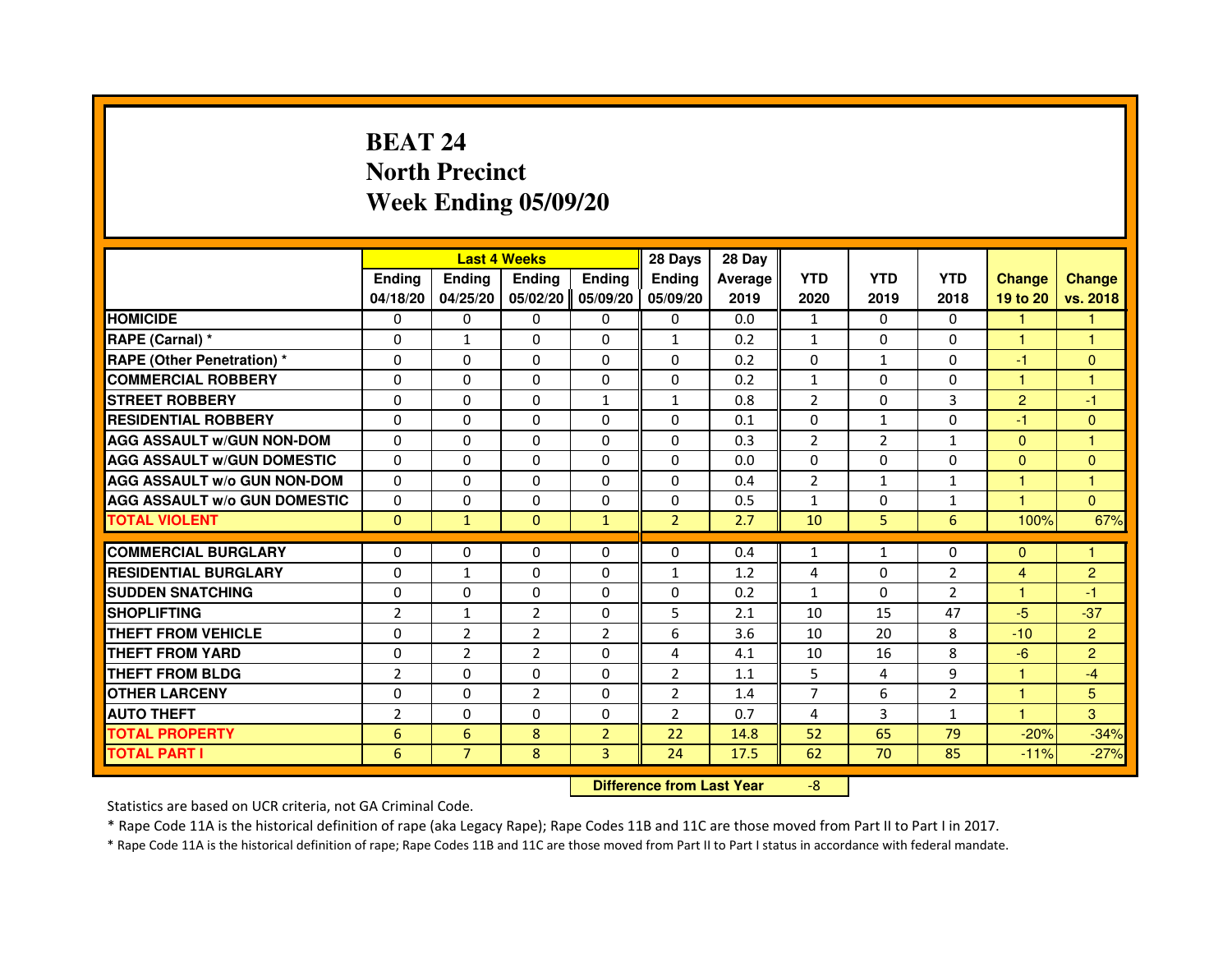# **BEAT 25 North PrecinctWeek Ending 05/09/20**

|                                     |               |                | <b>Last 4 Weeks</b> |                | 28 Days                          | 28 Day         |                |                |                |                |                |
|-------------------------------------|---------------|----------------|---------------------|----------------|----------------------------------|----------------|----------------|----------------|----------------|----------------|----------------|
|                                     | <b>Ending</b> | <b>Ending</b>  | <b>Ending</b>       | <b>Ending</b>  | <b>Ending</b>                    | <b>Average</b> | <b>YTD</b>     | <b>YTD</b>     | <b>YTD</b>     | <b>Change</b>  | <b>Change</b>  |
|                                     | 04/18/20      | 04/25/20       | 05/02/20            | 05/09/20       | 05/09/20                         | 2019           | 2020           | 2019           | 2018           | 19 to 20       | vs. 2018       |
| <b>HOMICIDE</b>                     | 0             | $\mathbf{0}$   | $\Omega$            | 0              | 0                                | 0.0            | 0              | $\Omega$       | $\Omega$       | $\Omega$       | $\Omega$       |
| RAPE (Carnal) *                     | 0             | $\Omega$       | $\Omega$            | $\Omega$       | 0                                | 0.1            | $\mathbf{1}$   | $\mathbf{1}$   | $\mathbf{1}$   | $\mathbf{0}$   | $\Omega$       |
| <b>RAPE (Other Penetration) *</b>   | $\Omega$      | $\Omega$       | $\Omega$            | $\Omega$       | $\Omega$                         | 0.0            | $\Omega$       | $\Omega$       | $\Omega$       | $\Omega$       | $\overline{0}$ |
| <b>COMMERCIAL ROBBERY</b>           | 0             | $\Omega$       | $\Omega$            | $\Omega$       | $\Omega$                         | 0.1            | $\Omega$       | $\mathbf{1}$   | $\Omega$       | $-1$           | $\mathbf{0}$   |
| <b>STREET ROBBERY</b>               | 0             | $\Omega$       | $\Omega$            | $\Omega$       | $\Omega$                         | 0.5            | $\Omega$       | $\overline{2}$ | $\overline{7}$ | $-2$           | $-7$           |
| <b>RESIDENTIAL ROBBERY</b>          | 0             | $\Omega$       | 0                   | $\Omega$       | $\Omega$                         | 0.0            | 1              | $\Omega$       | $\Omega$       | 1              | 1              |
| <b>AGG ASSAULT W/GUN NON-DOM</b>    | $\Omega$      | $\Omega$       | $\Omega$            | $\Omega$       | $\Omega$                         | 0.2            | $\Omega$       | $\Omega$       | $\Omega$       | $\Omega$       | $\overline{0}$ |
| <b>AGG ASSAULT W/GUN DOMESTIC</b>   | $\Omega$      | $\Omega$       | $\Omega$            | $\Omega$       | $\Omega$                         | 0.0            | $\Omega$       | $\Omega$       | $\mathbf{1}$   | $\Omega$       | $-1$           |
| <b>AGG ASSAULT W/o GUN NON-DOM</b>  | 0             | 0              | $\mathbf{0}$        | 0              | 0                                | 0.2            | 3              | $\mathbf{1}$   | $\mathbf{1}$   | $\overline{2}$ | $\overline{c}$ |
| <b>AGG ASSAULT W/o GUN DOMESTIC</b> | $\Omega$      | 0              | 0                   | $\mathbf{1}$   | $\mathbf{1}$                     | 0.2            | $\overline{2}$ | 0              | $\mathbf{1}$   | $\overline{2}$ | 1              |
| <b>TOTAL VIOLENT</b>                | $\mathbf 0$   | $\mathbf{0}$   | $\mathbf{0}$        | $\mathbf{1}$   | $\mathbf{1}$                     | 1.2            | $\overline{7}$ | 5              | 11             | 40%            | $-36%$         |
| <b>COMMERCIAL BURGLARY</b>          | $\Omega$      | $\mathbf{1}$   | 0                   | 0              | $\mathbf{1}$                     | 0.8            | 3              | $\mathbf{1}$   | 0              | $\overline{2}$ | 3              |
| <b>RESIDENTIAL BURGLARY</b>         | $\Omega$      | $\Omega$       | $\Omega$            | $\Omega$       | $\Omega$                         | 1.4            | 4              | $\Omega$       | $\Omega$       | $\overline{4}$ | 4              |
| <b>SUDDEN SNATCHING</b>             | $\Omega$      | $\Omega$       | $\Omega$            | $\Omega$       | $\Omega$                         | 0.1            | $\mathbf{1}$   | $\mathbf{1}$   | $\Omega$       | $\Omega$       | 1              |
| <b>SHOPLIFTING</b>                  | 1             | 0              | 1                   | 0              | $\overline{2}$                   | 1.5            | 7              | 10             | 4              | $-3$           | 3              |
| <b>THEFT FROM VEHICLE</b>           | 0             | $\Omega$       | $\overline{2}$      | $\overline{2}$ | 4                                | 5.0            | $\overline{7}$ | 27             | 14             | $-20$          | $-7$           |
| <b>THEFT FROM YARD</b>              | 0             | $\overline{2}$ | $\mathbf{1}$        | $\mathbf{1}$   | 4                                | 1.8            | 8              | 9              | 10             | $-1$           | $-2$           |
| <b>THEFT FROM BLDG</b>              | $\Omega$      | $\Omega$       | $\Omega$            | $\Omega$       | $\Omega$                         | 2.0            | 4              | 6              | 10             | $-2$           | $-6$           |
| <b>OTHER LARCENY</b>                | 0             | $\Omega$       | $\Omega$            | $\Omega$       | 0                                | 0.5            | 3              | 2              | 4              | 1              | $-1$           |
| <b>AUTO THEFT</b>                   | $\Omega$      | $\Omega$       | $\Omega$            | $\Omega$       | $\Omega$                         | 1.3            | 5              | $\mathbf{1}$   | 3              | $\overline{4}$ | $\overline{2}$ |
| <b>TOTAL PROPERTY</b>               | $\mathbf{1}$  | 3              | $\overline{4}$      | 3              | 11                               | 14.3           | 42             | 57             | 45             | $-26%$         | $-7%$          |
| <b>TOTAL PART I</b>                 | $\mathbf{1}$  | 3              | 4                   | 4              | 12                               | 15.4           | 49             | 62             | 56             | $-21%$         | $-13%$         |
|                                     |               |                |                     |                | <b>Difference from Last Year</b> |                | $-13$          |                |                |                |                |

Statistics are based on UCR criteria, not GA Criminal Code.

\* Rape Code 11A is the historical definition of rape (aka Legacy Rape); Rape Codes 11B and 11C are those moved from Part II to Part I in 2017.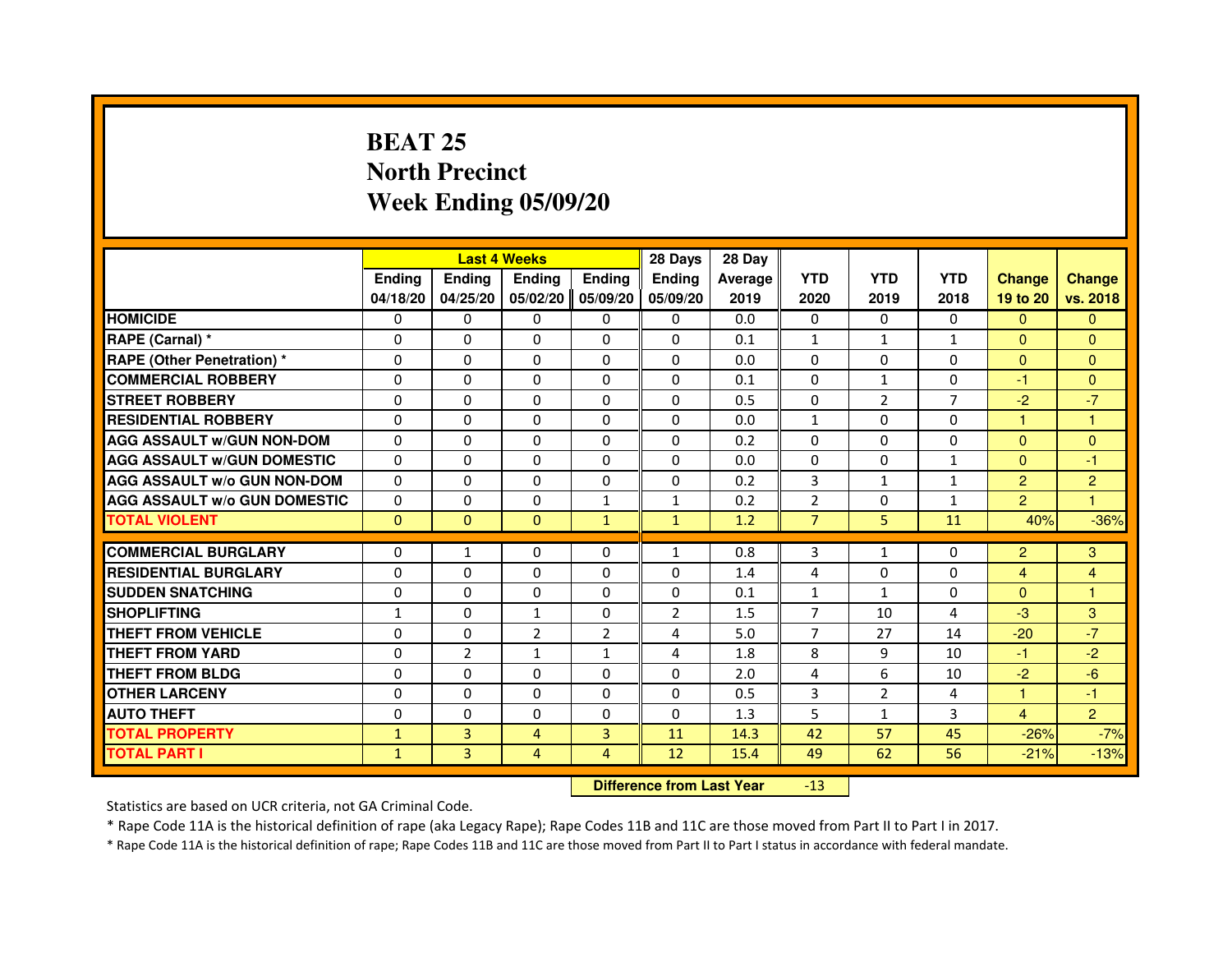# **BEAT 26 North PrecinctWeek Ending 05/09/20**

|                                     |               |              | <b>Last 4 Weeks</b>              |                | 28 Days        | 28 Day  |                |                |                |                |                |
|-------------------------------------|---------------|--------------|----------------------------------|----------------|----------------|---------|----------------|----------------|----------------|----------------|----------------|
|                                     | <b>Ending</b> | Ending       | <b>Ending</b>                    | <b>Ending</b>  | <b>Ending</b>  | Average | <b>YTD</b>     | <b>YTD</b>     | <b>YTD</b>     | <b>Change</b>  | <b>Change</b>  |
|                                     | 04/18/20      | 04/25/20     | 05/02/20                         | 05/09/20       | 05/09/20       | 2019    | 2020           | 2019           | 2018           | 19 to 20       | vs. 2018       |
| <b>HOMICIDE</b>                     | 0             | 0            | $\Omega$                         | $\Omega$       | 0              | 0.1     | $\Omega$       | 0              | $\Omega$       | $\mathbf{0}$   | $\mathbf{0}$   |
| RAPE (Carnal) *                     | 0             | 0            | 0                                | 0              | 0              | 0.2     | 2              | $\mathbf{1}$   | 1              | 1              | 1              |
| RAPE (Other Penetration) *          | $\Omega$      | 0            | $\Omega$                         | $\Omega$       | $\Omega$       | 0.0     | $\Omega$       | $\Omega$       | $\Omega$       | $\Omega$       | $\mathbf{0}$   |
| <b>COMMERCIAL ROBBERY</b>           | $\Omega$      | $\Omega$     | $\Omega$                         | $\Omega$       | $\Omega$       | 0.1     | $\mathbf{1}$   | $\Omega$       | $\Omega$       | $\mathbf{1}$   | $\mathbf{1}$   |
| <b>STREET ROBBERY</b>               | $\Omega$      | $\Omega$     | $\Omega$                         | $\Omega$       | $\Omega$       | 1.2     | 3              | 4              | 6              | $-1$           | $-3$           |
| <b>RESIDENTIAL ROBBERY</b>          | 0             | 0            | $\Omega$                         | 0              | 0              | 0.0     | 0              | $\Omega$       | $\Omega$       | $\Omega$       | $\mathbf{0}$   |
| <b>AGG ASSAULT W/GUN NON-DOM</b>    | $\Omega$      | $\Omega$     | $\Omega$                         | $\Omega$       | $\Omega$       | 0.4     | $\Omega$       | $\mathbf{1}$   | $\Omega$       | $-1$           | $\Omega$       |
| <b>AGG ASSAULT W/GUN DOMESTIC</b>   | $\Omega$      | $\Omega$     | $\Omega$                         | $\Omega$       | $\Omega$       | 0.0     | $\Omega$       | $\Omega$       | $\Omega$       | $\Omega$       | $\Omega$       |
| <b>AGG ASSAULT W/o GUN NON-DOM</b>  | $\Omega$      | $\Omega$     | $\Omega$                         | $\Omega$       | $\Omega$       | 1.2     | 6              | 4              | $\overline{7}$ | 2              | $-1$           |
| <b>AGG ASSAULT W/o GUN DOMESTIC</b> | $\Omega$      | $\Omega$     | $\Omega$                         | $\mathbf{1}$   | $\mathbf{1}$   | 0.2     | $\Omega$       | $\overline{2}$ | $\Omega$       | $-2$           | $\Omega$       |
| <b>TOTAL VIOLENT</b>                | $\mathbf{0}$  | $\mathbf{0}$ | $\mathbf{0}$                     | $\mathbf{1}$   | $\mathbf{1}$   | 3.4     | 12             | 12             | 14             | 0%             | $-14%$         |
| <b>COMMERCIAL BURGLARY</b>          | 0             | 0            | 2                                | 0              | 2              | 0.5     | 4              | 2              | 1              | $\overline{2}$ | 3              |
| <b>RESIDENTIAL BURGLARY</b>         | 0             | $\Omega$     | $\Omega$                         | $\Omega$       | $\Omega$       | 0.2     | $\Omega$       | $\Omega$       | $\Omega$       | $\Omega$       | $\overline{0}$ |
| <b>SUDDEN SNATCHING</b>             | $\Omega$      | $\Omega$     | $\Omega$                         | $\Omega$       | $\Omega$       | 0.5     | $\mathbf{1}$   | 3              | 5              | $-2$           | $-4$           |
| <b>SHOPLIFTING</b>                  | 0             | 0            | $\overline{2}$                   | $\mathbf{1}$   | 3              | 2.6     | 14             | 15             | 9              | $-1$           | 5              |
| THEFT FROM VEHICLE                  | 1             | 0            | $\Omega$                         | $\Omega$       | $\mathbf{1}$   | 2.9     | $\overline{7}$ | 8              | $\overline{7}$ | $-1$           | $\mathbf{0}$   |
| <b>THEFT FROM YARD</b>              | $\Omega$      | $\Omega$     | $\mathbf{1}$                     | $\Omega$       | $\mathbf{1}$   | 1.7     | $\overline{7}$ | 9              | $\overline{7}$ | $-2$           | $\Omega$       |
| <b>THEFT FROM BLDG</b>              | $\Omega$      | $\Omega$     | $\Omega$                         | $\Omega$       | $\Omega$       | 2.5     | $\overline{3}$ | 6              | 13             | $-3$           | $-10$          |
| <b>OTHER LARCENY</b>                | 0             | $\Omega$     | 0                                | 0              | 0              | 0.4     | $\Omega$       | $\overline{2}$ | $\overline{2}$ | $-2$           | $-2$           |
| <b>AUTO THEFT</b>                   | $\Omega$      | $\Omega$     | $\Omega$                         | $\Omega$       | $\Omega$       | 0.7     | $\overline{2}$ | $\mathbf{1}$   | 6              | $\mathbf{1}$   | $-4$           |
| <b>TOTAL PROPERTY</b>               | $\mathbf{1}$  | $\Omega$     | 5                                | $\mathbf{1}$   | $\overline{7}$ | 11.9    | 38             | 46             | 50             | $-17%$         | $-24%$         |
| <b>TOTAL PART I</b>                 | $\mathbf{1}$  | $\mathbf{0}$ | 5                                | $\overline{2}$ | 8              | 15.3    | 50             | 58             | 64             | $-14%$         | $-22%$         |
|                                     |               |              | <b>Difference from Last Year</b> |                | $-8$           |         |                |                |                |                |                |

 **Difference from Last Year**

Statistics are based on UCR criteria, not GA Criminal Code.

\* Rape Code 11A is the historical definition of rape (aka Legacy Rape); Rape Codes 11B and 11C are those moved from Part II to Part I in 2017.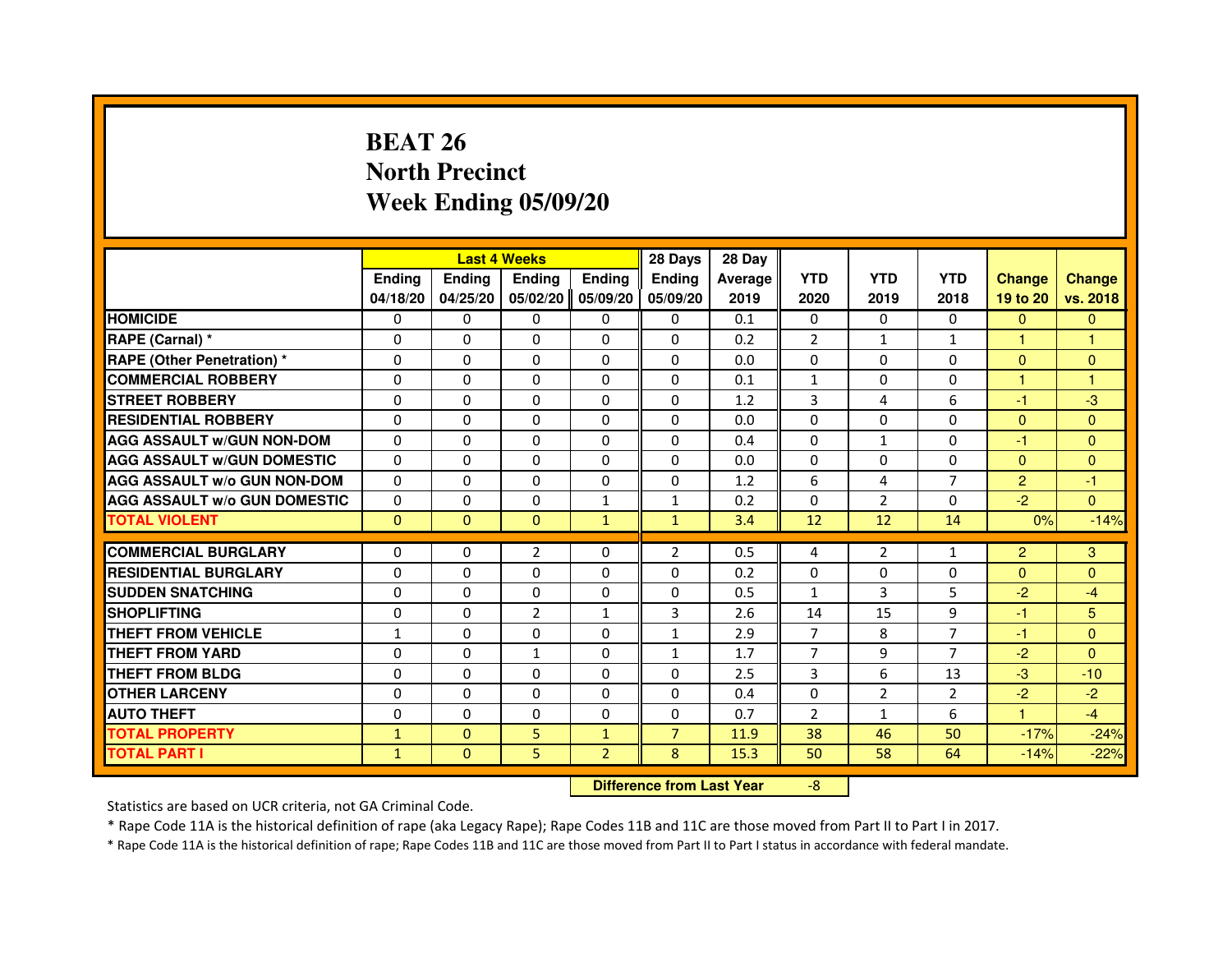# **BEAT 27 North PrecinctWeek Ending 05/09/20**

|                                     |               | <b>Last 4 Weeks</b> |                |                   | 28 Days        | 28 Day  |                |                |                |                |                |
|-------------------------------------|---------------|---------------------|----------------|-------------------|----------------|---------|----------------|----------------|----------------|----------------|----------------|
|                                     | <b>Endina</b> | Ending              | <b>Endina</b>  | <b>Endina</b>     | <b>Endina</b>  | Average | <b>YTD</b>     | <b>YTD</b>     | <b>YTD</b>     | <b>Change</b>  | <b>Change</b>  |
|                                     | 04/18/20      | 04/25/20            |                | 05/02/20 05/09/20 | 05/09/20       | 2019    | 2020           | 2019           | 2018           | 19 to 20       | vs. 2018       |
| <b>HOMICIDE</b>                     | 0             | 0                   | 0              | 0                 | 0              | 0.1     | $\mathbf{0}$   | $\Omega$       | $\Omega$       | $\mathbf{0}$   | $\mathbf{0}$   |
| RAPE (Carnal) *                     | $\Omega$      | $\Omega$            | $\Omega$       | $\Omega$          | $\Omega$       | 0.3     | $\mathbf{1}$   | $\Omega$       | $\Omega$       | $\mathbf{1}$   | $\mathbf{1}$   |
| <b>RAPE (Other Penetration) *</b>   | 0             | 0                   | $\Omega$       | $\Omega$          | $\Omega$       | 0.2     | $\Omega$       | $\Omega$       | $\mathbf{1}$   | $\Omega$       | $-1$           |
| <b>COMMERCIAL ROBBERY</b>           | 0             | 0                   | 0              | $\Omega$          | $\Omega$       | 0.1     | $\Omega$       | $\Omega$       | 2              | $\Omega$       | $-2$           |
| <b>STREET ROBBERY</b>               | 0             | $\Omega$            | 0              | $\Omega$          | 0              | 1.4     | $\mathbf{1}$   | 4              | $\overline{2}$ | $-3$           | $-1$           |
| <b>RESIDENTIAL ROBBERY</b>          | 0             | $\Omega$            | 0              | $\Omega$          | 0              | 0.1     | 0              | 0              | $\mathbf{1}$   | $\Omega$       | $-1$           |
| <b>AGG ASSAULT W/GUN NON-GUN</b>    | $\Omega$      | $\mathbf{1}$        | $\Omega$       | $\Omega$          | $\mathbf{1}$   | 1.0     | $\overline{7}$ | 5              | 3              | $\overline{2}$ | $\overline{4}$ |
| <b>AGG ASSAULT W/GUN DOMESTIC</b>   | $\Omega$      | 0                   | 0              | 0                 | $\Omega$       | 0.2     | $\mathbf{1}$   | $\mathbf{1}$   | $\Omega$       | $\Omega$       | 1              |
| <b>AGG ASSAULT W/o GUN NON-DOM</b>  | $\Omega$      | 0                   | $\Omega$       | 0                 | $\Omega$       | 1.5     | $\overline{4}$ | 6              | 3              | $-2$           | 1              |
| <b>AGG ASSAULT W/o GUN DOMESTIC</b> | $\Omega$      | $\Omega$            | 0              | $\mathbf{0}$      | $\Omega$       | 1.3     | $\overline{2}$ | 6              | $\Omega$       | $-4$           | $\overline{2}$ |
| <b>TOTAL VIOLENT</b>                | $\Omega$      | $\mathbf{1}$        | $\Omega$       | $\mathbf{0}$      | $\mathbf{1}$   | 6.2     | 16             | 22             | 12             | $-27%$         | 33%            |
|                                     |               |                     |                |                   |                |         |                |                |                |                |                |
| <b>COMMERCIAL BURGLARY</b>          | 0             | 0                   | $\Omega$       | 0                 | $\Omega$       | 0.7     | $\Omega$       | 3              | $\overline{2}$ | $-3$           | $-2$           |
| <b>RESIDENTIAL BURGLARY</b>         | 0             | $\Omega$            | 0              | $\mathbf{0}$      | $\Omega$       | 0.5     | 4              | $\overline{2}$ | 5              | $\overline{2}$ | $-1$           |
| <b>SUDDEN SNATCHING</b>             | 0             | 0                   | $\Omega$       | $\Omega$          | $\Omega$       | 0.3     | $\overline{2}$ | $\overline{2}$ | 5              | $\Omega$       | -3             |
| <b>SHOPLIFTING</b>                  | $\mathbf 0$   | $\overline{2}$      | $\Omega$       | $\mathbf{1}$      | 3              | 3.1     | 9              | 12             | 13             | $-3$           | $-4$           |
| <b>THEFT FROM VEHICLE</b>           | 0             | $\Omega$            | $\Omega$       | $\overline{2}$    | $\overline{2}$ | 3.1     | 6              | 15             | $\overline{7}$ | $-9$           | $-1$           |
| <b>THEFT FROM YARD</b>              | 0             | 0                   | $\Omega$       | $\Omega$          | $\Omega$       | 0.8     | 3              | 2              | 8              | 1              | $-5$           |
| <b>THEFT FROM BLDG</b>              | 0             | 0                   | 0              | 0                 | 0              | 2.4     | 5              | 12             | 12             | $-7$           | $-7$           |
| <b>OTHER LARCENY</b>                | 0             | $\Omega$            | 0              | 0                 | $\Omega$       | 0.2     | $\Omega$       | $\overline{2}$ | $\Omega$       | $-2$           | $\Omega$       |
| <b>AUTO THEFT</b>                   | $\mathbf 0$   | 0                   | $\Omega$       | $\Omega$          | $\Omega$       | 0.9     | $\overline{7}$ | $\mathbf{1}$   | $\overline{4}$ | 6              | 3              |
| <b>TOTAL PROPERTY</b>               | 0             | $\overline{2}$      | $\Omega$       | 3                 | 5              | 12.0    | 36             | 51             | 56             | $-29%$         | $-36%$         |
| <b>TOTAL PART I</b>                 | $\Omega$      | 3                   | $\overline{0}$ | 3                 | 6              | 18.3    | 52             | 73             | 68             | $-29%$         | $-24%$         |

 **Difference from Last Year**-21

Statistics are based on UCR criteria, not GA Criminal Code.

\* Rape Code 11A is the historical definition of rape (aka Legacy Rape); Rape Codes 11B and 11C are those moved from Part II to Part I in 2017.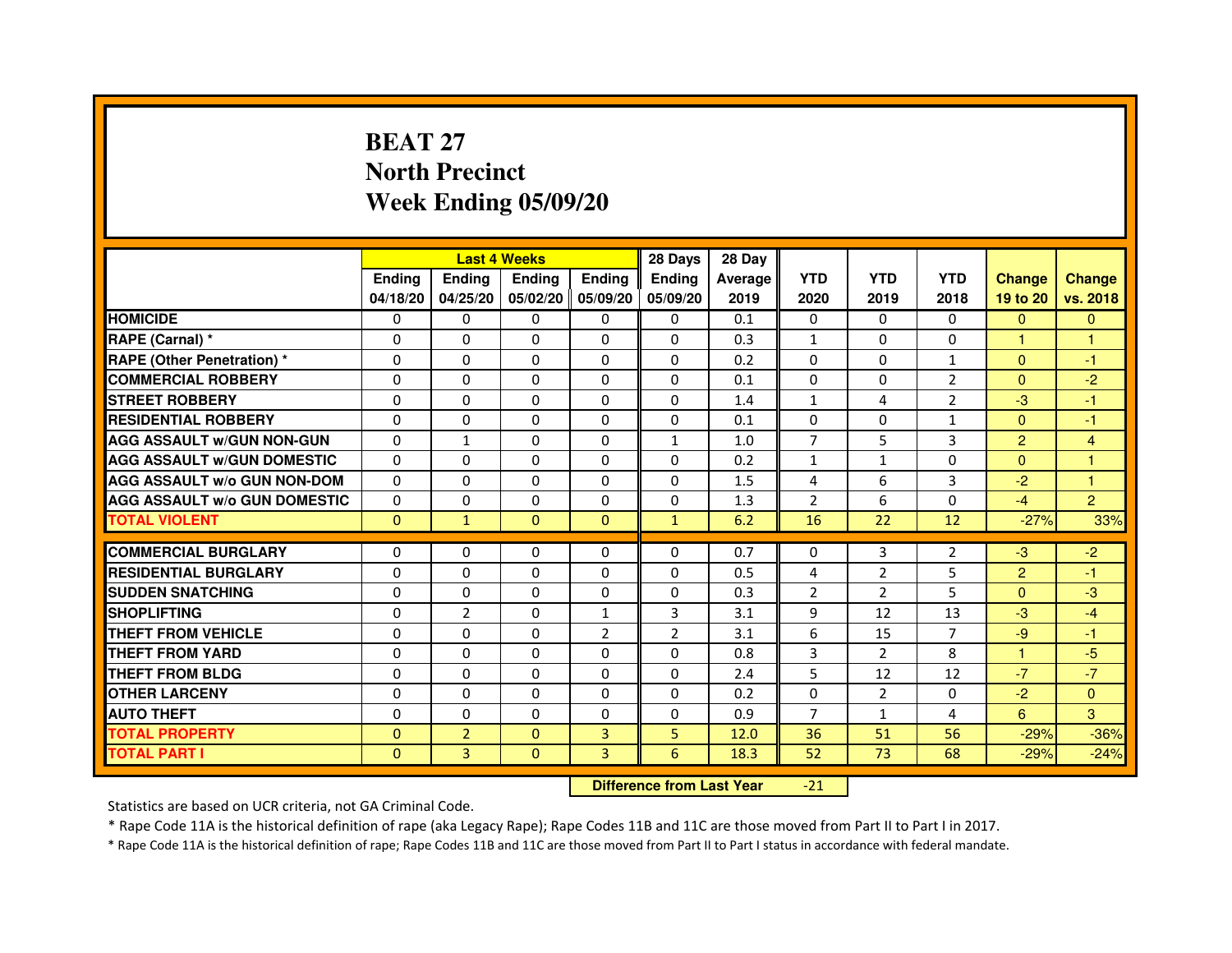# **BEAT 31 Central PrecinctWeek Ending 05/09/20**

|                                     |               | <b>Last 4 Weeks</b> |                     |                | 28 Days        | 28 Day  |              |                |                |                |                |
|-------------------------------------|---------------|---------------------|---------------------|----------------|----------------|---------|--------------|----------------|----------------|----------------|----------------|
|                                     | <b>Endina</b> | <b>Ending</b>       | <b>Ending</b>       | Ending         | <b>Endina</b>  | Average | <b>YTD</b>   | <b>YTD</b>     | <b>YTD</b>     | <b>Change</b>  | <b>Change</b>  |
|                                     | 04/18/20      | 04/25/20            | 05/02/20   05/09/20 |                | 05/09/20       | 2019    | 2020         | 2019           | 2018           | 19 to 20       | vs. 2018       |
| <b>HOMICIDE</b>                     | 0             | 0                   | 0                   | 0              | 0              | 0.1     | $\mathbf{1}$ | 0              | $\Omega$       | $\mathbf{1}$   | 1              |
| RAPE (Carnal) *                     | $\Omega$      | $\Omega$            | $\Omega$            | $\Omega$       | $\Omega$       | 0.3     | 3            | 3              | $\Omega$       | $\Omega$       | 3              |
| <b>RAPE (Other Penetration) *</b>   | $\Omega$      | $\Omega$            | $\Omega$            | $\Omega$       | $\Omega$       | 0.2     | $\Omega$     | $\Omega$       | $\mathbf{1}$   | $\Omega$       | $-1$           |
| <b>COMMERCIAL ROBBERY</b>           | 0             | $\Omega$            | 0                   | 0              | 0              | 0.0     | 0            | 0              | $\mathbf{1}$   | $\Omega$       | $-1$           |
| <b>STREET ROBBERY</b>               | $\Omega$      | $\Omega$            | $\Omega$            | 0              | 0              | 0.7     | 3            | $\overline{2}$ | 5              | $\mathbf{1}$   | $-2$           |
| <b>RESIDENTIAL ROBBERY</b>          | $\Omega$      | $\Omega$            | $\Omega$            | $\mathbf{1}$   | $\mathbf{1}$   | 0.0     | $\mathbf{1}$ | $\Omega$       | $\Omega$       | $\mathbf{1}$   | 1              |
| <b>AGG ASSAULT w/GUN NON-DOM</b>    | $\Omega$      | $\Omega$            | $\mathbf 0$         | $\Omega$       | 0              | 1.1     | 6            | 4              | $\overline{2}$ | $\overline{2}$ | $\overline{4}$ |
| <b>AGG ASSAULT W/GUN DOMESTIC</b>   | $\Omega$      | $\Omega$            | $\Omega$            | $\Omega$       | $\Omega$       | 0.2     | $\Omega$     | 0              | $\mathbf{1}$   | $\Omega$       | $-1$           |
| <b>AGG ASSAULT W/o GUN NON-DOM</b>  | $\Omega$      | 0                   | $\Omega$            | 0              | $\Omega$       | 0.7     | $\mathbf{1}$ | 4              | 3              | $-3$           | $-2$           |
| <b>AGG ASSAULT W/o GUN DOMESTIC</b> | $\mathbf{1}$  | 0                   | 0                   | 0              | $\mathbf{1}$   | 0.9     | 4            | 5              | $\mathbf{1}$   | $-1$           | 3              |
| <b>TOTAL VIOLENT</b>                | $\mathbf{1}$  | $\mathbf{0}$        | $\Omega$            | $\mathbf{1}$   | $\overline{2}$ | 4.1     | 19           | 18             | 14             | 6%             | 36%            |
|                                     |               |                     |                     |                |                |         |              |                |                |                |                |
| <b>COMMERCIAL BURGLARY</b>          | 0             | 0                   | 0                   | 0              | 0              | 1.2     | 3            | 4              | 6              | $-1$           | -3             |
| <b>RESIDENTIAL BURGLARY</b>         | $\Omega$      | 0                   | $\Omega$            | $\mathbf{1}$   | $\mathbf{1}$   | 3.5     | 18           | 10             | 9              | 8              | 9              |
| <b>SUDDEN SNATCHING</b>             | $\Omega$      | $\Omega$            | $\Omega$            | $\Omega$       | $\Omega$       | 0.3     | $\Omega$     | $\overline{2}$ | $\Omega$       | $-2$           | $\Omega$       |
| <b>SHOPLIFTING</b>                  | $\Omega$      | $\Omega$            | $\Omega$            | $\Omega$       | $\Omega$       | 0.4     | 3            | $\mathbf{1}$   | $\Omega$       | $\overline{2}$ | 3              |
| <b>THEFT FROM VEHICLE</b>           | 0             | 0                   | $\mathbf{1}$        | 0              | $\mathbf{1}$   | 4.3     | 10           | 16             | 22             | $-6$           | $-12$          |
| <b>THEFT FROM YARD</b>              | $\Omega$      | $\mathbf{1}$        | $\Omega$            | 1              | $\overline{2}$ | 4.4     | 16           | 18             | 12             | $-2$           | $\overline{4}$ |
| <b>THEFT FROM BLDG</b>              | $\Omega$      | $\Omega$            | 1                   | 1              | $\overline{2}$ | 1.5     | 5            | 8              | 13             | $-3$           | -8             |
| <b>OTHER LARCENY</b>                | $\Omega$      | 1                   | 0                   | 0              | $\mathbf{1}$   | 1.9     | 5            | 6              | $\mathbf{1}$   | $-1$           | $\overline{4}$ |
| <b>AUTO THEFT</b>                   | 0             | $\overline{2}$      | 0                   | $\mathbf{1}$   | 3              | 1.1     | 10           | 5              | 8              | 5              | $\overline{2}$ |
| <b>TOTAL PROPERTY</b>               | $\Omega$      | 4                   | $\overline{2}$      | $\overline{4}$ | 10             | 18.6    | 70           | 70             | 71             | 0%             | $-1%$          |
| <b>TOTAL PART I</b>                 | $\mathbf{1}$  | 4                   | $\overline{2}$      | 5              | 12             | 22.7    | 89           | 88             | 85             | 1%             | 5%             |

 **Difference from Last Year**

<sup>1</sup>

Statistics are based on UCR criteria, not GA Criminal Code.

\* Rape Code 11A is the historical definition of rape (aka Legacy Rape); Rape Codes 11B and 11C are those moved from Part II to Part I in 2017.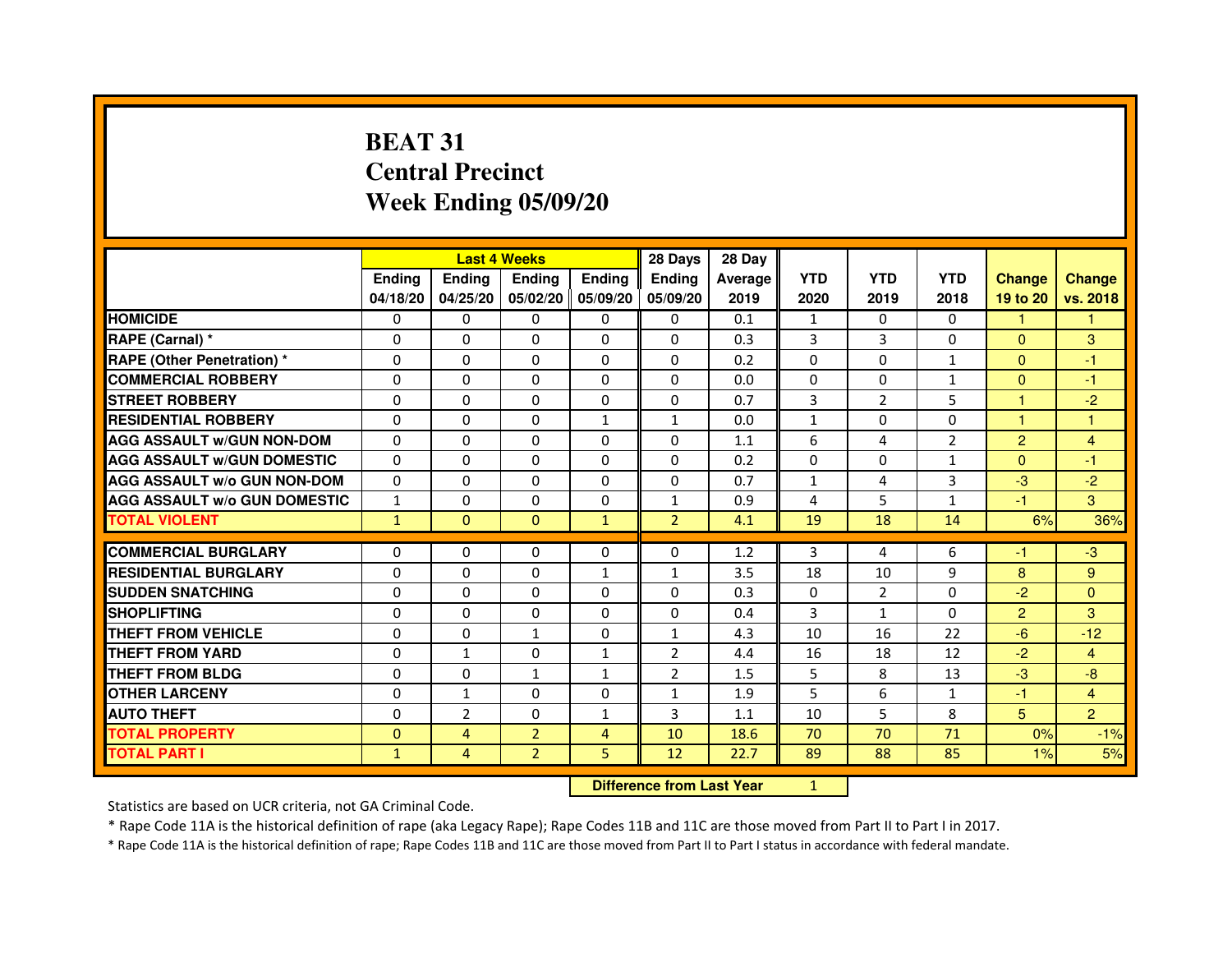# **BEAT 32 Central PrecinctWeek Ending 05/09/20**

|                                     |               |                                  | <b>Last 4 Weeks</b> |                | 28 Days        | 28 Day  |                |                |                |                |               |
|-------------------------------------|---------------|----------------------------------|---------------------|----------------|----------------|---------|----------------|----------------|----------------|----------------|---------------|
|                                     | <b>Ending</b> | <b>Ending</b>                    | <b>Ending</b>       | <b>Ending</b>  | <b>Ending</b>  | Average | <b>YTD</b>     | <b>YTD</b>     | <b>YTD</b>     | <b>Change</b>  | <b>Change</b> |
|                                     | 04/18/20      | 04/25/20                         | 05/02/20            | 05/09/20       | 05/09/20       | 2019    | 2020           | 2019           | 2018           | 19 to 20       | vs. 2018      |
| <b>HOMICIDE</b>                     | 0             | 0                                | $\mathbf{0}$        | 0              | 0              | 0.1     | $\mathbf{0}$   | 0              | 0              | $\Omega$       | $\mathbf{0}$  |
| RAPE (Carnal) *                     | 0             | 0                                | 0                   | 0              | 0              | 0.2     | 0              | 1              | $\mathbf{1}$   | $-1$           | -1            |
| RAPE (Other Penetration) *          | $\Omega$      | $\Omega$                         | $\Omega$            | $\Omega$       | $\Omega$       | 0.1     | $\Omega$       | $\Omega$       | $\Omega$       | $\Omega$       | $\mathbf{0}$  |
| <b>COMMERCIAL ROBBERY</b>           | 0             | $\Omega$                         | $\Omega$            | $\Omega$       | 0              | 0.9     | $\overline{2}$ | $\mathbf{1}$   | $\overline{2}$ | $\mathbf{1}$   | $\mathbf{0}$  |
| <b>STREET ROBBERY</b>               | $\Omega$      | $\Omega$                         | $\Omega$            | $\Omega$       | $\Omega$       | 0.2     | $\Omega$       | $\Omega$       | $\mathbf{1}$   | $\mathbf{0}$   | -1            |
| <b>RESIDENTIAL ROBBERY</b>          | 0             | 0                                | $\Omega$            | 0              | $\Omega$       | 0.0     | 0              | 0              | $\Omega$       | $\Omega$       | $\mathbf{0}$  |
| <b>AGG ASSAULT W/GUN NON-DOM</b>    | $\Omega$      | $\Omega$                         | 0                   | $\Omega$       | $\Omega$       | 0.2     | $\overline{2}$ | $\overline{2}$ | $\overline{2}$ | $\mathbf{0}$   | $\Omega$      |
| <b>AGG ASSAULT W/GUN DOMESTIC</b>   | $\Omega$      | $\Omega$                         | 0                   | $\Omega$       | $\Omega$       | 0.0     | $\mathbf{1}$   | $\Omega$       | $\Omega$       | $\mathbf{1}$   | $\mathbf{1}$  |
| <b>AGG ASSAULT W/o GUN NON-DOM</b>  | $\Omega$      | $\Omega$                         | $\Omega$            | $\Omega$       | $\Omega$       | 0.3     | $\Omega$       | $\overline{2}$ | $\mathbf{1}$   | $-2$           | -1            |
| <b>AGG ASSAULT W/o GUN DOMESTIC</b> | 0             | 0                                | 0                   | $\Omega$       | $\Omega$       | 0.4     | $\Omega$       | $\overline{2}$ | $\mathbf{1}$   | $-2$           | -1            |
| <b>TOTAL VIOLENT</b>                | $\mathbf{0}$  | $\mathbf{0}$                     | $\mathbf{0}$        | $\mathbf{0}$   | $\mathbf{0}$   | 2.5     | 5              | 8              | 8              | $-38%$         | $-38%$        |
| <b>COMMERCIAL BURGLARY</b>          | 1             | 0                                | 1                   | 1              | 3              | 0.3     | 5              | $\overline{2}$ | 0              | 3              | 5             |
| <b>RESIDENTIAL BURGLARY</b>         | $\mathbf{1}$  | $\Omega$                         | 0                   | $\Omega$       | $\mathbf{1}$   | 1.8     | 8              | 6              | 9              | $\overline{2}$ | $-1$          |
| <b>SUDDEN SNATCHING</b>             | 0             | $\Omega$                         | $\Omega$            | $\Omega$       | $\Omega$       | 0.2     | $\Omega$       | $\Omega$       | $\Omega$       | $\Omega$       | $\mathbf{0}$  |
| <b>SHOPLIFTING</b>                  | $\mathbf{1}$  | $\mathbf{0}$                     | 0                   | $\mathbf{1}$   | 2              | 3.1     | 11             | 15             | 21             | $-4$           | $-10$         |
| THEFT FROM VEHICLE                  | 1             | $\Omega$                         | $\mathbf{1}$        | $\overline{2}$ | 4              | 4.9     | 15             | 17             | 30             | $-2$           | $-15$         |
| <b>THEFT FROM YARD</b>              | $\Omega$      | $\overline{2}$                   | $\Omega$            | $\Omega$       | $\overline{2}$ | 2.6     | $\overline{7}$ | 10             | 13             | $-3$           | $-6$          |
| <b>THEFT FROM BLDG</b>              | $\Omega$      | $\mathbf{1}$                     | $\mathbf{1}$        | $\Omega$       | $\overline{2}$ | 2.5     | 9              | 9              | 13             | $\Omega$       | $-4$          |
| <b>OTHER LARCENY</b>                | $\Omega$      | $\Omega$                         | $\Omega$            | $\Omega$       | $\Omega$       | 0.8     | 8              | $\mathbf{1}$   | 9              | $\overline{7}$ | $-1$          |
| <b>AUTO THEFT</b>                   | $\Omega$      | $\mathbf{1}$                     | $\overline{2}$      | $\Omega$       | 3              | 1.2     | 5              | $\overline{7}$ | 10             | $-2$           | $-5$          |
| <b>TOTAL PROPERTY</b>               | 4             | 4                                | 5                   | 4              | 17             | 17.3    | 68             | 67             | 105            | 1%             | $-35%$        |
| <b>TOTAL PART I</b>                 | 4             | 4                                | 5                   | 4              | 17             | 19.8    | 73             | 75             | 113            | $-3%$          | $-35%$        |
|                                     |               | <b>Difference from Last Year</b> |                     | $-2$           |                |         |                |                |                |                |               |

 **Difference from Last Year**

Statistics are based on UCR criteria, not GA Criminal Code.

\* Rape Code 11A is the historical definition of rape (aka Legacy Rape); Rape Codes 11B and 11C are those moved from Part II to Part I in 2017.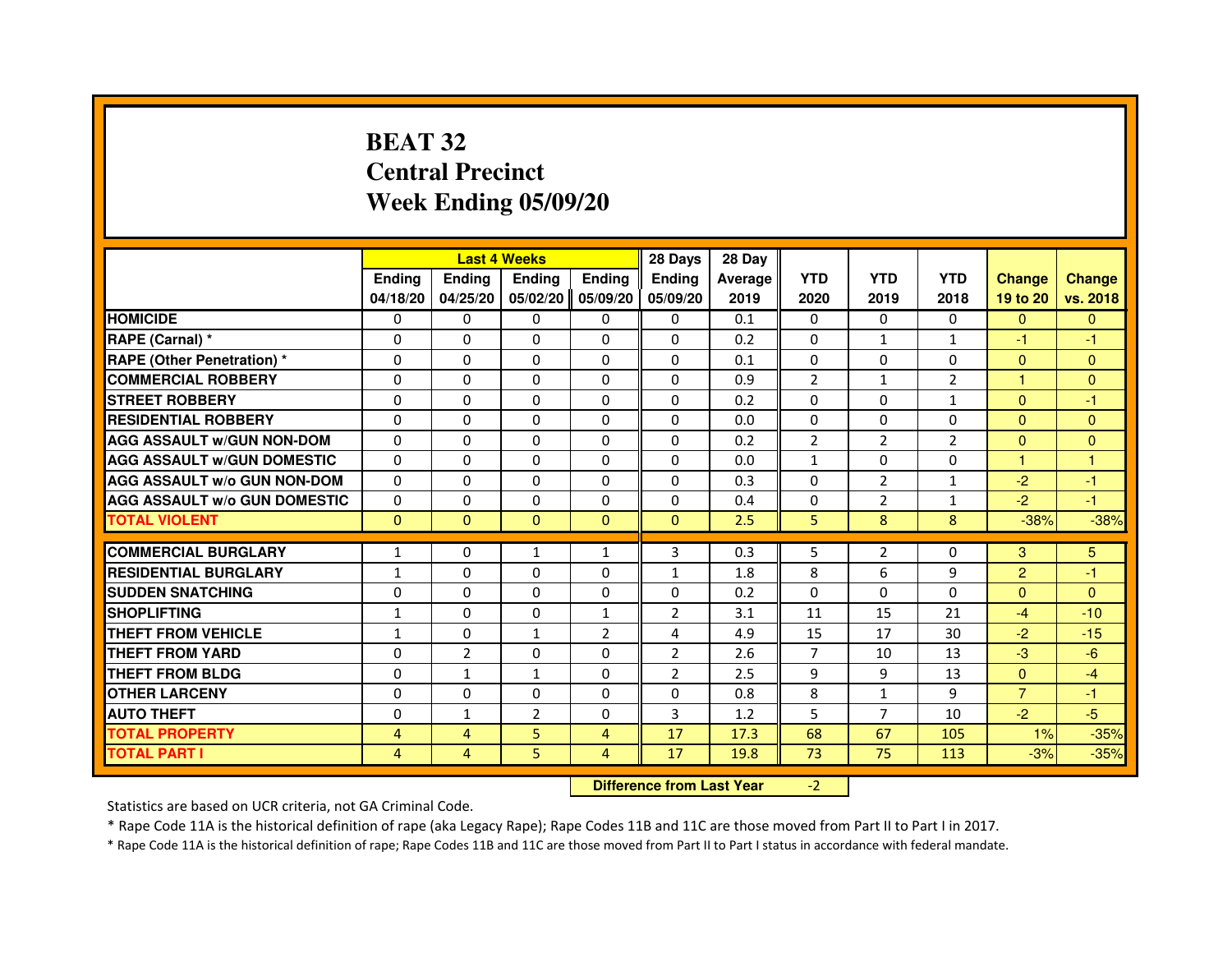# **BEAT 33 Central PrecinctWeek Ending 05/09/20**

|                                     |                | <b>Last 4 Weeks</b> |                   |                | 28 Days        | 28 Day  |                |                |                |                      |                |
|-------------------------------------|----------------|---------------------|-------------------|----------------|----------------|---------|----------------|----------------|----------------|----------------------|----------------|
|                                     | <b>Endina</b>  | <b>Ending</b>       | <b>Ending</b>     | <b>Ending</b>  | <b>Endina</b>  | Average | <b>YTD</b>     | <b>YTD</b>     | <b>YTD</b>     | <b>Change</b>        | <b>Change</b>  |
|                                     | 04/18/20       | 04/25/20            | 05/02/20 05/09/20 |                | 05/09/20       | 2019    | 2020           | 2019           | 2018           | 19 to 20             | vs. 2018       |
| <b>HOMICIDE</b>                     | 0              | 0                   | 0                 | 0              | $\Omega$       | 0.2     | $\mathbf{1}$   | $\mathbf{1}$   | 0              | $\mathbf{0}$         |                |
| RAPE (Carnal) *                     | 0              | $\Omega$            | $\Omega$          | $\Omega$       | $\Omega$       | 0.0     | $\Omega$       | $\Omega$       | $\mathbf{1}$   | $\Omega$             | $-1$           |
| <b>RAPE (Other Penetration)*</b>    | 0              | 0                   | 0                 | $\Omega$       | 0              | 0.1     | $\Omega$       | 0              | $\mathbf{1}$   | $\Omega$             | $-1$           |
| <b>COMMERCIAL ROBBERY</b>           | 0              | 0                   | 0                 | 0              | 0              | 0.3     | $\Omega$       | 1              | $\Omega$       | $-1$                 | $\mathbf{0}$   |
| <b>STREET ROBBERY</b>               | $\mathbf{1}$   | $\Omega$            | $\Omega$          | 0              | 1              | 1.3     | 3              | 5              | 6              | $-2$                 | $-3$           |
| <b>RESIDENTIAL ROBBERY</b>          | 0              | $\Omega$            | $\Omega$          | 0              | 0              | 0.0     | $\Omega$       | $\Omega$       | $\Omega$       | $\Omega$             | $\Omega$       |
| <b>AGG ASSAULT W/GUN NON-DOM</b>    | $\Omega$       | $\Omega$            | $\mathbf 0$       | $\mathbf{1}$   | $\mathbf{1}$   | 1.0     | 4              | 3              | 5              | $\blacktriangleleft$ | $-1$           |
| <b>AGG ASSAULT W/GUN DOMESTIC</b>   | $\Omega$       | $\Omega$            | $\Omega$          | $\Omega$       | $\Omega$       | 0.2     | $\Omega$       | $\Omega$       | $\Omega$       | $\Omega$             | $\mathbf{0}$   |
| <b>AGG ASSAULT W/o GUN NON-DOM</b>  | 0              | $\Omega$            | 0                 | $\Omega$       | $\Omega$       | 0.9     | 3              | 8              | 3              | -5                   | $\Omega$       |
| <b>AGG ASSAULT W/o GUN DOMESTIC</b> | $\mathbf{1}$   | $\Omega$            | $\Omega$          | 0              | 1              | 0.7     | 3              | 7              | $\mathbf{1}$   | $-4$                 | $\overline{2}$ |
| <b>TOTAL VIOLENT</b>                | $\overline{2}$ | $\Omega$            | $\Omega$          | $\mathbf{1}$   | $\overline{3}$ | 4.7     | 14             | 25             | 17             | $-44%$               | $-18%$         |
|                                     |                |                     |                   |                |                |         |                |                |                |                      |                |
| <b>COMMERCIAL BURGLARY</b>          | $\Omega$       | 0                   | 0                 | $\Omega$       | $\Omega$       | 1.3     | 5              | $\overline{2}$ | 4              | 3                    | $\overline{1}$ |
| <b>RESIDENTIAL BURGLARY</b>         | 0              | 0                   | 0                 | $\mathbf{1}$   | $\mathbf{1}$   | 1.8     | $\overline{4}$ | 14             | $\overline{7}$ | $-10$                | $-3$           |
| <b>SUDDEN SNATCHING</b>             | 0              | $\Omega$            | 0                 | 0              | 0              | 0.1     | $\Omega$       | $\Omega$       | $\overline{2}$ | $\Omega$             | $-2$           |
| <b>SHOPLIFTING</b>                  | $\mathbf{1}$   | 0                   | $\Omega$          | 0              | $\mathbf{1}$   | 7.9     | 13             | 36             | 10             | $-23$                | 3              |
| THEFT FROM VEHICLE                  | 1              | $\mathbf{1}$        | $\Omega$          | 0              | $\overline{2}$ | 3.4     | 12             | 16             | 19             | $-4$                 | $-7$           |
| <b>THEFT FROM YARD</b>              | $\mathbf{1}$   | $\overline{2}$      | $\Omega$          | $\Omega$       | 3              | 3.6     | 16             | 25             | 14             | $-9$                 | $\overline{2}$ |
| THEFT FROM BLDG                     | 0              | $\overline{2}$      | 0                 | 0              | 2              | 1.7     | 4              | 7              | 10             | $-3$                 | $-6$           |
| <b>OTHER LARCENY</b>                | 0              | $\Omega$            | 0                 | 0              | 0              | 2.0     | $\Omega$       | 13             | 2              | $-13$                | $-2$           |
| <b>AUTO THEFT</b>                   | $\Omega$       | $\mathbf{1}$        | $\Omega$          | 0              | $\mathbf{1}$   | 1.4     | $\overline{7}$ | 8              | 17             | $-1$                 | $-10$          |
| <b>TOTAL PROPERTY</b>               | 3              | 6                   | 0                 | $\mathbf{1}$   | 10             | 23.2    | 61             | 121            | 85             | $-50%$               | $-28%$         |
| <b>TOTAL PART I</b>                 | 5              | $6\phantom{1}6$     | $\mathbf{0}$      | $\overline{2}$ | 13             | 27.8    | 75             | 146            | 102            | $-49%$               | $-26%$         |

 **Difference from Last Year**-71

Statistics are based on UCR criteria, not GA Criminal Code.

\* Rape Code 11A is the historical definition of rape (aka Legacy Rape); Rape Codes 11B and 11C are those moved from Part II to Part I in 2017.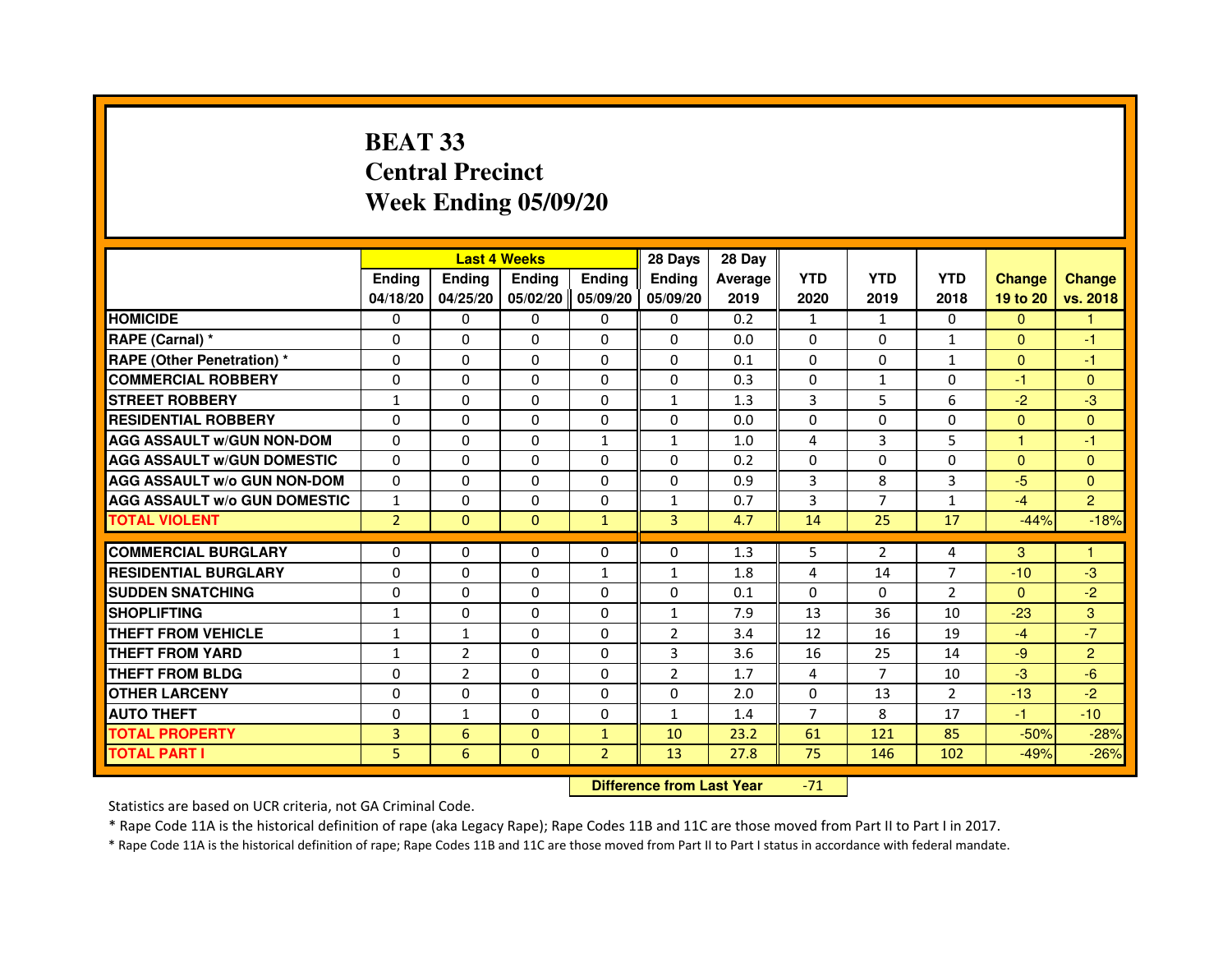# **BEAT 34 Central PrecinctWeek Ending 05/09/20**

|                                     |                | <b>Last 4 Weeks</b>              |                |                   | 28 Days        | 28 Day  |                |                |                |                |                |
|-------------------------------------|----------------|----------------------------------|----------------|-------------------|----------------|---------|----------------|----------------|----------------|----------------|----------------|
|                                     | <b>Ending</b>  | Ending                           | Ending         | Ending            | <b>Ending</b>  | Average | <b>YTD</b>     | <b>YTD</b>     | <b>YTD</b>     | <b>Change</b>  | <b>Change</b>  |
|                                     | 04/18/20       | 04/25/20                         |                | 05/02/20 05/09/20 | 05/09/20       | 2019    | 2020           | 2019           | 2018           | 19 to 20       | vs. 2018       |
| <b>HOMICIDE</b>                     | 0              | 0                                | $\mathbf{0}$   | $\Omega$          | 0              | 0.1     | $\overline{2}$ | $\mathbf{0}$   | $\Omega$       | $\overline{2}$ | $\overline{2}$ |
| RAPE (Carnal) *                     | 0              | $\Omega$                         | 0              | $\Omega$          | $\Omega$       | 0.2     | $\mathbf{1}$   | $\overline{2}$ | $\Omega$       | $-1$           | 1              |
| <b>RAPE (Other Penetration) *</b>   | 0              | $\Omega$                         | 0              | $\Omega$          | $\Omega$       | 0.1     | $\mathbf{1}$   | $\mathbf{1}$   | $\Omega$       | $\Omega$       | 1              |
| <b>COMMERCIAL ROBBERY</b>           | 0              | 0                                | $\Omega$       | $\mathbf{0}$      | $\mathbf{0}$   | 0.0     | $\Omega$       | $\mathbf{0}$   | $\Omega$       | $\Omega$       | $\mathbf{0}$   |
| <b>STREET ROBBERY</b>               | 0              | $\mathbf{1}$                     | $\Omega$       | $\Omega$          | $\mathbf{1}$   | 0.9     | 6              | 6              | $\Omega$       | $\Omega$       | $6\phantom{1}$ |
| <b>RESIDENTIAL ROBBERY</b>          | 0              | 0                                | 0              | $\Omega$          | $\Omega$       | 0.2     | $\Omega$       | $\Omega$       | $\mathbf{1}$   | $\Omega$       | $-1$           |
| <b>AGG ASSAULT w/GUN NON-DOM</b>    | $\Omega$       | $\Omega$                         | 1              | $\mathbf{0}$      | $\mathbf{1}$   | 1.8     | 7              | 5              | $\overline{2}$ | $\overline{2}$ | 5              |
| <b>AGG ASSAULT W/GUN DOMESTIC</b>   | $\Omega$       | $\Omega$                         | $\Omega$       | $\mathbf{0}$      | $\Omega$       | 0.5     | $\Omega$       | 3              | $\mathbf{1}$   | $-3$           | $-1$           |
| <b>AGG ASSAULT W/o GUN NON-DOM</b>  | $\Omega$       | $\Omega$                         | $\mathbf{1}$   | $\mathbf{1}$      | $\overline{2}$ | 0.9     | 9              | 5              | 6              | $\overline{4}$ | 3              |
| <b>AGG ASSAULT W/o GUN DOMESTIC</b> | 0              | 0                                | 0              | $\Omega$          | $\Omega$       | 1.6     | $\overline{7}$ | 8              | 3              | $-1$           | $\overline{4}$ |
| <b>TOTAL VIOLENT</b>                | $\mathbf{0}$   | $\mathbf{1}$                     | $\overline{2}$ | $\mathbf{1}$      | $\overline{4}$ | 6.2     | 33             | 30             | 13             | 10%            | 154%           |
| <b>COMMERCIAL BURGLARY</b>          | 0              | 0                                | 0              | $\mathbf{0}$      | 0              | 0.5     | $\Omega$       | 0              | $\mathbf{1}$   | $\Omega$       | $-1$           |
| <b>RESIDENTIAL BURGLARY</b>         | 4              | $\mathbf{1}$                     | $\Omega$       | $\Omega$          | 5              | 3.2     | 13             | 13             | 28             | $\Omega$       | $-15$          |
| <b>SUDDEN SNATCHING</b>             | $\Omega$       | $\Omega$                         | $\Omega$       | $\mathbf{0}$      | $\Omega$       | 0.2     | $\mathbf{1}$   | $\mathbf{1}$   | $\mathbf{1}$   | $\Omega$       | $\Omega$       |
| <b>SHOPLIFTING</b>                  | 0              | $\Omega$                         | 0              | $\mathbf{0}$      | 0              | 1.2     | $\mathbf{1}$   | 4              | $\overline{2}$ | $-3$           | $-1$           |
| <b>THEFT FROM VEHICLE</b>           | 0              | 0                                | 1              | $\Omega$          | $\mathbf{1}$   | 2.3     | 9              | 8              | 15             | 1              | $-6$           |
| <b>THEFT FROM YARD</b>              | $\Omega$       | $\overline{2}$                   | $\Omega$       | $\Omega$          | $\overline{2}$ | 2.3     | 5              | 14             | 4              | $-9$           | $\mathbf{1}$   |
| <b>THEFT FROM BLDG</b>              | 0              | $\Omega$                         | $\Omega$       | $\Omega$          | $\Omega$       | 1.4     | 6              | 4              | 11             | $\overline{2}$ | $-5$           |
| <b>OTHER LARCENY</b>                | 0              | $\mathbf{0}$                     | 0              | $\mathbf{0}$      | $\Omega$       | 0.3     | $\Omega$       | $\overline{2}$ | $\Omega$       | $-2$           | $\mathbf{0}$   |
| <b>AUTO THEFT</b>                   | 0              | 0                                | 0              | $\mathbf{1}$      | $\mathbf{1}$   | 2.0     | 8              | 7              | 12             | 1              | $-4$           |
| <b>TOTAL PROPERTY</b>               | $\overline{4}$ | 3                                | $\mathbf{1}$   | $\mathbf{1}$      | 9              | 13.3    | 43             | 53             | 74             | $-19%$         | $-42%$         |
| <b>TOTAL PART I</b>                 | $\overline{4}$ | $\overline{4}$                   | 3              | $\overline{2}$    | 13             | 19.6    | 76             | 83             | 87             | $-8%$          | $-13%$         |
|                                     |                | <b>Difference from Last Year</b> |                | $-7$              |                |         |                |                |                |                |                |

#### **Difference from Last Year**

Statistics are based on UCR criteria, not GA Criminal Code.

\* Rape Code 11A is the historical definition of rape (aka Legacy Rape); Rape Codes 11B and 11C are those moved from Part II to Part I in 2017.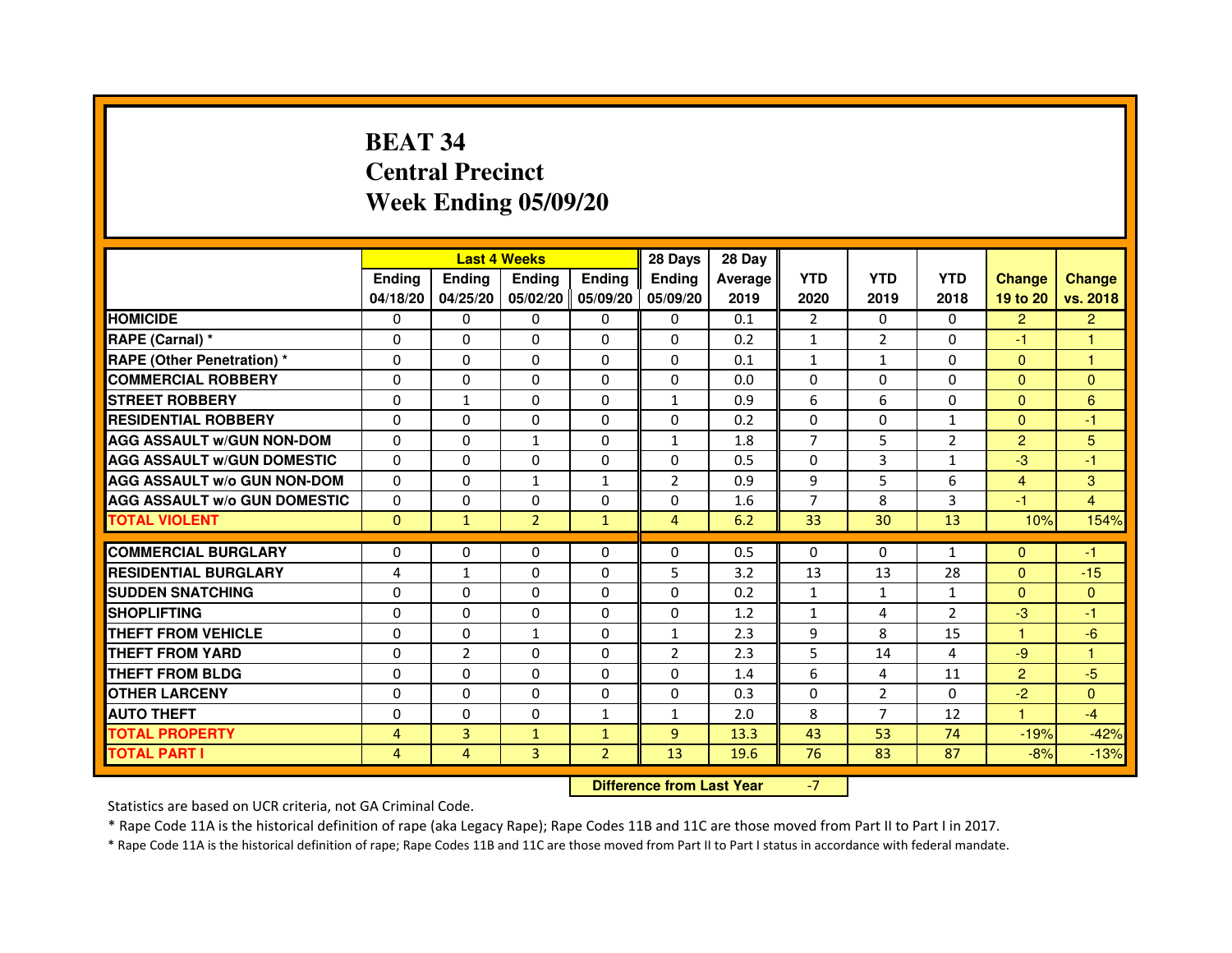# **BEAT 35 Central PrecinctWeek Ending 05/09/20**

|                                     |               | <b>Last 4 Weeks</b> |               |                   | 28 Days        | 28 Day  |                |                |                |                |               |
|-------------------------------------|---------------|---------------------|---------------|-------------------|----------------|---------|----------------|----------------|----------------|----------------|---------------|
|                                     | <b>Endina</b> | Ending              | <b>Endina</b> | <b>Endina</b>     | <b>Endina</b>  | Average | <b>YTD</b>     | <b>YTD</b>     | <b>YTD</b>     | <b>Change</b>  | <b>Change</b> |
|                                     | 04/18/20      | 04/25/20            |               | 05/02/20 05/09/20 | 05/09/20       | 2019    | 2020           | 2019           | 2018           | 19 to 20       | vs. 2018      |
| <b>HOMICIDE</b>                     | 0             | 0                   | 0             | 0                 | 0              | 0.0     | 3              | $\Omega$       | $\Omega$       | 3              | 3             |
| RAPE (Carnal) *                     | $\Omega$      | $\Omega$            | $\Omega$      | $\Omega$          | $\Omega$       | 0.0     | $\mathbf{1}$   | $\Omega$       | $\overline{2}$ | $\mathbf{1}$   | $-1$          |
| <b>RAPE (Other Penetration)*</b>    | $\Omega$      | $\Omega$            | $\Omega$      | $\Omega$          | $\Omega$       | 0.0     | $\Omega$       | $\Omega$       | 2              | $\Omega$       | $-2$          |
| <b>COMMERCIAL ROBBERY</b>           | 0             | 0                   | 0             | 0                 | 0              | 0.2     | 0              | 0              | $\Omega$       | $\Omega$       | $\Omega$      |
| <b>STREET ROBBERY</b>               | 0             | $\Omega$            | 0             | 0                 | 0              | 1.1     | $\mathbf{1}$   | 5              | $\mathbf{1}$   | $-4$           | $\Omega$      |
| <b>RESIDENTIAL ROBBERY</b>          | 0             | $\Omega$            | 0             | $\Omega$          | $\Omega$       | 0.0     | $\mathbf{1}$   | $\Omega$       | $\Omega$       | 1              | $\mathbf{1}$  |
| <b>AGG ASSAULT w/GUN NON-DOM</b>    | $\Omega$      | $\Omega$            | $\Omega$      | $\mathbf{0}$      | $\Omega$       | 2.2     | 5              | 9              | 8              | $-4$           | -3            |
| <b>AGG ASSAULT W/GUN DOMESTIC</b>   | $\Omega$      | $\Omega$            | $\Omega$      | $\Omega$          | $\Omega$       | 0.2     | $\mathbf{1}$   | $\mathbf{1}$   | $\overline{4}$ | $\Omega$       | $-3$          |
| <b>AGG ASSAULT W/o GUN NON-DOM</b>  | $\Omega$      | 0                   | $\Omega$      | 0                 | $\Omega$       | 0.6     | $\mathbf{1}$   | $\overline{2}$ | 3              | $-1$           | $-2$          |
| <b>AGG ASSAULT W/o GUN DOMESTIC</b> | 0             | $\Omega$            | 0             | $\mathbf{0}$      | 0              | 0.9     | 5              | 5              | $\overline{2}$ | $\Omega$       | 3             |
| <b>TOTAL VIOLENT</b>                | $\Omega$      | $\mathbf{0}$        | $\Omega$      | $\Omega$          | $\Omega$       | 5.2     | 18             | 22             | 22             | $-18%$         | $-18%$        |
|                                     |               |                     |               |                   |                |         |                |                |                |                |               |
| <b>COMMERCIAL BURGLARY</b>          | 0             | 0                   | 0             | $\mathbf{1}$      | $\mathbf{1}$   | 1.2     | 3              | 3              | $\overline{2}$ | $\Omega$       | 1             |
| <b>RESIDENTIAL BURGLARY</b>         | 0             | $\Omega$            | 0             | $\overline{2}$    | $\overline{2}$ | 2.9     | 15             | 13             | 10             | $\overline{2}$ | 5             |
| <b>SUDDEN SNATCHING</b>             | 0             | $\Omega$            | $\Omega$      | $\Omega$          | $\Omega$       | 0.2     | $\Omega$       | $\Omega$       | $\mathbf{1}$   | $\Omega$       | $-1$          |
| <b>SHOPLIFTING</b>                  | $\mathbf{1}$  | $\Omega$            | $\mathbf{1}$  | $\mathbf{0}$      | $\overline{2}$ | 2.4     | 12             | 16             | $\overline{7}$ | $-4$           | 5             |
| <b>THEFT FROM VEHICLE</b>           | 0             | $\mathbf{1}$        | $\mathbf{1}$  | $\mathbf{0}$      | $\overline{2}$ | 6.5     | 8              | 28             | 19             | $-20$          | $-11$         |
| <b>THEFT FROM YARD</b>              | $\Omega$      | 0                   | $\Omega$      | $\Omega$          | $\Omega$       | 1.4     | $\mathbf{1}$   | $\overline{2}$ | $\overline{a}$ | $-1$           | $-3$          |
| <b>THEFT FROM BLDG</b>              | 1             | $\Omega$            | 0             | $\mathbf{0}$      | 1              | 1.8     | 5              | $\overline{7}$ | 5              | $-2$           | $\Omega$      |
| <b>OTHER LARCENY</b>                | 1             | $\overline{2}$      | $\Omega$      | $\Omega$          | 3              | 1.2     | $\overline{4}$ | 5              | 3              | $-1$           | 1             |
| <b>AUTO THEFT</b>                   | 0             | 0                   | $\mathbf{1}$  | $\mathbf{1}$      | $\overline{2}$ | 2.1     | 12             | 9              | 20             | 3              | -8            |
| <b>TOTAL PROPERTY</b>               | 3             | 3                   | 3             | $\overline{4}$    | 13             | 19.7    | 60             | 83             | 71             | $-28%$         | $-15%$        |
| <b>TOTAL PART I</b>                 | 3             | 3                   | 3             | $\overline{4}$    | 13             | 24.9    | 78             | 105            | 93             | $-26%$         | $-16%$        |

 **Difference from Last Year**-27

Statistics are based on UCR criteria, not GA Criminal Code.

\* Rape Code 11A is the historical definition of rape (aka Legacy Rape); Rape Codes 11B and 11C are those moved from Part II to Part I in 2017.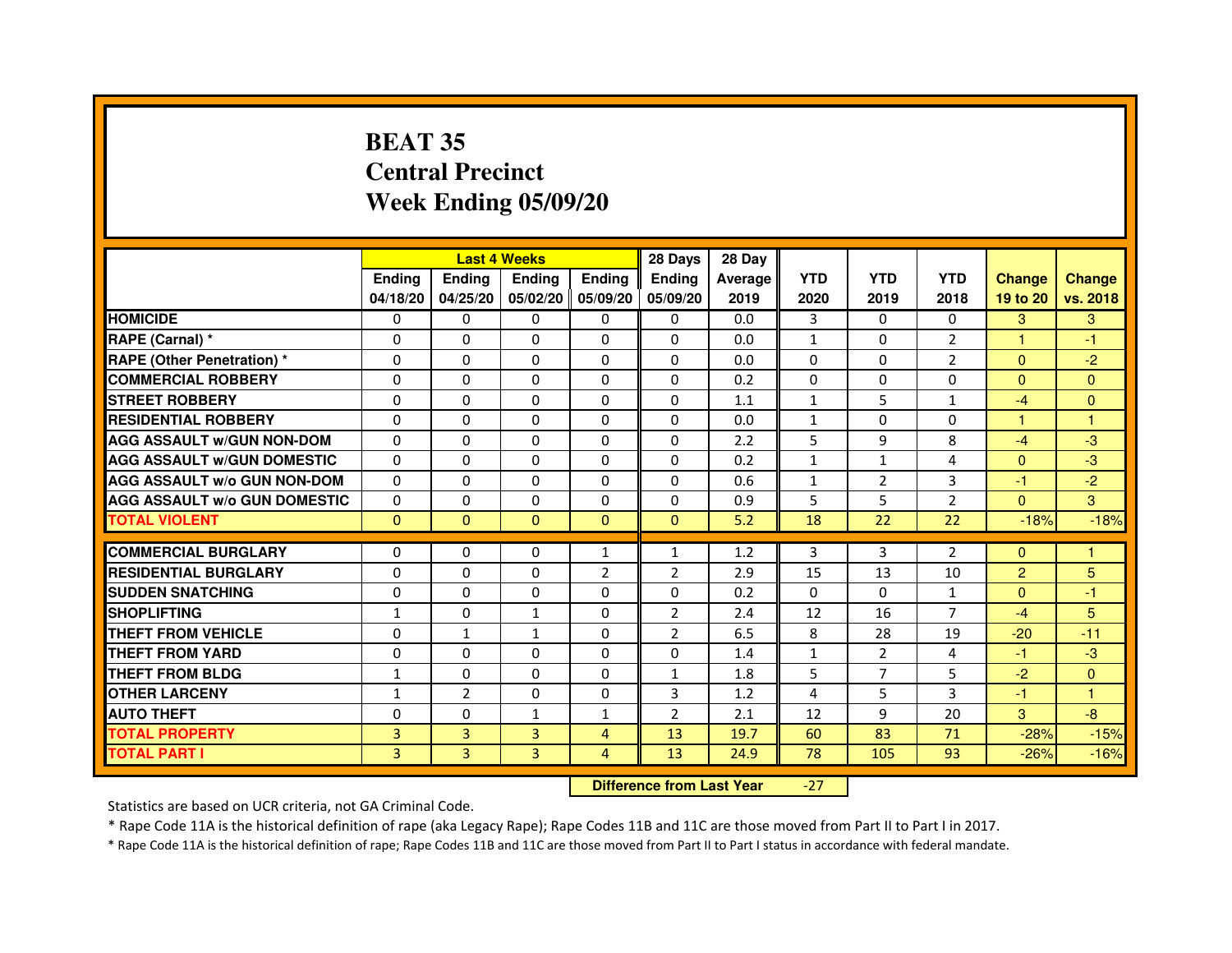#### **BEAT 36 Central PrecinctWeek Ending 05/09/20**

|                                     |                |                | <b>Last 4 Weeks</b> |              | 28 Days        | 28 Day                           |                |                |                |                      |                |
|-------------------------------------|----------------|----------------|---------------------|--------------|----------------|----------------------------------|----------------|----------------|----------------|----------------------|----------------|
|                                     | Ending         | Ending         | Ending              | Ending       | Ending         | Average                          | <b>YTD</b>     | <b>YTD</b>     | <b>YTD</b>     | <b>Change</b>        | Change         |
|                                     | 04/18/20       | 04/25/20       | 05/02/20 05/09/20   |              | 05/09/20       | 2019                             | 2020           | 2019           | 2018           | 19 to 20             | vs. 2018       |
| <b>HOMICIDE</b>                     | 1              | 0              | 0                   | 0            | 1              | 0.0                              | $\mathbf{1}$   | 0              | 0              | $\mathbf{1}$         | 1              |
| RAPE (Carnal) *                     | $\Omega$       | $\Omega$       | $\Omega$            | $\Omega$     | 0              | 0.2                              | $\mathbf{1}$   | $\Omega$       | $\overline{2}$ | 1                    | -1             |
| <b>RAPE (Other Penetration) *</b>   | $\Omega$       | $\Omega$       | $\Omega$            | $\mathbf 0$  | $\Omega$       | 0.0                              | $\Omega$       | $\Omega$       | 0              | $\Omega$             | $\overline{0}$ |
| <b>COMMERCIAL ROBBERY</b>           | $\Omega$       | $\Omega$       | 0                   | $\Omega$     | 0              | 0.2                              | $\Omega$       | $\Omega$       | $\Omega$       | $\Omega$             | $\Omega$       |
| <b>STREET ROBBERY</b>               | 0              | $\Omega$       | 0                   | 0            | 0              | 0.6                              | $\Omega$       | 3              | 0              | $-3$                 | $\Omega$       |
| <b>RESIDENTIAL ROBBERY</b>          | $\mathbf{1}$   | 0              | 0                   | $\mathbf 0$  | $\mathbf{1}$   | 0.1                              | 3              | $\mathbf{1}$   | 0              | $\overline{2}$       | 3              |
| <b>AGG ASSAULT w/GUN NON-DOM</b>    | 0              | $\mathbf 0$    | 0                   | $\mathbf 0$  | 0              | 0.8                              | $\Omega$       | 3              | 0              | -3                   | $\mathbf{0}$   |
| <b>AGG ASSAULT W/GUN DOMESTIC</b>   | $\Omega$       | $\Omega$       | $\mathbf{1}$        | $\mathbf 0$  | 1              | 0.2                              | $\mathbf{1}$   | $\Omega$       | $\mathbf{1}$   | $\overline{1}$       | $\Omega$       |
| <b>AGG ASSAULT w/o GUN NON-DOM</b>  | $\mathbf{0}$   | $\mathbf{0}$   | 0                   | $\Omega$     | 0              | 0.5                              | $\mathbf{1}$   | $\mathbf{1}$   | 2              | $\Omega$             | -1             |
| <b>AGG ASSAULT W/o GUN DOMESTIC</b> | $\Omega$       | $\mathbf{1}$   | $\mathbf{1}$        | $\mathbf 0$  | $\overline{2}$ | 0.3                              | $\overline{7}$ | $\overline{2}$ | $\mathbf{1}$   | 5                    | 6              |
| <b>TOTAL VIOLENT</b>                | $\overline{2}$ | $\mathbf{1}$   | $\overline{2}$      | $\mathbf{0}$ | 5              | 2.9                              | 14             | 10             | 6              | 40%                  | 133%           |
| <b>COMMERCIAL BURGLARY</b>          | 0              | 0              | 0                   | 0            | 0              | 1.1                              | 1              | 3              | 4              | $-2$                 | $-3$           |
| <b>RESIDENTIAL BURGLARY</b>         | $\Omega$       | $\Omega$       | $\Omega$            | $\mathbf 0$  | $\mathbf 0$    | 2.3                              | 8              | 10             | 10             | $-2$                 | $-2$           |
| <b>SUDDEN SNATCHING</b>             | $\Omega$       | $\Omega$       | 0                   | $\mathbf 0$  | 0              | 0.1                              | $\mathbf{1}$   | $\Omega$       | $\Omega$       | $\mathbf{1}$         | $\overline{1}$ |
| <b>SHOPLIFTING</b>                  | 2              | 0              | $\overline{2}$      | $\mathbf{1}$ | 5              | 3.7                              | 20             | 17             | 13             | 3                    | $\overline{7}$ |
| THEFT FROM VEHICLE                  | $\Omega$       | $\mathbf{1}$   | 0                   | $\Omega$     | $\mathbf{1}$   | 3.3                              | 12             | 11             | 16             | $\blacktriangleleft$ | $-4$           |
| <b>THEFT FROM YARD</b>              | $\mathbf{1}$   | $\mathbf 0$    | $\Omega$            | $\mathbf 0$  | $\mathbf{1}$   | 0.7                              | 6              | 4              | 4              | $\overline{2}$       | $\overline{2}$ |
| <b>THEFT FROM BLDG</b>              | $\Omega$       | $\mathbf{1}$   | $\mathbf{1}$        | $\mathbf{1}$ | 3              | 1.5                              | $\overline{7}$ | 12             | 11             | $-5$                 | $-4$           |
| <b>OTHER LARCENY</b>                | $\Omega$       | $\Omega$       | 0                   | $\Omega$     | 0              | 0.3                              | $\overline{2}$ | 0              | $\Omega$       | $\overline{2}$       | $\overline{2}$ |
| <b>AUTO THEFT</b>                   | 0              | 0              | $\mathbf{1}$        | $\mathbf{1}$ | $\overline{2}$ | 1.8                              | 9              | 16             | 6              | $-7$                 | 3              |
| <b>TOTAL PROPERTY</b>               | 3              | $\overline{2}$ | 4                   | 3            | 12             | 14.8                             | 66             | 73             | 64             | $-10%$               | 3%             |
| <b>TOTAL PART I</b>                 | 5              | 3              | 6                   | 3            | 17             | 17.7                             | 80             | 83             | 70             | $-4%$                | 14%            |
|                                     |                |                |                     |              |                | <b>Difference from Last Year</b> | $-3$           |                |                |                      |                |

#### **Difference from Last Year**

Statistics are based on UCR criteria, not GA Criminal Code.

\* Rape Code 11A is the historical definition of rape (aka Legacy Rape); Rape Codes 11B and 11C are those moved from Part II to Part I in 2017.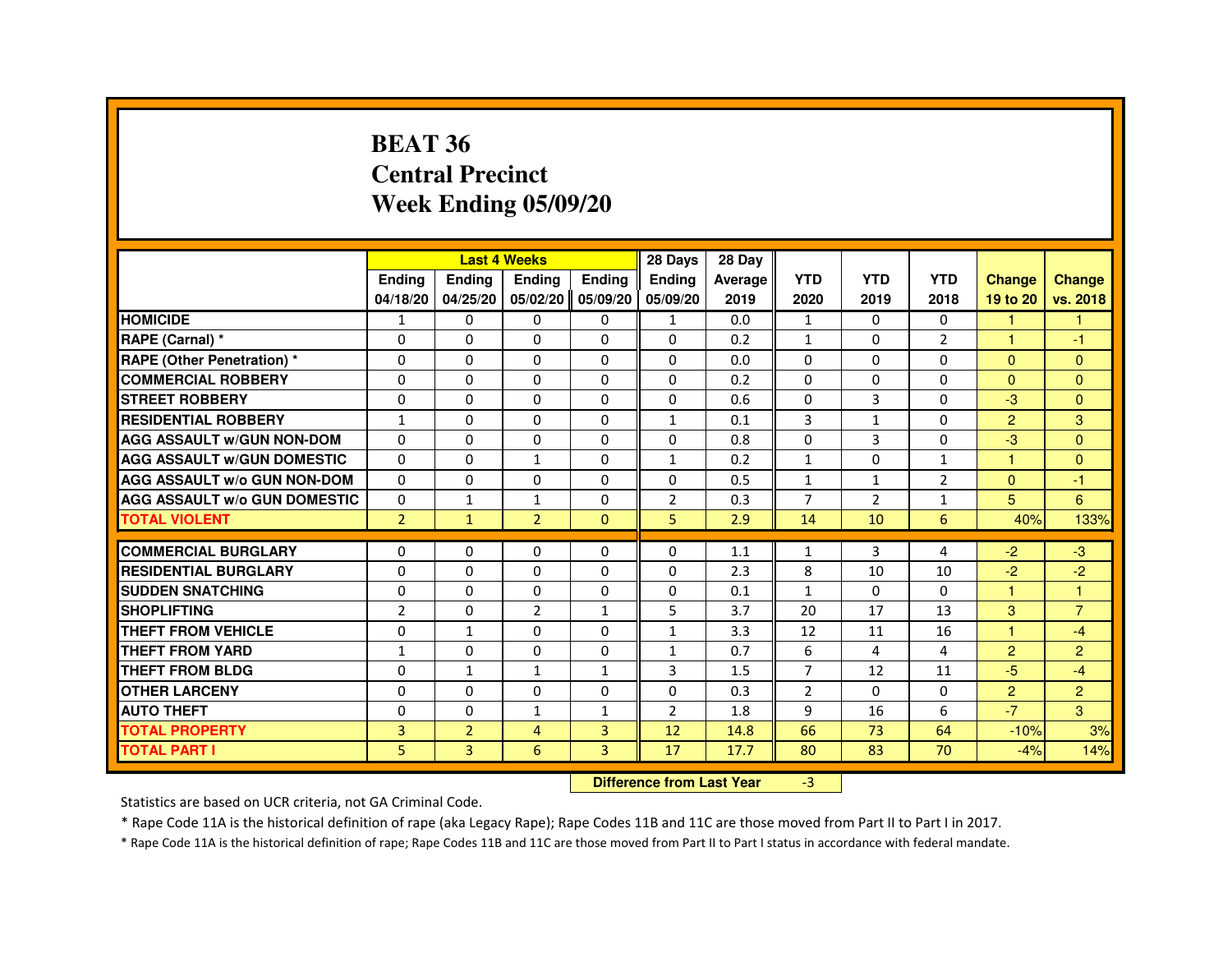# **BEAT 41 South PrecinctWeek Ending 05/09/20**

|                                     |                |               | <b>Last 4 Weeks</b> |                | 28 Days        | 28 Day  |                |                |                |                |                |
|-------------------------------------|----------------|---------------|---------------------|----------------|----------------|---------|----------------|----------------|----------------|----------------|----------------|
|                                     | <b>Ending</b>  | <b>Endina</b> | <b>Ending</b>       | <b>Ending</b>  | <b>Endina</b>  | Average | <b>YTD</b>     | <b>YTD</b>     | <b>YTD</b>     | <b>Change</b>  | <b>Change</b>  |
|                                     | 04/18/20       | 04/25/20      | 05/02/20            | 05/09/20       | 05/09/20       | 2019    | 2020           | 2019           | 2018           | 19 to 20       | vs. 2018       |
| <b>HOMICIDE</b>                     | 0              | $\mathbf{0}$  | $\mathbf{0}$        | 0              | 0              | 0.1     | 0              | 0              | $\Omega$       | $\mathbf{0}$   | $\mathbf{0}$   |
| RAPE (Carnal) *                     | $\Omega$       | $\Omega$      | $\Omega$            | $\Omega$       | $\Omega$       | 0.2     | $\mathbf{1}$   | $\mathbf{1}$   | $\Omega$       | $\Omega$       | 1              |
| <b>RAPE (Other Penetration) *</b>   | 0              | $\mathbf{0}$  | $\mathbf{0}$        | 0              | 0              | 0.0     | 0              | 0              | 0              | $\Omega$       | $\Omega$       |
| <b>COMMERCIAL ROBBERY</b>           | 0              | $\Omega$      | $\Omega$            | $\Omega$       | $\Omega$       | 0.6     | $\Omega$       | $\Omega$       | $\Omega$       | $\Omega$       | $\Omega$       |
| <b>STREET ROBBERY</b>               | $\Omega$       | $\Omega$      | $\Omega$            | $\Omega$       | $\Omega$       | 0.9     | 3              | $\overline{2}$ | $\mathbf{1}$   | 1              | $\overline{2}$ |
| <b>RESIDENTIAL ROBBERY</b>          | $\Omega$       | $\Omega$      | $\Omega$            | $\Omega$       | $\Omega$       | 0.1     | $\Omega$       | $\mathbf{1}$   | 0              | $-1$           | $\mathbf{0}$   |
| <b>AGG ASSAULT w/GUN NON-DOM</b>    | $\Omega$       | $\Omega$      | $\Omega$            | $\Omega$       | $\Omega$       | 0.2     | $\mathbf{1}$   | $\mathbf{1}$   | $\Omega$       | $\Omega$       | 1              |
| <b>AGG ASSAULT W/GUN DOMESTIC</b>   | $\Omega$       | $\Omega$      | $\Omega$            | 0              | $\Omega$       | 0.1     | $\Omega$       | $\Omega$       | $\Omega$       | $\Omega$       | $\Omega$       |
| <b>AGG ASSAULT W/o GUN NON-DOM</b>  | 0              | $\Omega$      | 0                   | $\Omega$       | $\Omega$       | 0.3     | 1              | $\overline{2}$ | $\mathbf{1}$   | $-1$           | $\mathbf{0}$   |
| <b>AGG ASSAULT W/o GUN DOMESTIC</b> | 1              | $\Omega$      | $\Omega$            | $\Omega$       | 1              | 0.5     | $\overline{2}$ | $\mathbf{1}$   | 0              | 1              | $\overline{2}$ |
| <b>TOTAL VIOLENT</b>                | $\mathbf{1}$   | $\mathbf{0}$  | $\Omega$            | $\Omega$       | $\mathbf{1}$   | 3.0     | 8              | 8              | $\overline{2}$ | 0%             | 300%           |
|                                     |                |               |                     |                |                |         |                |                |                |                |                |
| <b>COMMERCIAL BURGLARY</b>          | 0              | $\mathbf{0}$  | 0                   | 0              | $\Omega$       | 1.1     | 2              | 4              | 1              | $-2$           |                |
| <b>RESIDENTIAL BURGLARY</b>         | $\Omega$       | $\Omega$      | 0                   | 0              | 0              | 0.8     | $\overline{2}$ | $\overline{2}$ | 6              | $\mathbf{0}$   | $-4$           |
| <b>SUDDEN SNATCHING</b>             | 0              | $\Omega$      | 0                   | 0              | 0              | 0.2     | 0              | $\Omega$       | $\overline{2}$ | $\mathbf{0}$   | $-2$           |
| <b>SHOPLIFTING</b>                  | $\Omega$       | $\Omega$      | $\Omega$            | $\mathbf{1}$   | $\mathbf{1}$   | 1.8     | $\overline{2}$ | 15             | 8              | $-13$          | $-6$           |
| THEFT FROM VEHICLE                  | $\Omega$       | $\Omega$      | $\mathbf{1}$        | $\Omega$       | $\mathbf{1}$   | 5.4     | 8              | 28             | 13             | $-20$          | $-5$           |
| <b>THEFT FROM YARD</b>              | $\mathbf{1}$   | 0             | $\Omega$            | $\Omega$       | $\mathbf{1}$   | 0.9     | $\overline{2}$ | 4              | 3              | $-2$           | $-1$           |
| THEFT FROM BLDG                     | 1              | $\mathbf{0}$  | $\mathbf{1}$        | $\overline{2}$ | 4              | 3.3     | 8              | 18             | 8              | $-10$          | $\Omega$       |
| <b>OTHER LARCENY</b>                | $\Omega$       | $\Omega$      | $\Omega$            | $\mathbf{1}$   | $\mathbf{1}$   | 0.3     | $\overline{2}$ | $\Omega$       | $\overline{2}$ | $\overline{2}$ | $\mathbf{0}$   |
| <b>AUTO THEFT</b>                   | $\Omega$       | 1             | $\mathbf{1}$        | $\Omega$       | $\overline{2}$ | 1.5     | $\overline{7}$ | $\overline{7}$ | $\overline{a}$ | $\Omega$       | 3              |
| <b>TOTAL PROPERTY</b>               | $\overline{2}$ | $\mathbf{1}$  | 3                   | 4              | 10             | 15.3    | 33             | 78             | 47             | $-58%$         | $-30%$         |
| <b>TOTAL PART I</b>                 | 3              | $\mathbf{1}$  | 3                   | 4              | 11             | 18.3    | 41             | 86             | 49             | $-52%$         | $-16%$         |

 **Difference from Last Year**-45

Statistics are based on UCR criteria, not GA Criminal Code.

\* Rape Code 11A is the historical definition of rape (aka Legacy Rape); Rape Codes 11B and 11C are those moved from Part II to Part I in 2017.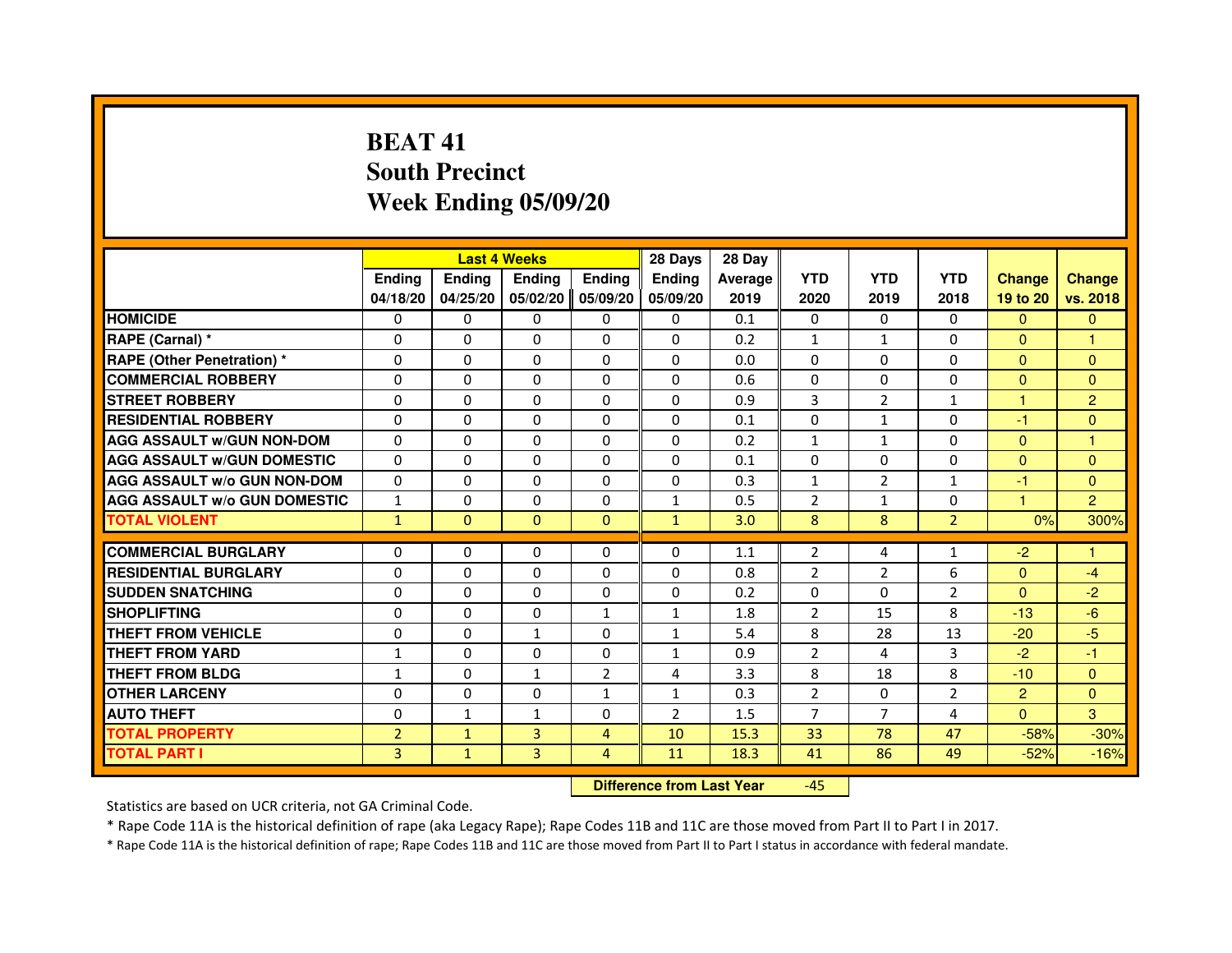# **BEAT 42 South PrecinctWeek Ending 05/09/20**

|                                     |                |               | <b>Last 4 Weeks</b> |               | 28 Days                          | 28 Day  |                |                |                |                |                |
|-------------------------------------|----------------|---------------|---------------------|---------------|----------------------------------|---------|----------------|----------------|----------------|----------------|----------------|
|                                     | <b>Ending</b>  | <b>Ending</b> | <b>Ending</b>       | <b>Ending</b> | <b>Ending</b>                    | Average | <b>YTD</b>     | <b>YTD</b>     | <b>YTD</b>     | <b>Change</b>  | <b>Change</b>  |
|                                     | 04/18/20       | 04/25/20      | 05/02/20            | 05/09/20      | 05/09/20                         | 2019    | 2020           | 2019           | 2018           | 19 to 20       | vs. 2018       |
| <b>HOMICIDE</b>                     | 0              | 0             | $\mathbf{0}$        | 0             | 0                                | 0.1     | $\mathbf{0}$   | $\Omega$       | $\Omega$       | $\Omega$       | $\mathbf{0}$   |
| RAPE (Carnal) *                     | 0              | 0             | 0                   | 0             | 0                                | 0.2     | 0              | 0              | 0              | $\mathbf{0}$   | $\mathbf{0}$   |
| <b>RAPE (Other Penetration) *</b>   | $\Omega$       | $\Omega$      | 0                   | $\Omega$      | $\Omega$                         | 0.1     | 1              | $\Omega$       | $\overline{2}$ | $\mathbf{1}$   | -1             |
| <b>COMMERCIAL ROBBERY</b>           | 0              | $\Omega$      | $\Omega$            | $\Omega$      | 0                                | 0.2     | 3              | $\overline{2}$ | $\mathbf{1}$   | $\mathbf{1}$   | $\overline{2}$ |
| <b>STREET ROBBERY</b>               | $\Omega$       | $\Omega$      | $\Omega$            | $\Omega$      | $\Omega$                         | 0.4     | $\Omega$       | $\mathbf{1}$   | 3              | $-1$           | $-3$           |
| <b>RESIDENTIAL ROBBERY</b>          | 0              | 0             | 0                   | 0             | 0                                | 0.1     | $\mathbf{1}$   | 1              | $\Omega$       | $\overline{0}$ | 1              |
| <b>AGG ASSAULT W/GUN NON-DOM</b>    | $\Omega$       | $\Omega$      | 0                   | $\Omega$      | $\Omega$                         | 0.4     | $\mathbf{1}$   | $\mathbf{1}$   | 0              | $\mathbf{0}$   | $\mathbf{1}$   |
| <b>AGG ASSAULT W/GUN DOMESTIC</b>   | $\Omega$       | $\Omega$      | 0                   | $\Omega$      | $\Omega$                         | 0.1     | $\Omega$       | $\mathbf{1}$   | $\mathbf{1}$   | $-1$           | $-1$           |
| <b>AGG ASSAULT W/o GUN NON-DOM</b>  | $\Omega$       | $\Omega$      | $\Omega$            | $\Omega$      | $\mathbf{0}$                     | 0.2     | $\mathbf{0}$   | $\overline{2}$ | $\mathbf{1}$   | $-2$           | -1             |
| <b>AGG ASSAULT W/o GUN DOMESTIC</b> | 0              | $\Omega$      | 0                   | $\Omega$      | $\Omega$                         | 0.3     | $\mathbf{1}$   | 1              | 0              | $\Omega$       | $\mathbf{1}$   |
| <b>TOTAL VIOLENT</b>                | $\mathbf{0}$   | $\mathbf{0}$  | $\mathbf{0}$        | $\mathbf{0}$  | $\mathbf{0}$                     | 2.1     | $\overline{7}$ | $\overline{9}$ | 8              | $-22%$         | $-13%$         |
| <b>COMMERCIAL BURGLARY</b>          | 1              | 0             | 0                   | 0             | $\mathbf{1}$                     | 0.9     | $\mathbf{1}$   | 3              | 2              | $-2$           | $-1$           |
| <b>RESIDENTIAL BURGLARY</b>         | 0              | $\Omega$      | 0                   | $\Omega$      | 0                                | 0.8     | 0              | $\overline{2}$ | $\overline{2}$ | $-2$           | $-2$           |
| <b>SUDDEN SNATCHING</b>             | 0              | $\Omega$      | $\Omega$            | $\Omega$      | $\Omega$                         | 0.2     | $\Omega$       | $\overline{2}$ | $\Omega$       | $-2$           | $\Omega$       |
| <b>SHOPLIFTING</b>                  | 0              | $\mathbf{1}$  | 0                   | 1             | 2                                | 18.6    | 61             | 113            | 96             | $-52$          | $-35$          |
| THEFT FROM VEHICLE                  | $\overline{2}$ | $\Omega$      | 0                   | $\mathbf{1}$  | 3                                | 3.2     | 13             | 14             | 13             | $-1$           | $\overline{0}$ |
| <b>THEFT FROM YARD</b>              | 1              | $\Omega$      | $\mathbf{1}$        | 1             | 3                                | 0.7     | 6              | 3              | $\overline{7}$ | 3              | $-1$           |
| <b>THEFT FROM BLDG</b>              | $\Omega$       | $\Omega$      | $\Omega$            | $\Omega$      | $\Omega$                         | 2.3     | 11             | 10             | $\mathbf{1}$   | $\mathbf{1}$   | 10             |
| <b>OTHER LARCENY</b>                | $\Omega$       | $\Omega$      | 0                   | $\Omega$      | $\Omega$                         | 0.8     | $\Omega$       | 3              | $\Omega$       | $-3$           | $\Omega$       |
| <b>AUTO THEFT</b>                   | $\Omega$       | $\Omega$      | $\mathbf{1}$        | $\Omega$      | $\mathbf{1}$                     | 2.0     | 5              | 6              | 10             | $-1$           | $-5$           |
| <b>TOTAL PROPERTY</b>               | 4              | $\mathbf{1}$  | $\overline{2}$      | 3             | 10                               | 29.5    | 97             | 156            | 131            | $-38%$         | $-26%$         |
| <b>TOTAL PART I</b>                 | $\overline{4}$ | $\mathbf{1}$  | $\overline{2}$      | 3             | 10                               | 31.5    | 104            | 165            | 139            | $-37%$         | $-25%$         |
|                                     |                |               |                     |               | <b>Difference from Last Year</b> |         | $-61$          |                |                |                |                |

 **Difference from Last Year**

Statistics are based on UCR criteria, not GA Criminal Code.

\* Rape Code 11A is the historical definition of rape (aka Legacy Rape); Rape Codes 11B and 11C are those moved from Part II to Part I in 2017.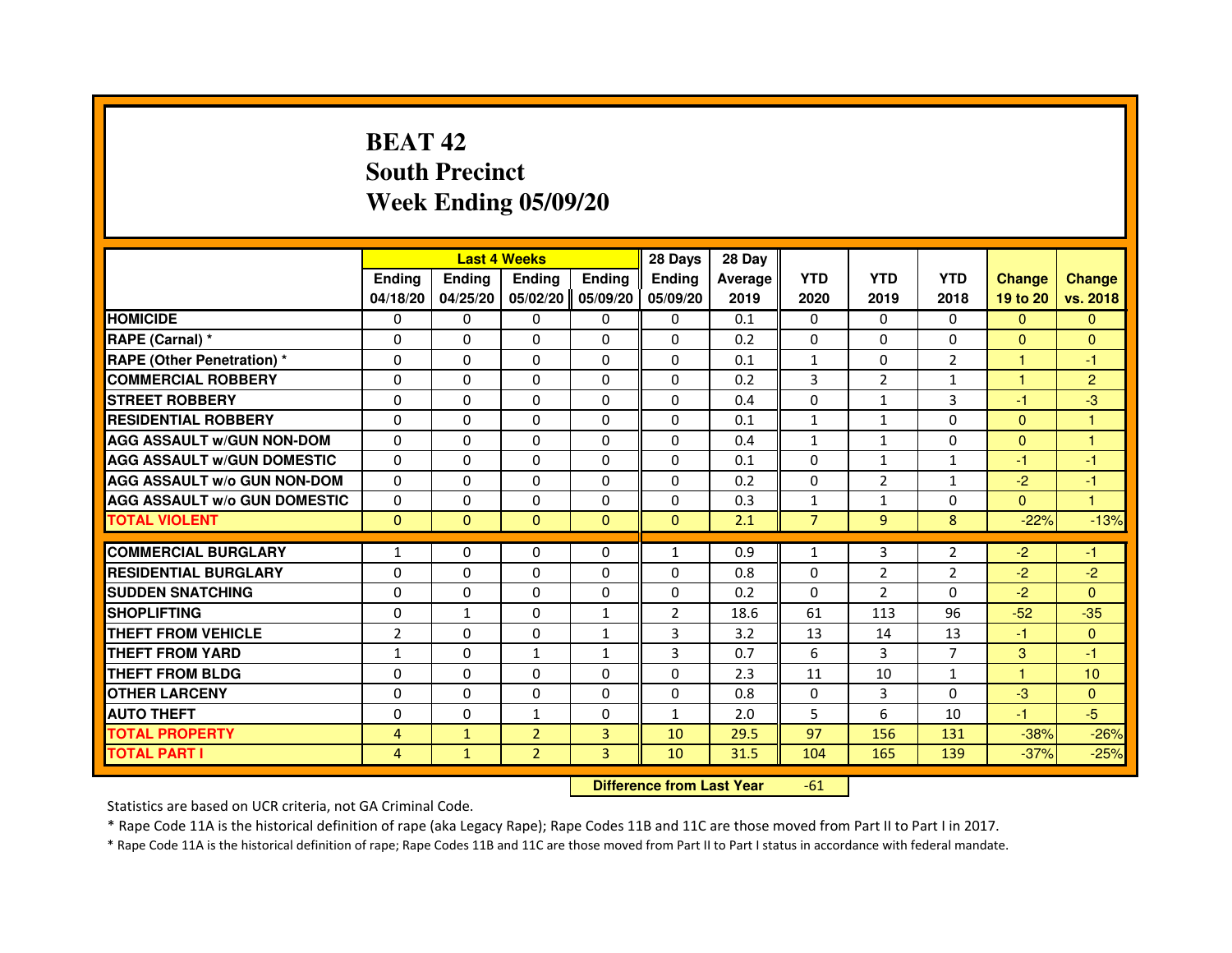# **BEAT 43 South PrecinctWeek Ending 05/09/20**

|                                     |                | <b>Last 4 Weeks</b> |                |                   | 28 Days        | 28 Day  |                |                |                |                |                |
|-------------------------------------|----------------|---------------------|----------------|-------------------|----------------|---------|----------------|----------------|----------------|----------------|----------------|
|                                     | <b>Endina</b>  | <b>Endina</b>       | <b>Endina</b>  | <b>Ending</b>     | <b>Endina</b>  | Average | <b>YTD</b>     | <b>YTD</b>     | <b>YTD</b>     | <b>Change</b>  | <b>Change</b>  |
|                                     | 04/18/20       | 04/25/20            |                | 05/02/20 05/09/20 | 05/09/20       | 2019    | 2020           | 2019           | 2018           | 19 to 20       | vs. 2018       |
| <b>HOMICIDE</b>                     | 0              | 0                   | $\mathbf{0}$   | 0                 | 0              | 0.2     | $\mathbf{0}$   | 1              | $\mathbf{1}$   | $-1$           | $-1$           |
| RAPE (Carnal) *                     | $\Omega$       | $\Omega$            | $\Omega$       | $\Omega$          | $\Omega$       | 0.2     | $\Omega$       | $\mathbf{1}$   | $\mathbf{1}$   | $-1$           | $-1$           |
| <b>RAPE (Other Penetration) *</b>   | 0              | $\Omega$            | 0              | $\mathbf{0}$      | $\Omega$       | 0.1     | $\Omega$       | $\Omega$       | $\Omega$       | $\Omega$       | $\Omega$       |
| <b>COMMERCIAL ROBBERY</b>           | 1              | 0                   | 0              | 0                 | $\mathbf{1}$   | 0.3     | 3              | 0              | $\Omega$       | 3              | 3              |
| <b>STREET ROBBERY</b>               | 0              | 1                   | 0              | 1                 | $\overline{2}$ | 0.7     | $\overline{2}$ | $\overline{2}$ | 3              | $\Omega$       | $-1$           |
| <b>RESIDENTIAL ROBBERY</b>          | 0              | 0                   | $\Omega$       | $\Omega$          | $\Omega$       | 0.1     | $\Omega$       | $\Omega$       | $\Omega$       | $\Omega$       | $\Omega$       |
| <b>AGG ASSAULT w/GUN ON-DOM</b>     | $\mathbf{1}$   | $\mathbf{1}$        | $\Omega$       | $\Omega$          | $\overline{2}$ | 0.6     | 8              | 3              | $\mathbf{1}$   | 5              | $\overline{7}$ |
| <b>AGG ASSAULT W/GUN DOMESTIC</b>   | 0              | 0                   | $\mathbf{1}$   | 0                 | $\mathbf{1}$   | 0.2     | 0              | $\mathbf{1}$   | $\Omega$       | $-1$           | $\Omega$       |
| <b>AGG ASSAULT W/o GUN NON-DOM</b>  | $\Omega$       | 0                   | $\Omega$       | $\Omega$          | $\Omega$       | 0.6     | $\overline{2}$ | 3              | 1              | $-1$           | 1              |
| <b>AGG ASSAULT W/o GUN DOMESTIC</b> | $\Omega$       | 0                   | $\mathbf{1}$   | 0                 | $\mathbf{1}$   | 0.6     | 10             | $\overline{2}$ | $\mathbf{1}$   | 8              | 9              |
| <b>TOTAL VIOLENT</b>                | $\overline{2}$ | $\overline{2}$      | $\overline{2}$ | $\mathbf{1}$      | $\overline{7}$ | 3.5     | 25             | 13             | 8              | 92%            | 213%           |
|                                     |                |                     |                |                   |                |         |                |                |                |                |                |
| <b>COMMERCIAL BURGLARY</b>          | 0              | 0                   | 0              | 0                 | $\Omega$       | 1.2     | $\Omega$       | 4              | 5              | $-4$           | $-5$           |
| <b>RESIDENTIAL BURGLARY</b>         | 0              | $\mathbf{1}$        | 0              | $\Omega$          | $\mathbf{1}$   | 2.1     | 9              | 7              | 16             | $\overline{2}$ | $-7$           |
| <b>SUDDEN SNATCHING</b>             | 0              | 0                   | 0              | 0                 | $\Omega$       | 0.2     | $\Omega$       | $\Omega$       | $\overline{2}$ | $\Omega$       | $-2$           |
| <b>SHOPLIFTING</b>                  | 0              | $\mathbf{1}$        | 0              | $\Omega$          | $\mathbf{1}$   | 6.8     | 12             | 36             | 14             | $-24$          | $-2$           |
| <b>THEFT FROM VEHICLE</b>           | 0              | $\Omega$            | $\mathbf{1}$   | $\mathbf{0}$      | $\mathbf{1}$   | 2.7     | 16             | 11             | 19             | 5              | -3             |
| <b>THEFT FROM YARD</b>              | $\Omega$       | $\mathbf{1}$        | $\Omega$       | $\Omega$          | $\mathbf{1}$   | 1.2     | $\overline{4}$ | 4              | 3              | $\Omega$       | $\mathbf{1}$   |
| <b>THEFT FROM BLDG</b>              | $\overline{2}$ | 0                   | 0              | 0                 | $\overline{2}$ | 2.1     | 4              | 12             | 13             | $-8$           | -9             |
| <b>OTHER LARCENY</b>                | 0              | $\mathbf{1}$        | 1              | $\Omega$          | $\overline{2}$ | 0.5     | 3              | $\mathbf{1}$   | $\mathbf{1}$   | $\overline{2}$ | $\overline{2}$ |
| <b>AUTO THEFT</b>                   | $\mathbf{1}$   | 0                   | $\Omega$       | $\mathbf{1}$      | $\overline{2}$ | 1.8     | 4              | 3              | 9              | $\mathbf{1}$   | $-5$           |
| <b>TOTAL PROPERTY</b>               | 3              | 4                   | $\overline{2}$ | $\mathbf{1}$      | 10             | 18.6    | 52             | 78             | 82             | $-33%$         | $-37%$         |
| <b>TOTAL PART I</b>                 | 5              | 6                   | 4              | $\overline{2}$    | 17             | 22.1    | 77             | 91             | 90             | $-15%$         | $-14%$         |

 **Difference from Last Year**-14

Statistics are based on UCR criteria, not GA Criminal Code.

\* Rape Code 11A is the historical definition of rape (aka Legacy Rape); Rape Codes 11B and 11C are those moved from Part II to Part I in 2017.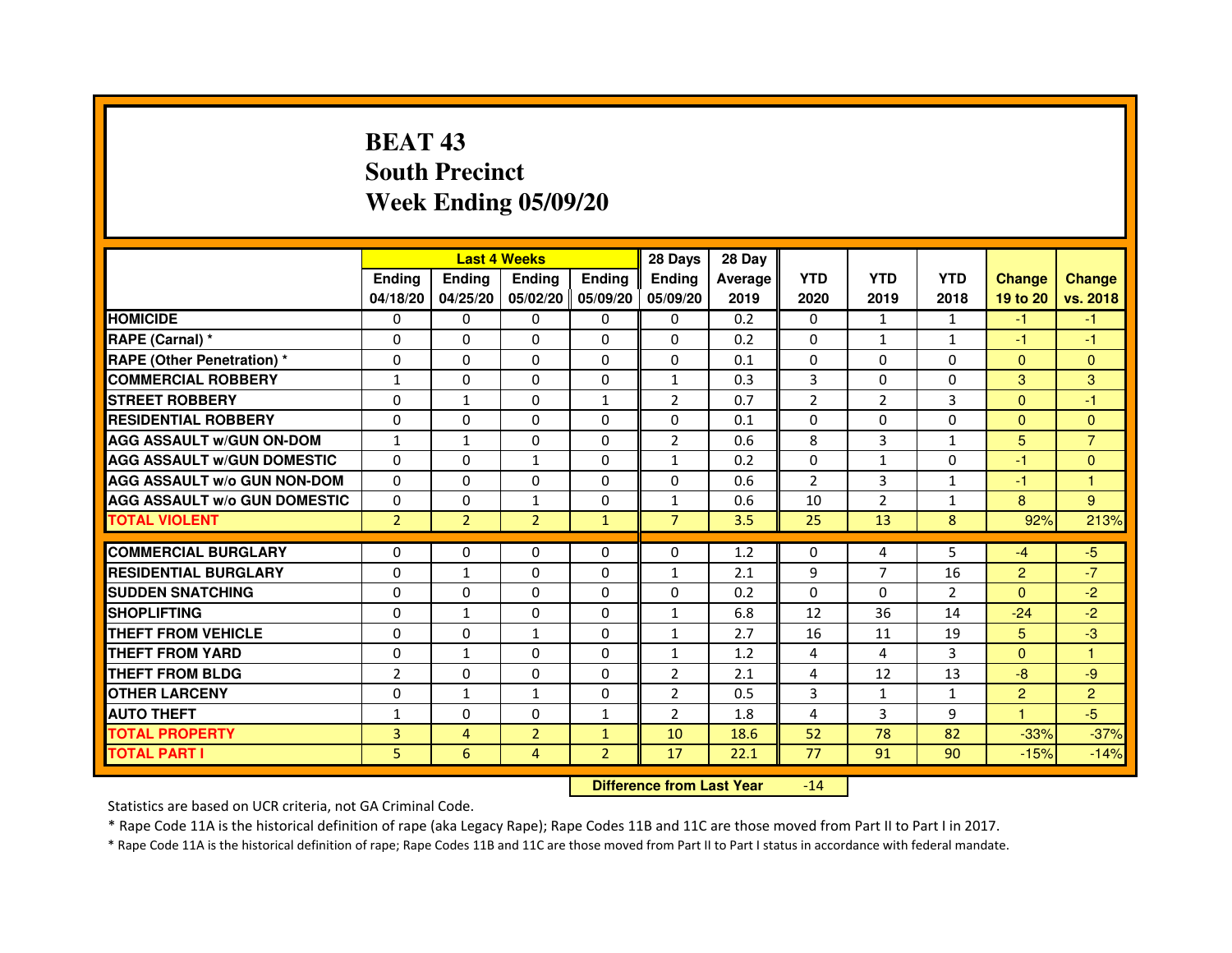# **BEAT 44 South PrecinctWeek Ending 05/09/20**

|                                     |                | <b>Last 4 Weeks</b> |                |                   | 28 Days        | 28 Day  |              |                |                |                |                |
|-------------------------------------|----------------|---------------------|----------------|-------------------|----------------|---------|--------------|----------------|----------------|----------------|----------------|
|                                     | <b>Endina</b>  | Ending              | <b>Endina</b>  | <b>Endina</b>     | <b>Endina</b>  | Average | <b>YTD</b>   | <b>YTD</b>     | <b>YTD</b>     | <b>Change</b>  | <b>Change</b>  |
|                                     | 04/18/20       | 04/25/20            |                | 05/02/20 05/09/20 | 05/09/20       | 2019    | 2020         | 2019           | 2018           | 19 to 20       | vs. 2018       |
| <b>HOMICIDE</b>                     | 0              | 0                   | 0              | 0                 | 0              | 0.1     | $\mathbf{0}$ | $\mathbf{1}$   | $\Omega$       | -1             | $\mathbf{0}$   |
| RAPE (Carnal) *                     | $\Omega$       | $\Omega$            | $\mathbf{1}$   | $\Omega$          | $\mathbf{1}$   | 0.2     | $\mathbf{1}$ | $\mathbf{1}$   | $\Omega$       | $\Omega$       | 1              |
| <b>RAPE (Other Penetration)*</b>    | $\Omega$       | $\Omega$            | $\Omega$       | $\Omega$          | $\Omega$       | 0.0     | 2            | $\Omega$       | 2              | $\overline{2}$ | $\Omega$       |
| <b>COMMERCIAL ROBBERY</b>           | 0              | 0                   | 0              | 0                 | 0              | 0.0     | 0            | 0              | $\mathbf{1}$   | $\Omega$       | -1             |
| <b>STREET ROBBERY</b>               | 0              | $\Omega$            | 0              | 0                 | 0              | 0.5     | 3            | $\overline{2}$ | $\mathbf{1}$   | 1              | $\overline{2}$ |
| <b>RESIDENTIAL ROBBERY</b>          | 0              | $\Omega$            | 0              | $\Omega$          | $\Omega$       | 0.0     | $\mathbf{1}$ | $\Omega$       | $\overline{2}$ | $\mathbf{1}$   | $-1$           |
| <b>AGG ASSAULT w/GUN NON-DOM</b>    | $\Omega$       | $\Omega$            | $\Omega$       | $\mathbf{0}$      | $\Omega$       | 0.8     | 4            | 5              | $\mathbf{1}$   | $-1$           | 3              |
| <b>AGG ASSAULT W/GUN DOMESTIC</b>   | $\Omega$       | $\Omega$            | $\Omega$       | $\Omega$          | $\Omega$       | 0.2     | $\mathbf{1}$ | $\mathcal{P}$  | $\mathbf{1}$   | $-1$           | $\Omega$       |
| <b>AGG ASSAULT W/o GUN NON-DOM</b>  | 0              | 0                   | 0              | 0                 | $\Omega$       | 0.4     | 3            | 2              | 2              | 1              | 1              |
| <b>AGG ASSAULT W/o GUN DOMESTIC</b> | 0              | 0                   | 0              | 1                 | 1              | 1.2     | 3            | 6              | $\mathbf{1}$   | $-3$           | $\overline{2}$ |
| <b>TOTAL VIOLENT</b>                | $\Omega$       | $\Omega$            | $\mathbf{1}$   | $\mathbf{1}$      | $\overline{2}$ | 3.3     | 18           | 19             | 11             | $-5%$          | 64%            |
|                                     |                |                     |                |                   |                |         |              |                |                |                |                |
| <b>COMMERCIAL BURGLARY</b>          | 0              | 0                   | 0              | 0                 | $\Omega$       | 0.8     | 2            | 7              | 1              | -5             | 1              |
| <b>RESIDENTIAL BURGLARY</b>         | $\mathbf{1}$   | 0                   | $\mathbf{1}$   | $\Omega$          | $\overline{2}$ | 1.5     | 12           | 4              | 10             | 8              | $\overline{2}$ |
| <b>SUDDEN SNATCHING</b>             | 0              | $\Omega$            | $\Omega$       | $\Omega$          | $\Omega$       | 0.2     | $\Omega$     | 2              | $\Omega$       | $-2$           | $\Omega$       |
| <b>SHOPLIFTING</b>                  | $\mathbf{1}$   | $\Omega$            | $\Omega$       | $\mathbf{0}$      | $\mathbf{1}$   | 2.7     | 9            | 12             | 25             | $-3$           | $-16$          |
| <b>THEFT FROM VEHICLE</b>           | $\mathbf{1}$   | $\mathbf{1}$        | $\mathbf{1}$   | $\mathbf{0}$      | 3              | 6.5     | 21           | 23             | 30             | $-2$           | $-9$           |
| <b>THEFT FROM YARD</b>              | $\Omega$       | 0                   | $\Omega$       | $\Omega$          | $\Omega$       | 0.7     | 3            | 5              | $\overline{a}$ | $-2$           | $-1$           |
| <b>THEFT FROM BLDG</b>              | 0              | $\Omega$            | 0              | $\mathbf{0}$      | $\Omega$       | 1.4     | 4            | 7              | $\overline{4}$ | $-3$           | $\Omega$       |
| <b>OTHER LARCENY</b>                | 0              | 0                   | $\mathbf{1}$   | $\Omega$          | $\mathbf{1}$   | 0.8     | 3            | 3              | 3              | $\Omega$       | $\Omega$       |
| <b>AUTO THEFT</b>                   | $\mathbf{1}$   | $\mathbf 0$         | $\overline{2}$ | $\mathbf{0}$      | 3              | 2.7     | 6            | 9              | $\overline{7}$ | $-3$           | $-1$           |
| <b>TOTAL PROPERTY</b>               | $\overline{4}$ | $\mathbf{1}$        | 5              | $\mathbf{0}$      | 10             | 17.3    | 60           | 72             | 84             | $-17%$         | $-29%$         |
| <b>TOTAL PART I</b>                 | 4              | $\mathbf{1}$        | 6              | $\mathbf{1}$      | 12             | 20.6    | 78           | 91             | 95             | $-14%$         | $-18%$         |

 **Difference from Last Year**-13

Statistics are based on UCR criteria, not GA Criminal Code.

\* Rape Code 11A is the historical definition of rape (aka Legacy Rape); Rape Codes 11B and 11C are those moved from Part II to Part I in 2017.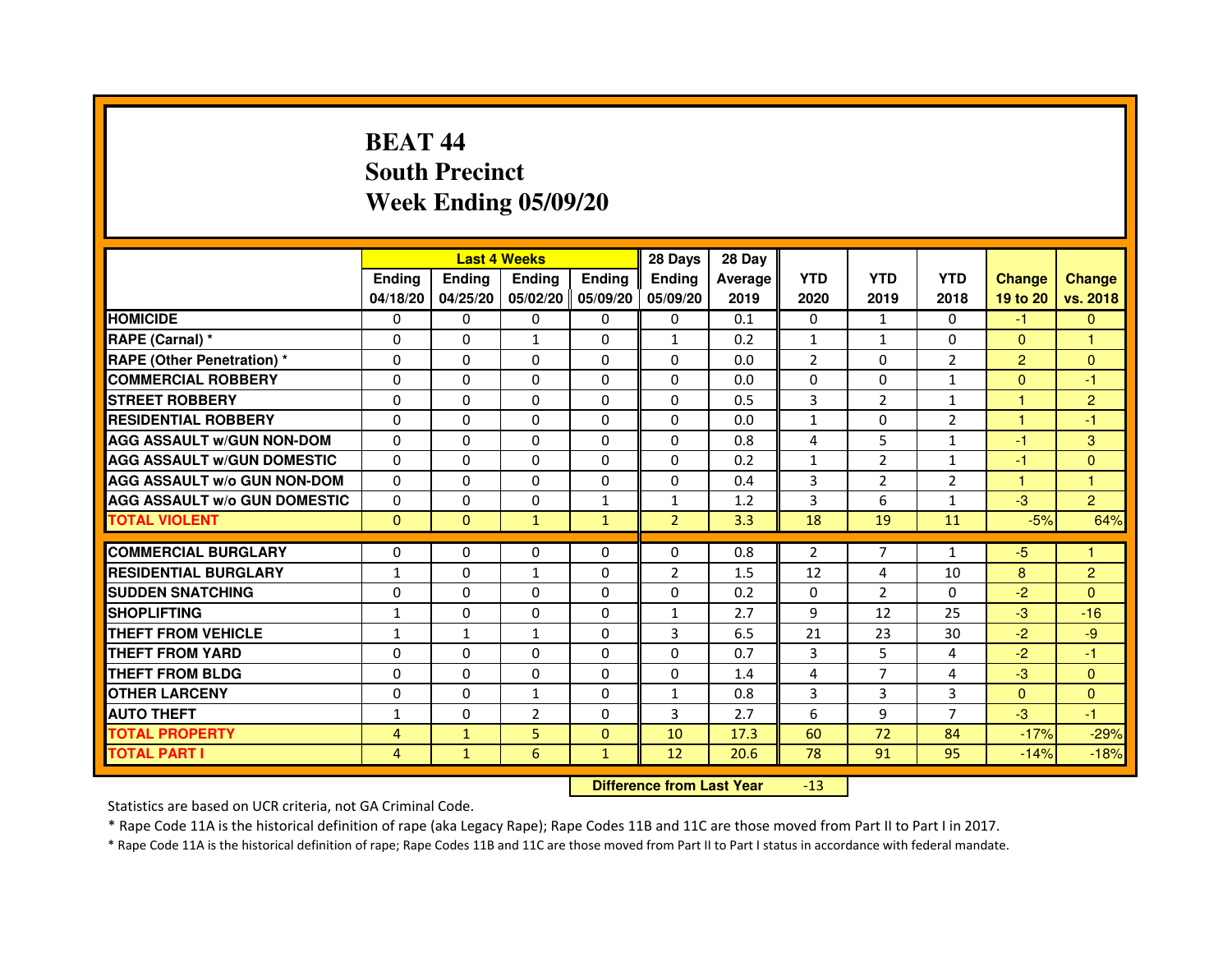# **BEAT 45 South PrecinctWeek Ending 05/09/20**

|                                     |                |                | <b>Last 4 Weeks</b> |                   | 28 Days        | 28 Day  |                |                |                |                |                |
|-------------------------------------|----------------|----------------|---------------------|-------------------|----------------|---------|----------------|----------------|----------------|----------------|----------------|
|                                     | <b>Endina</b>  | Ending         | <b>Endina</b>       | <b>Endina</b>     | <b>Endina</b>  | Average | <b>YTD</b>     | <b>YTD</b>     | <b>YTD</b>     | <b>Change</b>  | <b>Change</b>  |
|                                     | 04/18/20       | 04/25/20       |                     | 05/02/20 05/09/20 | 05/09/20       | 2019    | 2020           | 2019           | 2018           | 19 to 20       | vs. 2018       |
| <b>HOMICIDE</b>                     | 0              | 0              | 0                   | 0                 | 0              | 0.0     | $\mathbf{1}$   | $\Omega$       | 0              | $\mathbf{1}$   | 1              |
| RAPE (Carnal) *                     | $\Omega$       | $\Omega$       | $\Omega$            | $\Omega$          | $\Omega$       | 0.1     | $\overline{2}$ | $\Omega$       | $\overline{2}$ | $\overline{2}$ | $\Omega$       |
| <b>RAPE (Other Penetration)*</b>    | $\Omega$       | $\Omega$       | $\Omega$            | $\Omega$          | $\Omega$       | 0.0     | $\mathbf{1}$   | $\Omega$       | $\mathbf{1}$   | 1              | $\Omega$       |
| <b>COMMERCIAL ROBBERY</b>           | 0              | 1              | 0                   | 0                 | $\mathbf{1}$   | 0.2     | $\overline{2}$ | 0              | $\mathbf{1}$   | $\overline{2}$ | 1              |
| <b>STREET ROBBERY</b>               | 0              | $\Omega$       | 0                   | 0                 | 0              | 0.3     | $\mathbf{1}$   | $\overline{2}$ | 0              | $-1$           | 1              |
| <b>RESIDENTIAL ROBBERY</b>          | 0              | $\Omega$       | 0                   | $\Omega$          | $\Omega$       | 0.1     | $\Omega$       | $\mathbf{1}$   | $\Omega$       | $-1$           | $\Omega$       |
| <b>AGG ASSAULT w/GUN NON-DOM</b>    | $\Omega$       | $\Omega$       | $\Omega$            | $\mathbf{0}$      | $\Omega$       | 0.5     | $\mathbf{1}$   | $\overline{2}$ | $\Omega$       | $-1$           | 1              |
| <b>AGG ASSAULT W/GUN DOMESTIC</b>   | $\Omega$       | $\Omega$       | $\Omega$            | $\Omega$          | $\Omega$       | 0.2     | $\mathbf{1}$   | $\mathbf{1}$   | $\Omega$       | $\Omega$       | 1              |
| <b>AGG ASSAULT W/o GUN NON-DOM</b>  | 0              | 0              | 0                   | 0                 | $\Omega$       | 0.2     | $\Omega$       | $\Omega$       | $\overline{2}$ | $\Omega$       | $-2$           |
| <b>AGG ASSAULT W/o GUN DOMESTIC</b> | $\mathbf{1}$   | 0              | 0                   | $\mathbf{0}$      | 1              | 0.5     | $\overline{2}$ | 2              | 1              | $\Omega$       | 1              |
| <b>TOTAL VIOLENT</b>                | $\mathbf{1}$   | $\mathbf{1}$   | $\Omega$            | $\Omega$          | $\overline{2}$ | 1.9     | 11             | 8              | $\overline{7}$ | 38%            | 57%            |
|                                     |                |                |                     |                   |                |         |                |                |                |                |                |
| <b>COMMERCIAL BURGLARY</b>          | 0              | 0              | 0                   | 0                 | $\Omega$       | 0.2     | $\mathbf{1}$   | $\mathbf{1}$   | 1              | $\Omega$       | $\mathbf{0}$   |
| <b>RESIDENTIAL BURGLARY</b>         | 0              | 0              | $\mathbf{1}$        | $\Omega$          | $\mathbf{1}$   | 1.2     | 4              | 3              | 18             | 1              | $-14$          |
| <b>SUDDEN SNATCHING</b>             | 0              | $\Omega$       | $\Omega$            | $\Omega$          | $\Omega$       | 0.1     | $\Omega$       | $\Omega$       | $\Omega$       | $\Omega$       | $\Omega$       |
| <b>SHOPLIFTING</b>                  | $\Omega$       | $\overline{2}$ | $\Omega$            | $\mathbf{0}$      | $\overline{2}$ | 8.0     | 10             | 47             | 18             | $-37$          | -8             |
| <b>THEFT FROM VEHICLE</b>           | 0              | $\mathbf{1}$   | $\mathbf{1}$        | $\mathbf{0}$      | $\overline{2}$ | 3.1     | 25             | 10             | 21             | 15             | $\overline{4}$ |
| <b>THEFT FROM YARD</b>              | $\Omega$       | 0              | $\Omega$            | $\mathbf{1}$      | $\mathbf{1}$   | 1.2     | 4              | 8              | 6              | $-4$           | $-2$           |
| <b>THEFT FROM BLDG</b>              | 1              | $\Omega$       | 0                   | $\mathbf{0}$      | 1              | 1.2     | 6              | 8              | 3              | $-2$           | 3              |
| <b>OTHER LARCENY</b>                | 0              | 0              | $\Omega$            | $\Omega$          | $\Omega$       | 0.5     | 3              | $\Omega$       | 1              | 3              | $\overline{2}$ |
| <b>AUTO THEFT</b>                   | 0              | 0              | 0                   | $\Omega$          | $\Omega$       | 1.0     | $\overline{2}$ | 3              | 8              | $-1$           | -6             |
| <b>TOTAL PROPERTY</b>               | $\mathbf{1}$   | 3              | $\overline{2}$      | $\mathbf{1}$      | $\overline{7}$ | 16.3    | 55             | 80             | 76             | $-31%$         | $-28%$         |
| <b>TOTAL PART I</b>                 | $\overline{2}$ | 4              | $\overline{2}$      | $\mathbf{1}$      | 9              | 18.2    | 66             | 88             | 83             | $-25%$         | $-20%$         |

 **Difference from Last Year**-22

Statistics are based on UCR criteria, not GA Criminal Code.

\* Rape Code 11A is the historical definition of rape (aka Legacy Rape); Rape Codes 11B and 11C are those moved from Part II to Part I in 2017.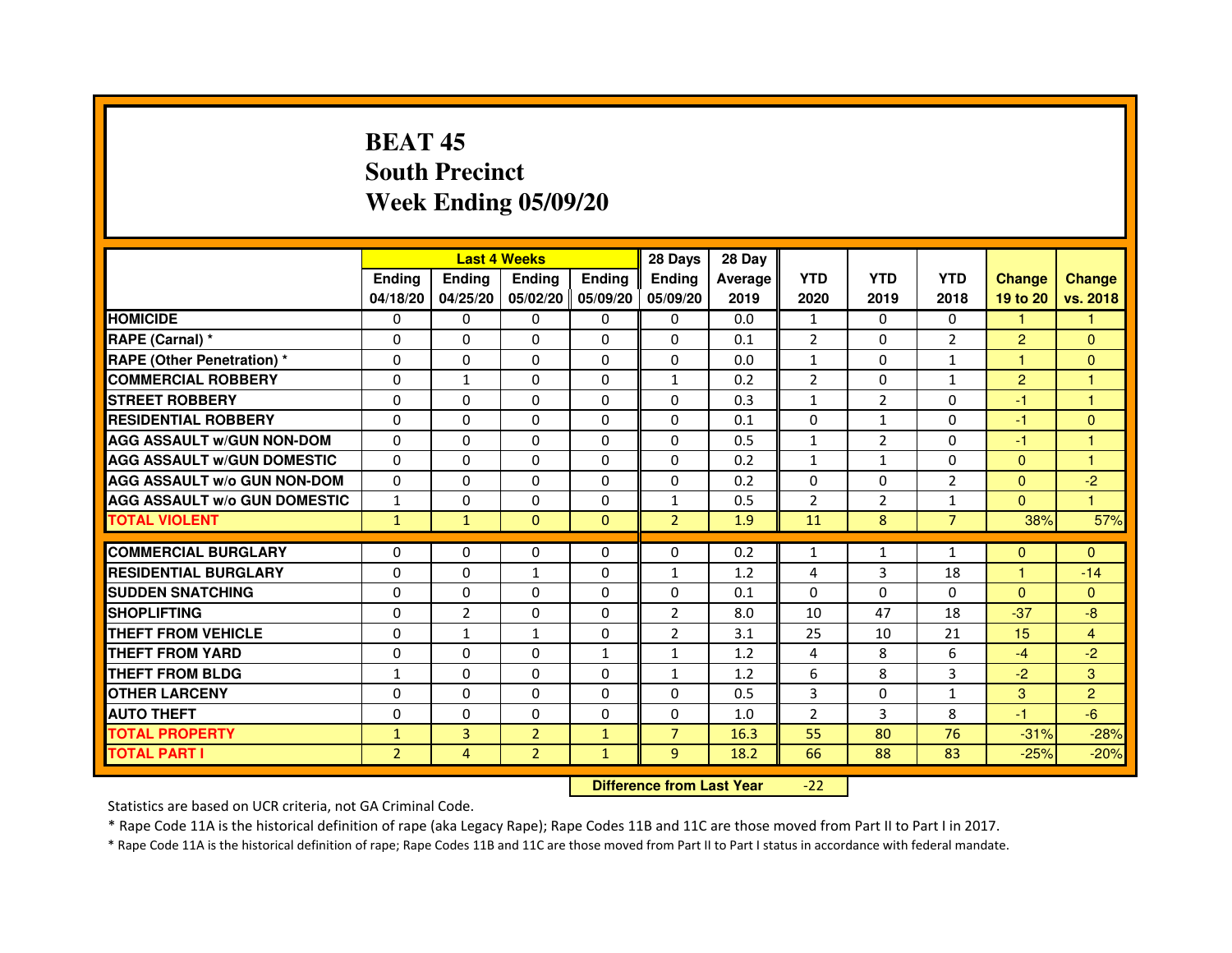# **BEAT 46 South PrecinctWeek Ending 05/09/20**

|                                     |                | <b>Last 4 Weeks</b>              |                |                | 28 Days        | 28 Day  |                |                |                |                |                |
|-------------------------------------|----------------|----------------------------------|----------------|----------------|----------------|---------|----------------|----------------|----------------|----------------|----------------|
|                                     | <b>Ending</b>  | Ending                           | Ending         | Ending         | Ending         | Average | <b>YTD</b>     | <b>YTD</b>     | <b>YTD</b>     | <b>Change</b>  | <b>Change</b>  |
|                                     | 04/18/20       | 04/25/20                         | 05/02/20       | 05/09/20       | 05/09/20       | 2019    | 2020           | 2019           | 2018           | 19 to 20       | vs. 2019       |
| <b>HOMICIDE</b>                     | 0              | $\Omega$                         | 0              | 0              | $\mathbf{0}$   | 0.2     | $\mathbf{0}$   | $\mathcal{P}$  | $\Omega$       | $-2$           | $\mathbf{0}$   |
| RAPE (Carnal) *                     | 0              | 0                                | 0              | 0              | 0              | 0.2     | 2              | 0              | $\mathbf{1}$   | $\overline{2}$ | 1              |
| RAPE (Other Penetration) *          | $\Omega$       | $\Omega$                         | $\Omega$       | $\Omega$       | $\Omega$       | 0.0     | $\Omega$       | $\Omega$       | $\overline{2}$ | $\Omega$       | $-2$           |
| <b>COMMERCIAL ROBBERY</b>           | 0              | $\Omega$                         | $\Omega$       | $\Omega$       | $\Omega$       | 0.2     | $\mathbf{1}$   | $\mathbf{1}$   | $\overline{2}$ | $\Omega$       | $-1$           |
| <b>STREET ROBBERY</b>               | $\Omega$       | $\Omega$                         | $\Omega$       | $\Omega$       | $\Omega$       | 0.2     | 3              | $\Omega$       | $\mathbf{1}$   | 3              | $\overline{2}$ |
| <b>RESIDENTIAL ROBBERY</b>          | 0              | 0                                | 0              | 0              | 0              | 0.0     | 0              | 0              | 0              | $\Omega$       | $\mathbf{0}$   |
| <b>AGG ASSAULT w/GUN NON-DOM</b>    | $\Omega$       | $\Omega$                         | $\Omega$       | $\Omega$       | $\Omega$       | 0.3     | 3              | $\mathbf{1}$   | $\mathbf{1}$   | $\overline{2}$ | $\overline{2}$ |
| <b>AGG ASSAULT W/GUN DOMESTIC</b>   | $\Omega$       | $\Omega$                         | $\Omega$       | $\Omega$       | $\Omega$       | 0.2     | $\mathbf 1$    | $\overline{2}$ | 0              | $-1$           | $\mathbf{1}$   |
| <b>AGG ASSAULT W/o GUN NON-DOM</b>  | $\Omega$       | $\Omega$                         | $\mathbf{1}$   | $\mathbf{1}$   | 2              | 0.4     | 4              | $\mathbf{1}$   | $\Omega$       | 3              | 4              |
| <b>AGG ASSAULT w/o GUN DOMESTIC</b> | $\Omega$       | $\Omega$                         | $\Omega$       | $\Omega$       | $\Omega$       | 0.9     | $\Omega$       | 5              | 3              | $-5$           | $-3$           |
| <b>TOTAL VIOLENT</b>                | $\mathbf{0}$   | $\mathbf{0}$                     | $\mathbf{1}$   | $\mathbf{1}$   | $\overline{2}$ | 2.5     | 14             | 12             | 10             | 17%            | 40%            |
| <b>COMMERCIAL BURGLARY</b>          | 0              | 0                                | 1              | 0              | $\mathbf{1}$   | 0.8     | 3              | 5              | 6              | $-2$           | $-3$           |
| <b>RESIDENTIAL BURGLARY</b>         | 0              | $\Omega$                         | 0              | 1              | $\mathbf{1}$   | 2.2     | 5              | 5              | 17             | $\mathbf{0}$   | $-12$          |
| <b>SUDDEN SNATCHING</b>             | $\Omega$       | $\Omega$                         | $\mathbf{1}$   | $\Omega$       | $\mathbf{1}$   | 0.3     | $\overline{2}$ | $\Omega$       | $\mathbf{1}$   | $\overline{2}$ | $\mathbf{1}$   |
| <b>SHOPLIFTING</b>                  | 0              | $\Omega$                         | $\Omega$       | $\Omega$       | $\Omega$       | 9.6     | 24             | 50             | 44             | $-26$          | $-20$          |
| <b>THEFT FROM VEHICLE</b>           | $\overline{2}$ | $\mathbf{1}$                     | $\Omega$       | $\Omega$       | 3              | 4.1     | 14             | 13             | 15             | 1              | $-1$           |
| <b>THEFT FROM YARD</b>              | $\Omega$       | $\Omega$                         | $\Omega$       | $\Omega$       | $\Omega$       | 0.6     | 3              | $\mathbf{1}$   | 4              | $\overline{2}$ | $-1$           |
| <b>THEFT FROM BLDG</b>              | $\Omega$       | $\Omega$                         | $\Omega$       | $\Omega$       | $\Omega$       | 2.1     | $\overline{7}$ | 6              | 8              | $\mathbf{1}$   | $-1$           |
| <b>OTHER LARCENY</b>                | 0              | $\Omega$                         | $\Omega$       | $\Omega$       | $\Omega$       | 0.8     | $\mathbf{1}$   | $\overline{2}$ | $\overline{2}$ | -1             | $-1$           |
| <b>AUTO THEFT</b>                   | $\Omega$       | $\Omega$                         | $\Omega$       | $\Omega$       | $\Omega$       | 1.9     | $\overline{2}$ | 10             | 18             | $-8-$          | $-16$          |
| <b>TOTAL PROPERTY</b>               | $\overline{2}$ | $\mathbf{1}$                     | $\overline{2}$ | $\mathbf{1}$   | $6\phantom{1}$ | 22.3    | 61             | 92             | 115            | $-34%$         | $-47%$         |
| <b>TOTAL PART I</b>                 | $\overline{2}$ | $\mathbf{1}$                     | 3              | $\overline{2}$ | 8              | 24.8    | 75             | 104            | 125            | $-28%$         | $-40%$         |
|                                     |                | <b>Difference from Last Year</b> |                | $-29$          |                |         |                |                |                |                |                |

 **Difference from Last Year**

Statistics are based on UCR criteria, not GA Criminal Code.

\* Rape Code 11A is the historical definition of rape (aka Legacy Rape); Rape Codes 11B and 11C are those moved from Part II to Part I in 2017.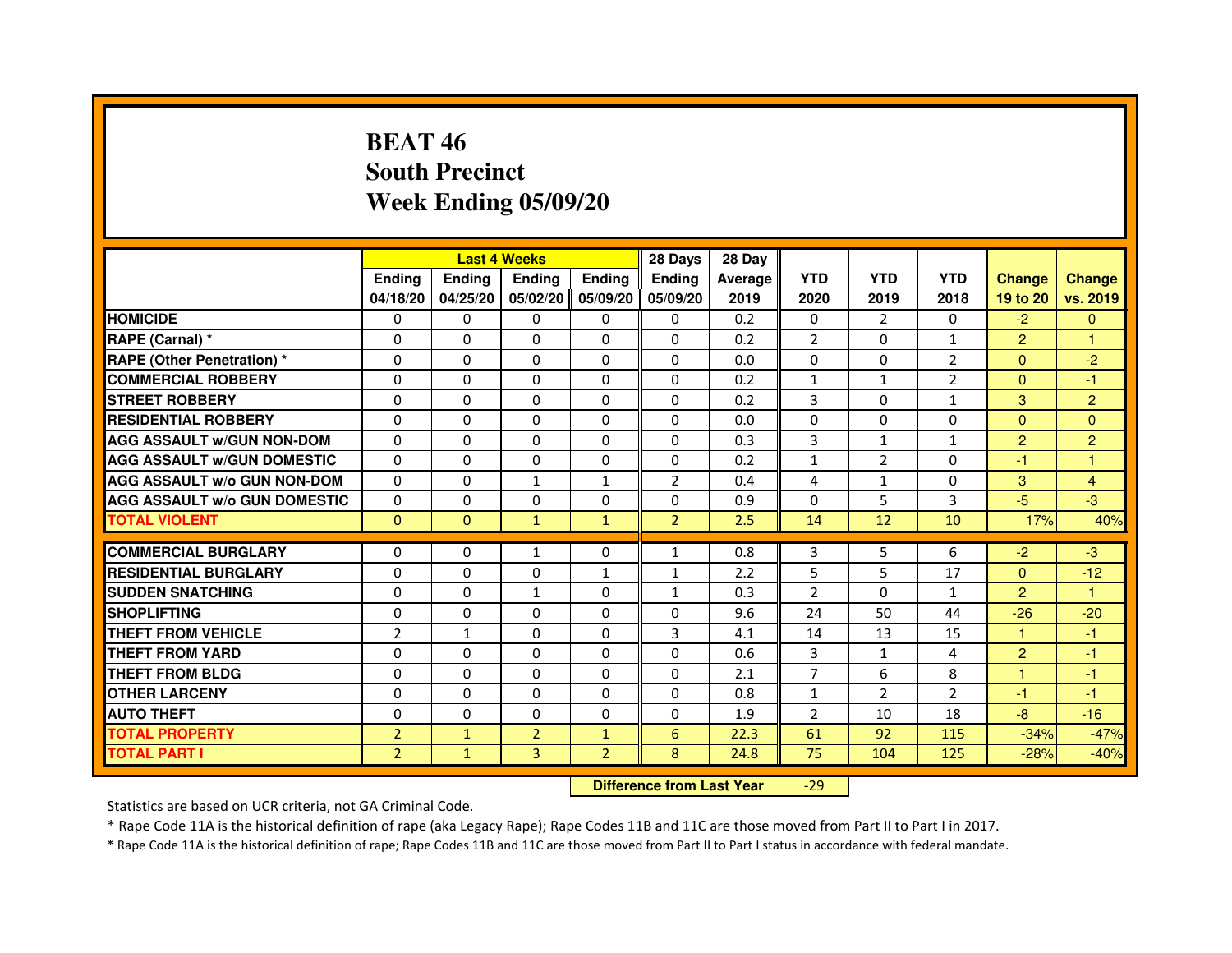# **BEAT 47 South PrecinctWeek Ending 05/09/20**

|                                     |               | <b>Last 4 Weeks</b>              |              |              | 28 Days      | 28 Day  |                |                |                |                |                |
|-------------------------------------|---------------|----------------------------------|--------------|--------------|--------------|---------|----------------|----------------|----------------|----------------|----------------|
|                                     | <b>Ending</b> | Ending                           | Ending       | Ending       | Ending       | Average | <b>YTD</b>     | <b>YTD</b>     | <b>YTD</b>     | <b>Change</b>  | <b>Change</b>  |
|                                     | 04/18/20      | 04/25/20                         | 05/02/20     | 05/09/20     | 05/09/20     | 2019    | 2020           | 2019           | 2018           | 19 to 20       | vs. 2018       |
| <b>HOMICIDE</b>                     | 0             | 0                                | 0            | 0            | $\mathbf{0}$ | 0.0     | $\mathbf{0}$   | $\Omega$       | $\Omega$       | $\mathbf{0}$   | $\mathbf{0}$   |
| RAPE (Carnal) *                     | 0             | 0                                | 0            | 0            | 0            | 0.0     | 0              | 0              | 0              | $\Omega$       | $\mathbf{0}$   |
| RAPE (Other Penetration) *          | 0             | 0                                | $\Omega$     | $\Omega$     | $\Omega$     | 0.0     | $\Omega$       | $\Omega$       | $\mathbf{1}$   | $\Omega$       | -1             |
| <b>COMMERCIAL ROBBERY</b>           | 0             | $\Omega$                         | $\Omega$     | $\Omega$     | $\Omega$     | 0.0     | $\Omega$       | $\Omega$       | $\Omega$       | $\Omega$       | $\mathbf{0}$   |
| <b>STREET ROBBERY</b>               | $\Omega$      | $\Omega$                         | $\Omega$     | $\Omega$     | $\Omega$     | 0.1     | $\Omega$       | $\Omega$       | $\Omega$       | $\Omega$       | $\mathbf{0}$   |
| <b>RESIDENTIAL ROBBERY</b>          | 0             | 0                                | 0            | 0            | 0            | 0.0     | $\mathbf{1}$   | 0              | 0              | $\mathbf{1}$   | $\mathbf{1}$   |
| <b>AGG ASSAULT w/GUN NON-GUN</b>    | $\Omega$      | $\Omega$                         | $\Omega$     | $\Omega$     | $\Omega$     | 0.2     | $\Omega$       | $\Omega$       | 0              | $\Omega$       | $\Omega$       |
| <b>AGG ASSAULT W/GUN DOMESTIC</b>   | $\Omega$      | $\Omega$                         | $\Omega$     | $\Omega$     | $\Omega$     | 0.1     | $\Omega$       | $\Omega$       | $\Omega$       | $\Omega$       | $\Omega$       |
| <b>AGG ASSAULT W/o GUN NON-DOM</b>  | $\Omega$      | $\Omega$                         | $\Omega$     | $\Omega$     | $\Omega$     | 0.3     | $\Omega$       | $\mathbf{1}$   | $\Omega$       | $-1$           | $\mathbf{0}$   |
| <b>AGG ASSAULT w/o GUN DOMESTIC</b> | $\Omega$      | $\Omega$                         | $\Omega$     | $\Omega$     | $\Omega$     | 0.4     | $\Omega$       | $\mathbf{1}$   | $\Omega$       | $-1$           | $\Omega$       |
| <b>TOTAL VIOLENT</b>                | $\mathbf{0}$  | $\mathbf{0}$                     | $\mathbf{0}$ | $\mathbf{0}$ | $\mathbf{0}$ | 1.1     | $\mathbf{1}$   | $\overline{2}$ | $\mathbf{1}$   | $-50%$         | 0%             |
| <b>COMMERCIAL BURGLARY</b>          | 0             | 0                                | 0            | 0            | 0            | 0.1     | 0              | 0              | 0              | $\mathbf{0}$   | $\mathbf{0}$   |
| <b>RESIDENTIAL BURGLARY</b>         | 0             | $\Omega$                         | $\Omega$     | $\Omega$     | 0            | 0.3     | $\mathbf{1}$   | $\mathbf{1}$   | $\overline{7}$ | $\overline{0}$ | $-6$           |
| <b>SUDDEN SNATCHING</b>             | $\Omega$      | $\Omega$                         | $\Omega$     | $\Omega$     | $\Omega$     | 0.0     | $\Omega$       | $\Omega$       | $\Omega$       | $\Omega$       | $\overline{0}$ |
| <b>SHOPLIFTING</b>                  | 0             | $\Omega$                         | $\Omega$     | $\Omega$     | $\Omega$     | 0.1     | $\Omega$       | 0              | $\mathbf{1}$   | $\Omega$       | -1             |
| <b>THEFT FROM VEHICLE</b>           | 1             | 0                                | $\Omega$     | $\Omega$     | $\mathbf{1}$ | 1.3     | 4              | 8              | 10             | $-4$           | $-6$           |
| <b>THEFT FROM YARD</b>              | $\mathbf 0$   | $\mathbf{1}$                     | $\Omega$     | $\Omega$     | $\mathbf{1}$ | 0.7     | 3              | $\overline{2}$ | $\overline{2}$ | $\mathbf{1}$   | $\mathbf{1}$   |
| <b>THEFT FROM BLDG</b>              | $\Omega$      | $\Omega$                         | $\Omega$     | $\Omega$     | $\Omega$     | 0.5     | $\mathbf{1}$   | $\Omega$       | $\overline{2}$ | $\mathbf{1}$   | $-1$           |
| <b>OTHER LARCENY</b>                | $\Omega$      | $\Omega$                         | $\Omega$     | $\Omega$     | $\Omega$     | 0.8     | $\Omega$       | 3              | 0              | $-3$           | $\overline{0}$ |
| <b>AUTO THEFT</b>                   | $\Omega$      | $\mathbf{1}$                     | $\Omega$     | $\Omega$     | $\mathbf{1}$ | 0.5     | $\overline{2}$ | 3              | $\overline{2}$ | $-1$           | $\Omega$       |
| <b>TOTAL PROPERTY</b>               | $\mathbf{1}$  | $\overline{2}$                   | $\Omega$     | $\Omega$     | 3            | 4.2     | 11             | 17             | 24             | $-35%$         | $-54%$         |
| <b>TOTAL PART I</b>                 | $\mathbf{1}$  | $\overline{2}$                   | $\mathbf{0}$ | $\mathbf{0}$ | 3            | 5.3     | 12             | 19             | 25             | $-37%$         | $-52%$         |
|                                     |               | <b>Difference from Last Year</b> |              | $-7$         |              |         |                |                |                |                |                |

 **Difference from Last Year**

Statistics are based on UCR criteria, not GA Criminal Code.

\* Rape Code 11A is the historical definition of rape (aka Legacy Rape); Rape Codes 11B and 11C are those moved from Part II to Part I in 2017.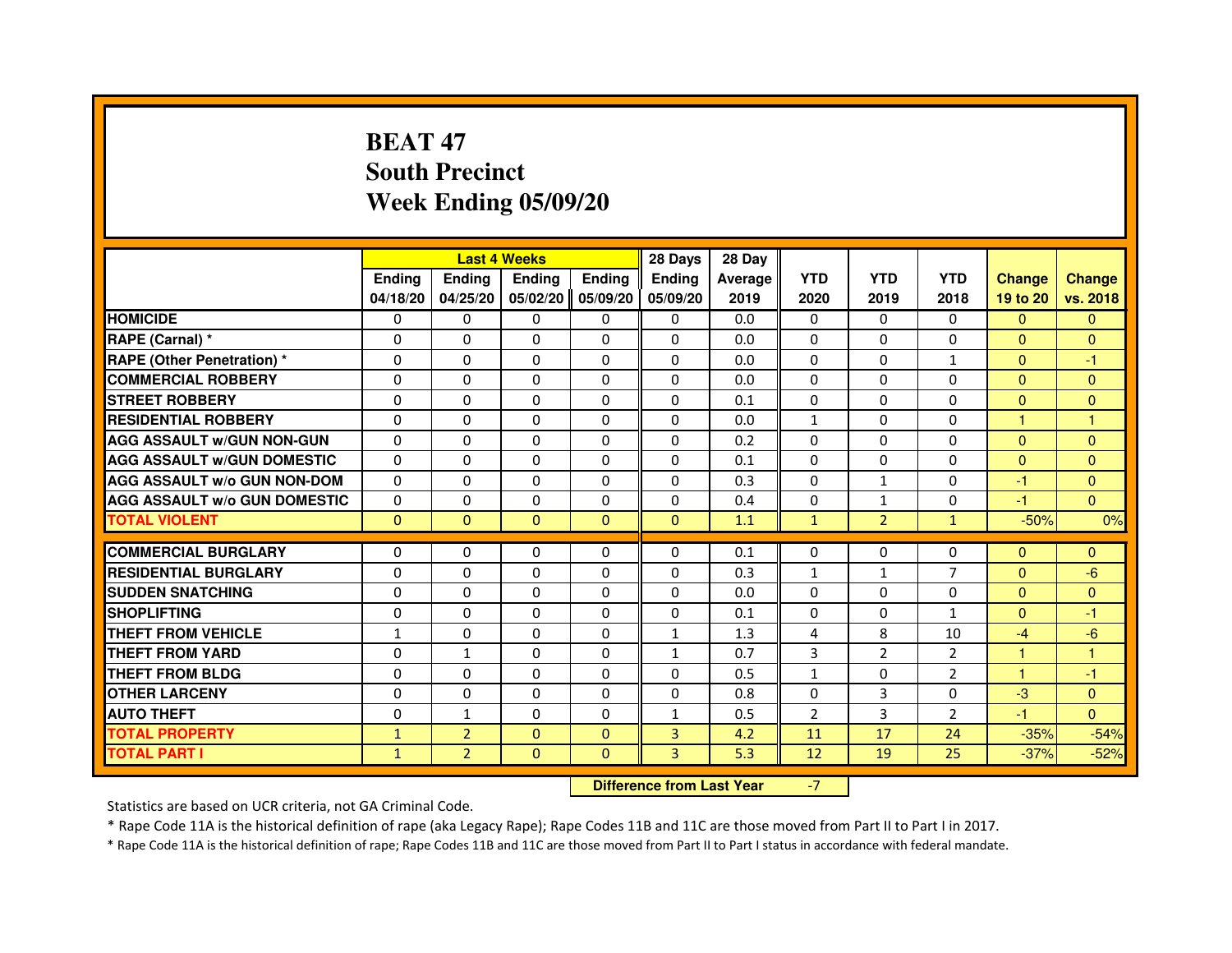#### **BEAT 51 East PrecinctWeek Ending 05/09/20**

|                                     |                |                                  | <b>Last 4 Weeks</b> |                | 28 Days        | 28 Day  |                |                |                |                |                      |
|-------------------------------------|----------------|----------------------------------|---------------------|----------------|----------------|---------|----------------|----------------|----------------|----------------|----------------------|
|                                     | <b>Ending</b>  | Ending                           | Ending              | <b>Ending</b>  | Ending         | Average | <b>YTD</b>     | <b>YTD</b>     | <b>YTD</b>     | <b>Change</b>  | <b>Change</b>        |
|                                     | 04/18/20       | 04/25/20                         | 05/02/20            | 05/09/20       | 05/09/20       | 2019    | 2020           | 2019           | 2018           | 19 to 20       | vs. 2018             |
| <b>HOMICIDE</b>                     | $\mathbf{1}$   | 0                                | 0                   | $\mathbf{1}$   | $\overline{2}$ | 0.2     | $\overline{2}$ | $\mathbf{1}$   | 1              | $\mathbf{1}$   | $\mathbf{1}$         |
| <b>RAPE (Carnal)</b> *              | 0              | 0                                | 0                   | $\Omega$       | $\Omega$       | 0.2     | 0              | $\mathbf{1}$   | $\mathbf{1}$   | $-1$           | $-1$                 |
| <b>RAPE (Other Penetration) *</b>   | $\Omega$       | $\Omega$                         | $\Omega$            | $\Omega$       | $\Omega$       | 0.1     | $\Omega$       | $\Omega$       | $\overline{2}$ | $\Omega$       | $-2$                 |
| <b>COMMERCIAL ROBBERY</b>           | $\Omega$       | $\Omega$                         | $\Omega$            | $\Omega$       | $\Omega$       | 0.1     | $\Omega$       | $\Omega$       | $\Omega$       | $\Omega$       | $\Omega$             |
| <b>STREET ROBBERY</b>               | $\Omega$       | $\Omega$                         | $\mathbf{1}$        | $\Omega$       | $\mathbf{1}$   | 1.2     | $\overline{2}$ | 3              | 5              | $-1$           | $-3$                 |
| <b>RESIDENTIAL ROBBERY</b>          | 0              | 0                                | 0                   | $\Omega$       | $\Omega$       | 0.2     | 0              | $\Omega$       | 0              | $\Omega$       | $\overline{0}$       |
| <b>AGG ASSAULT W/GUN NON-DOM</b>    | $\mathbf{1}$   | $\Omega$                         | $\Omega$            | $\Omega$       | $\mathbf{1}$   | 1.7     | $\overline{7}$ | 5              | 4              | $\overline{2}$ | 3                    |
| <b>AGG ASSAULT W/GUN DOMESTIC</b>   | $\Omega$       | $\Omega$                         | $\mathbf{1}$        | $\Omega$       | $\mathbf{1}$   | 0.5     | $\Omega$       | $\Omega$       | $\Omega$       | $\Omega$       | $\overline{0}$       |
| <b>AGG ASSAULT W/o GUN NON-DOM</b>  | $\overline{2}$ | 0                                | 1                   | $\Omega$       | 3              | 1.5     | 6              | $\overline{7}$ | 5              | $-1$           | $\overline{1}$       |
| <b>AGG ASSAULT W/o GUN DOMESTIC</b> | $\Omega$       | $\mathbf{1}$                     | $\mathbf{1}$        | $\Omega$       | $\overline{2}$ | 0.8     | 6              | 6              | $\overline{2}$ | $\mathbf{0}$   | $\overline{4}$       |
| <b>TOTAL VIOLENT</b>                | $\overline{4}$ | $\mathbf{1}$                     | $\overline{4}$      | $\mathbf{1}$   | 10             | 6.4     | 23             | 23             | 20             | 0%             | 15%                  |
| <b>COMMERCIAL BURGLARY</b>          | 0              | 0                                | 0                   | $\Omega$       | $\Omega$       | 0.2     | $\overline{2}$ | $\mathbf{1}$   | $\overline{2}$ | 1              | $\Omega$             |
| <b>RESIDENTIAL BURGLARY</b>         | $\mathbf{1}$   | $\mathbf{1}$                     | $\Omega$            | $\Omega$       | $\overline{2}$ | 2.8     | 10             | 14             | $\overline{7}$ | $-4$           | 3                    |
| <b>SUDDEN SNATCHING</b>             | $\Omega$       | $\Omega$                         | $\Omega$            | $\Omega$       | $\Omega$       | 0.0     | $\Omega$       | $\Omega$       | $\overline{2}$ | $\Omega$       | $-2$                 |
| <b>SHOPLIFTING</b>                  | 1              | 0                                | 0                   | $\Omega$       | 1              | 2.0     | 10             | $\overline{7}$ | 9              | 3              | $\blacktriangleleft$ |
| <b>THEFT FROM VEHICLE</b>           | $\Omega$       | $\Omega$                         | $\mathbf{1}$        | $\mathbf{1}$   | 2              | 2.2     | 14             | 12             | 19             | $\overline{2}$ | $-5$                 |
| <b>THEFT FROM YARD</b>              | $\Omega$       | $\Omega$                         | $\Omega$            | $\Omega$       | $\Omega$       | 1.2     | 6              | 5              | 6              | $\mathbf{1}$   | $\Omega$             |
| <b>THEFT FROM BLDG</b>              | 0              | $\Omega$                         | $\mathbf{1}$        | $\Omega$       | $\mathbf{1}$   | 1.3     | 11             | 3              | 11             | 8              | $\Omega$             |
| <b>OTHER LARCENY</b>                | $\Omega$       | $\Omega$                         | $\Omega$            | $\Omega$       | $\Omega$       | 1.4     | 3              | 6              | 8              | $-3$           | $-5$                 |
| <b>AUTO THEFT</b>                   | 4              | 0                                | $\Omega$            | 0              | 4              | 2.3     | $\overline{7}$ | 10             | 10             | $-3$           | $-3$                 |
| <b>TOTAL PROPERTY</b>               | 6              | $\mathbf{1}$                     | $\overline{2}$      | $\mathbf{1}$   | 10             | 13.3    | 63             | 58             | 74             | 9%             | $-15%$               |
| <b>TOTAL PART I</b>                 | 10             | $\overline{2}$                   | 6                   | $\overline{2}$ | 20             | 19.8    | 86             | 81             | 94             | 6%             | $-9%$                |
|                                     |                | <b>Difference from Last Year</b> |                     | 5.             |                |         |                |                |                |                |                      |

 **Difference from Last Year**

Statistics are based on UCR criteria, not GA Criminal Code.

\* Rape Code 11A is the historical definition of rape (aka Legacy Rape); Rape Codes 11B and 11C are those moved from Part II to Part I in 2017.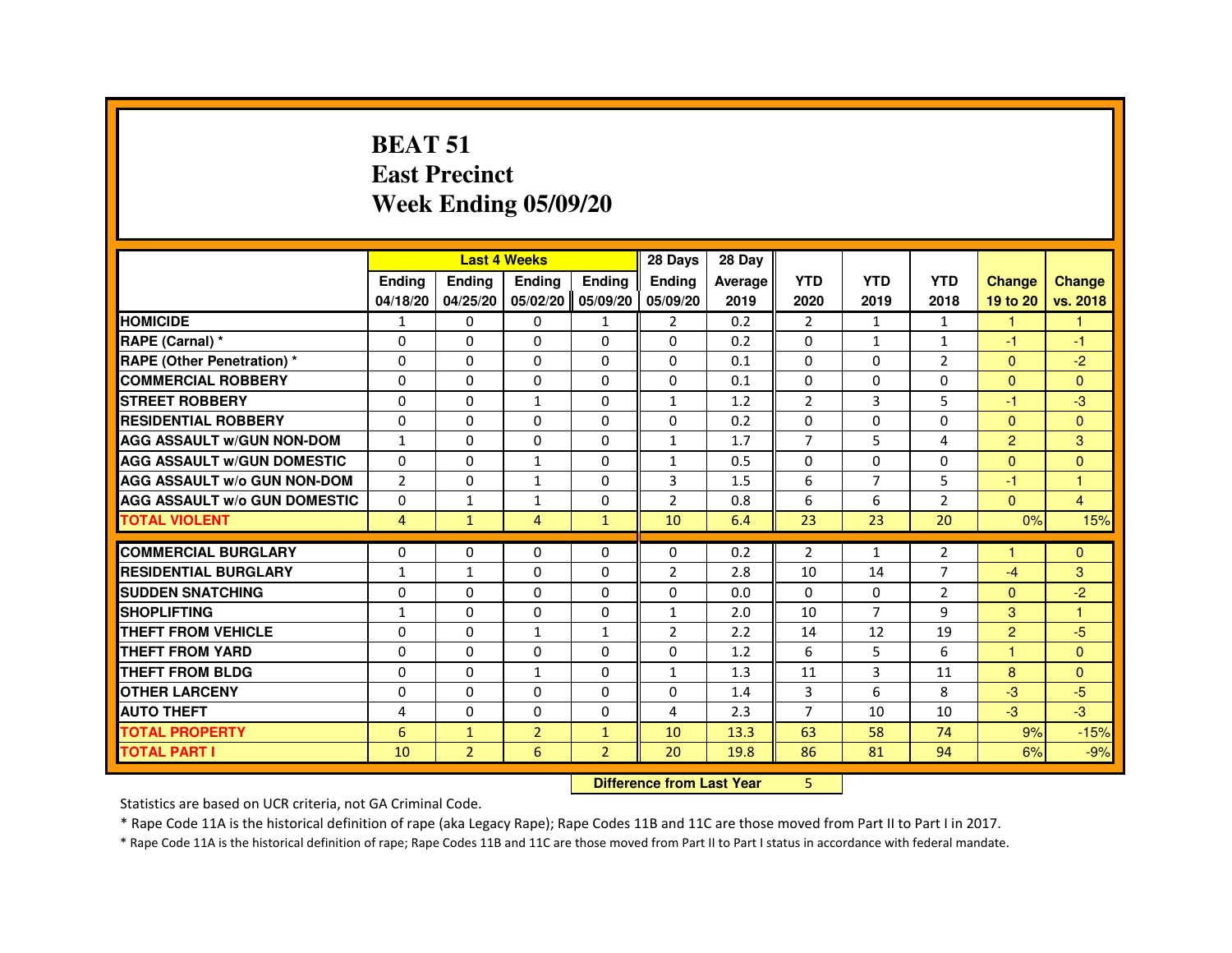# **BEAT 52 East PrecinctWeek Ending 05/09/20**

|                                     |                |              | <b>Last 4 Weeks</b> |                   | 28 Days        | 28 Day  |                |                |                |                |                |
|-------------------------------------|----------------|--------------|---------------------|-------------------|----------------|---------|----------------|----------------|----------------|----------------|----------------|
|                                     | <b>Endina</b>  | Ending       | <b>Endina</b>       | <b>Endina</b>     | <b>Endina</b>  | Average | <b>YTD</b>     | <b>YTD</b>     | <b>YTD</b>     | <b>Change</b>  | <b>Change</b>  |
|                                     | 04/18/20       | 04/25/20     |                     | 05/02/20 05/09/20 | 05/09/20       | 2019    | 2020           | 2019           | 2018           | 19 to 20       | vs. 2018       |
| <b>HOMICIDE</b>                     | 0              | $\mathbf{0}$ | $\mathbf{0}$        | $\mathbf{0}$      | $\mathbf{0}$   | 0.1     | $\Omega$       | $\Omega$       | $\Omega$       | $\Omega$       | $\mathbf{0}$   |
| RAPE (Carnal) *                     | $\mathbf 0$    | 0            | $\Omega$            | $\mathbf{0}$      | $\Omega$       | 0.3     | $\Omega$       | $\Omega$       | $\mathbf{1}$   | $\Omega$       | $-1$           |
| <b>RAPE (Other Penetration)*</b>    | 0              | $\Omega$     | 0                   | $\Omega$          | $\Omega$       | 0.0     | $\Omega$       | $\Omega$       | $\Omega$       | $\Omega$       | $\Omega$       |
| <b>COMMERCIAL ROBBERY</b>           | $\Omega$       | 0            | 0                   | $\Omega$          | $\Omega$       | 0.2     | $\Omega$       | $\Omega$       | 1              | $\Omega$       | $-1$           |
| <b>STREET ROBBERY</b>               | $\Omega$       | $\Omega$     | $\Omega$            | $\Omega$          | $\Omega$       | 0.9     | $\mathbf{1}$   | 3              | $\overline{2}$ | $-2$           | $-1$           |
| <b>RESIDENTIAL ROBBERY</b>          | 0              | 0            | 0                   | 0                 | 0              | 0.2     | 0              | $\overline{2}$ | $\Omega$       | $-2$           | $\Omega$       |
| <b>AGG ASSAULT W/GUN NON-DOM</b>    | $\Omega$       | 0            | $\Omega$            | $\overline{2}$    | $\overline{2}$ | 1.1     | 3              | 5              | 3              | $-2$           | $\Omega$       |
| <b>AGG ASSAULT W/GUN DOMESTIC</b>   | $\Omega$       | $\Omega$     | $\Omega$            | $\Omega$          | $\Omega$       | 0.2     | $\mathbf{1}$   | $\mathbf{1}$   | $\mathbf{1}$   | $\Omega$       | $\Omega$       |
| <b>AGG ASSAULT W/o GUN NON-DOM</b>  | 0              | 0            | 0                   | $\mathbf{1}$      | $\mathbf{1}$   | 0.8     | 6              | 2              | $\overline{2}$ | $\overline{4}$ | $\overline{4}$ |
| <b>AGG ASSAULT W/o GUN DOMESTIC</b> | $\mathbf{1}$   | 0            | 0                   | 0                 | 1              | 0.8     | 8              | 4              | $\overline{2}$ | $\overline{4}$ | 6              |
| <b>TOTAL VIOLENT</b>                | $\mathbf{1}$   | $\mathbf{0}$ | $\overline{0}$      | 3                 | 4              | 4.6     | 19             | 17             | 12             | 12%            | 58%            |
| <b>COMMERCIAL BURGLARY</b>          | 0              | 0            | 0                   | 0                 | $\Omega$       | 0.1     | $\overline{2}$ | 0              | $\mathbf{1}$   | $\overline{2}$ | 1              |
| <b>RESIDENTIAL BURGLARY</b>         | 0              | 0            | 1                   | $\Omega$          | $\mathbf{1}$   | 4.4     | 9              | 19             | 23             | $-10$          | $-14$          |
| <b>SUDDEN SNATCHING</b>             | 0              | 0            | 0                   | 0                 | 0              | 0.2     | $\overline{2}$ | 0              | $\mathbf{1}$   | $\overline{2}$ | 1              |
| <b>SHOPLIFTING</b>                  | $\mathbf{1}$   | 0            | 0                   | $\Omega$          | $\mathbf{1}$   | 0.5     | 5              | $\mathbf{1}$   | $\Omega$       | $\overline{4}$ | 5              |
| THEFT FROM VEHICLE                  | 4              | $\mathbf{1}$ | $\Omega$            | $\mathbf{1}$      | 6              | 4.9     | 25             | 26             | 12             | $-1$           | 13             |
| <b>THEFT FROM YARD</b>              | 1              | 0            | $\Omega$            | 0                 | $\mathbf{1}$   | 2.5     | 10             | 11             | 6              | $-1$           | 4              |
| <b>THEFT FROM BLDG</b>              | 0              | 0            | 0                   | 0                 | 0              | 2.8     | 11             | 15             | 6              | $-4$           | 5              |
| <b>OTHER LARCENY</b>                | 0              | $\Omega$     | 0                   | 0                 | 0              | 0.8     | 4              | 3              | 5              | 1              | $-1$           |
| <b>AUTO THEFT</b>                   | $\mathbf 0$    | 0            | $\mathbf 0$         | 0                 | $\Omega$       | 2.0     | 4              | 9              | 13             | $-5$           | $-9$           |
| <b>TOTAL PROPERTY</b>               | 6              | $\mathbf{1}$ | $\mathbf{1}$        | $\mathbf{1}$      | 9              | 18.3    | 72             | 84             | 67             | $-14%$         | 7%             |
| <b>TOTAL PART I</b>                 | $\overline{7}$ | $\mathbf{1}$ | $\mathbf{1}$        | 4                 | 13             | 22.9    | 91             | 101            | 79             | $-10%$         | 15%            |
|                                     |                |              |                     |                   |                |         |                |                |                |                |                |

#### **Difference from Last Year**-10

Statistics are based on UCR criteria, not GA Criminal Code.

\* Rape Code 11A is the historical definition of rape (aka Legacy Rape); Rape Codes 11B and 11C are those moved from Part II to Part I in 2017.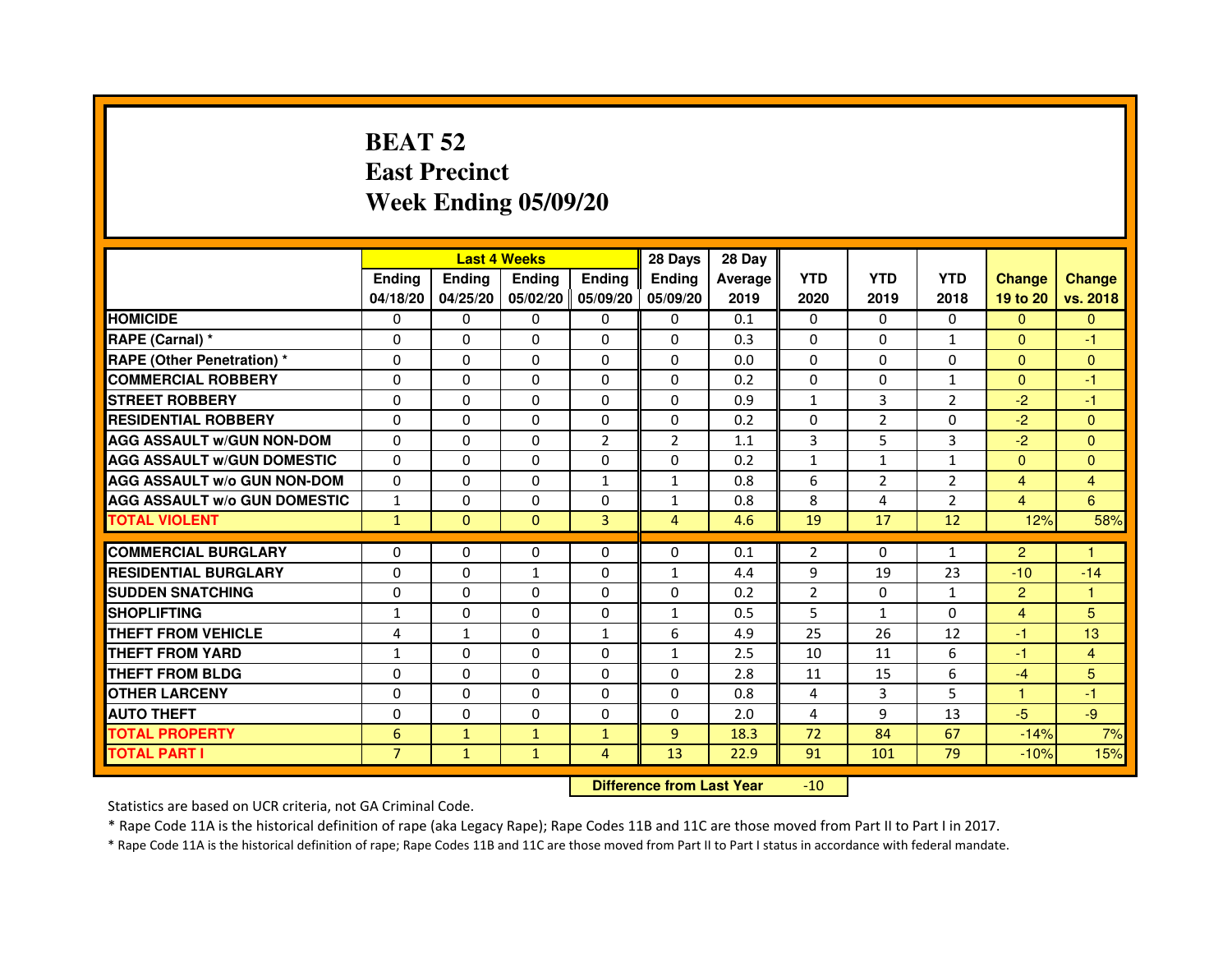# **BEAT 53 East PrecinctWeek Ending 05/09/20**

|                                     |                |                | <b>Last 4 Weeks</b> |               | 28 Days                          | 28 Day  |                |                |                |               |                |
|-------------------------------------|----------------|----------------|---------------------|---------------|----------------------------------|---------|----------------|----------------|----------------|---------------|----------------|
|                                     | <b>Ending</b>  | Ending         | <b>Ending</b>       | <b>Ending</b> | <b>Ending</b>                    | Average | <b>YTD</b>     | <b>YTD</b>     | <b>YTD</b>     | <b>Change</b> | <b>Change</b>  |
|                                     | 04/18/20       | 04/25/20       | 05/02/20            | 05/09/20      | 05/09/20                         | 2019    | 2020           | 2019           | 2018           | 19 to 20      | vs. 2018       |
| <b>HOMICIDE</b>                     | 0              | $\Omega$       | $\Omega$            | 0             | 0                                | 0.0     | 0              | $\Omega$       | $\Omega$       | $\Omega$      | $\mathbf{0}$   |
| RAPE (Carnal) *                     | 0              | $\mathbf{0}$   | 0                   | 0             | 0                                | 0.0     | 0              | 0              | $\mathbf{1}$   | $\Omega$      | -1             |
| RAPE (Other Penetration) *          | $\Omega$       | 0              | $\Omega$            | $\Omega$      | 0                                | 0.1     | $\mathbf{1}$   | $\mathbf{0}$   | 0              | 1             | 1              |
| <b>COMMERCIAL ROBBERY</b>           | $\Omega$       | $\Omega$       | $\Omega$            | $\Omega$      | $\Omega$                         | 0.0     | $\Omega$       | $\mathbf{0}$   | $\Omega$       | $\mathbf{0}$  | $\overline{0}$ |
| <b>STREET ROBBERY</b>               | $\Omega$       | $\Omega$       | $\Omega$            | $\Omega$      | $\Omega$                         | 0.8     | $\mathbf{1}$   | 3              | $\overline{a}$ | $-2$          | $-3$           |
| <b>RESIDENTIAL ROBBERY</b>          | 0              | 0              | 0                   | 0             | 0                                | 0.0     | $\mathbf{1}$   | $\Omega$       | $\Omega$       | 1             | 1              |
| <b>AGG ASSAULT w/GUN NON-DOM</b>    | $\Omega$       | $\overline{2}$ | $\Omega$            | $\Omega$      | $\overline{2}$                   | 1.3     | 5              | 4              | $\overline{2}$ | 1             | 3              |
| <b>AGG ASSAULT W/GUN DOMESTIC</b>   | $\mathbf{1}$   | $\Omega$       | $\Omega$            | $\Omega$      | $\mathbf{1}$                     | 0.2     | $\overline{2}$ | $\mathbf{1}$   | $\Omega$       | $\mathbf{1}$  | $\overline{2}$ |
| <b>AGG ASSAULT W/o GUN NON-DOM</b>  | $\Omega$       | $\Omega$       | $\mathbf{1}$        | $\Omega$      | $\mathbf{1}$                     | 0.6     | 6              | 3              | 3              | 3             | 3              |
| <b>AGG ASSAULT w/o GUN DOMESTIC</b> | $\overline{2}$ | $\Omega$       | 0                   | $\Omega$      | $\overline{2}$                   | 1.7     | 3              | 10             | 4              | $-7$          | $-1$           |
| <b>TOTAL VIOLENT</b>                | 3              | $\overline{2}$ | $\mathbf{1}$        | $\mathbf{0}$  | 6                                | 4.7     | 19             | 21             | 14             | $-10%$        | 36%            |
| <b>COMMERCIAL BURGLARY</b>          | 0              | 0              | 0                   | 0             | 0                                | 0.2     | 2              | $\mathbf{1}$   | $\mathbf{1}$   | 1             | 1              |
| <b>RESIDENTIAL BURGLARY</b>         | $\Omega$       | $\Omega$       | $\Omega$            | $\Omega$      | 0                                | 3.8     | 7              | 21             | 15             | $-14$         | $-8$           |
| <b>SUDDEN SNATCHING</b>             | $\Omega$       | $\Omega$       | $\Omega$            | $\Omega$      | $\Omega$                         | 0.2     | $\Omega$       | $\Omega$       | $\mathbf{1}$   | $\Omega$      | $-1$           |
| <b>SHOPLIFTING</b>                  | 1              | $\Omega$       | 0                   | 0             | 1                                | 0.3     | $\mathbf{1}$   | $\mathbf{0}$   | 4              | $\mathbf{1}$  | $-3$           |
| THEFT FROM VEHICLE                  | $\overline{2}$ | $\overline{2}$ | $\mathbf{1}$        | $\Omega$      | 5                                | 3.7     | 17             | 19             | 20             | $-2$          | $-3$           |
| <b>THEFT FROM YARD</b>              | $\Omega$       | $\Omega$       | $\Omega$            | $\Omega$      | $\Omega$                         | 1.4     | 5              | 4              | 10             | $\mathbf{1}$  | $-5$           |
| <b>THEFT FROM BLDG</b>              | $\mathbf{1}$   | $\overline{2}$ | $\Omega$            | $\mathbf{1}$  | 4                                | 2.7     | 11             | 14             | 11             | $-3$          | $\Omega$       |
| <b>OTHER LARCENY</b>                | 0              | $\Omega$       | $\mathbf{0}$        | 0             | 0                                | 1.1     | 3              | $\overline{7}$ | 4              | $-4$          | $-1$           |
| <b>AUTO THEFT</b>                   | $\mathbf{1}$   | $\Omega$       | $\Omega$            | $\Omega$      | $\mathbf{1}$                     | 1.3     | 5              | 9              | 11             | $-4$          | $-6$           |
| <b>TOTAL PROPERTY</b>               | 5              | $\overline{4}$ | $\mathbf{1}$        | $\mathbf{1}$  | 11                               | 14.6    | 51             | 75             | 77             | $-32%$        | $-34%$         |
| <b>TOTAL PART I</b>                 | 8              | 6              | $\overline{2}$      | $\mathbf{1}$  | 17                               | 19.3    | 70             | 96             | 91             | $-27%$        | $-23%$         |
|                                     |                |                |                     |               | <b>Difference from Last Year</b> |         | $-26$          |                |                |               |                |

Statistics are based on UCR criteria, not GA Criminal Code.

\* Rape Code 11A is the historical definition of rape (aka Legacy Rape); Rape Codes 11B and 11C are those moved from Part II to Part I in 2017.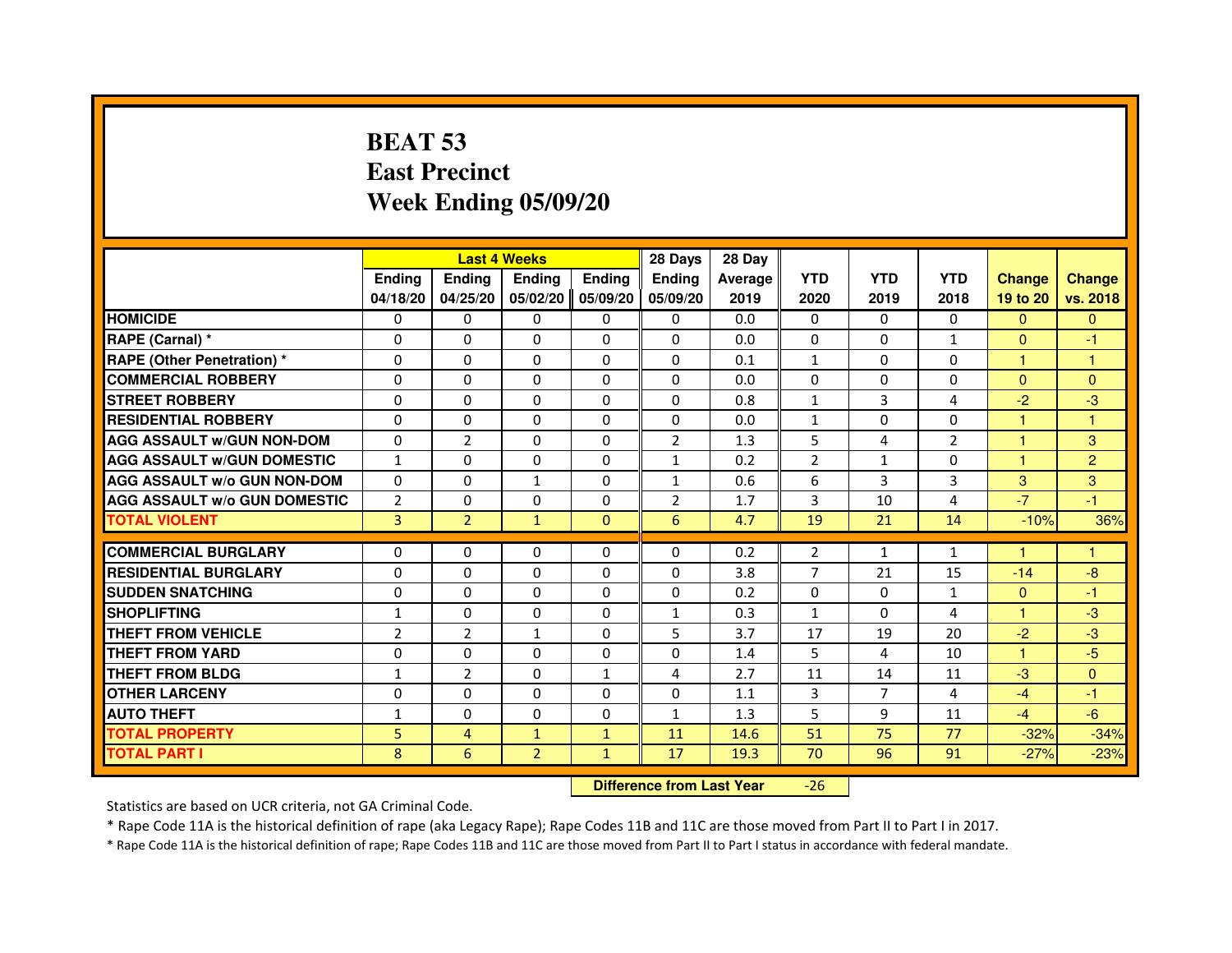# **BEAT 54 East PrecinctWeek Ending 05/09/20**

|                                     |               |                | <b>Last 4 Weeks</b> |                   | 28 Days        | 28 Day  |                |                |              |                |                |
|-------------------------------------|---------------|----------------|---------------------|-------------------|----------------|---------|----------------|----------------|--------------|----------------|----------------|
|                                     | <b>Endina</b> | Ending         | <b>Endina</b>       | <b>Endina</b>     | <b>Endina</b>  | Average | <b>YTD</b>     | <b>YTD</b>     | <b>YTD</b>   | <b>Change</b>  | <b>Change</b>  |
|                                     | 04/18/20      | 04/25/20       |                     | 05/02/20 05/09/20 | 05/09/20       | 2019    | 2020           | 2019           | 2018         | 19 to 20       | vs. 2018       |
| <b>HOMICIDE</b>                     | 0             | 0              | 0                   | $\Omega$          | 0              | 0.0     | $\mathbf{0}$   | $\Omega$       | 4            | $\mathbf{0}$   | $-4$           |
| RAPE (Carnal) *                     | $\Omega$      | $\Omega$       | $\Omega$            | $\Omega$          | $\Omega$       | 0.2     | $\Omega$       | $\mathbf{1}$   | $\Omega$     | $-1$           | $\Omega$       |
| <b>RAPE (Other Penetration)*</b>    | 0             | $\Omega$       | $\Omega$            | 0                 | $\Omega$       | 0.0     | $\mathbf{1}$   | $\Omega$       | $\Omega$     | $\mathbf{1}$   | 1              |
| <b>COMMERCIAL ROBBERY</b>           | 0             | 1              | 0                   | 0                 | $\mathbf{1}$   | 0.3     | 4              | $\mathbf{1}$   | $\mathbf{1}$ | 3              | 3              |
| <b>STREET ROBBERY</b>               | 0             | 0              | 0                   | 0                 | 0              | 0.7     | $\overline{2}$ | 3              | 3            | $-1$           | $-1$           |
| <b>RESIDENTIAL ROBBERY</b>          | 0             | $\Omega$       | 0                   | $\Omega$          | 0              | 0.2     | 0              | 0              | 0            | $\Omega$       | $\Omega$       |
| <b>AGG ASSAULT w/GUN NON-DOM</b>    | 1             | $\Omega$       | $\Omega$            | $\Omega$          | $\mathbf{1}$   | 1.7     | $\overline{2}$ | $\overline{7}$ | 5            | $-5$           | -3             |
| <b>AGG ASSAULT W/GUN DOMESTIC</b>   | $\Omega$      | 0              | 0                   | 0                 | $\Omega$       | 0.2     | $\mathbf{1}$   | $\mathbf{1}$   | $\mathbf{1}$ | $\Omega$       | $\Omega$       |
| <b>AGG ASSAULT W/o GUN NON-DOM</b>  | $\Omega$      | 0              | $\Omega$            | $\Omega$          | $\Omega$       | 0.8     | $\overline{2}$ | 2              | 2            | $\Omega$       | $\Omega$       |
| <b>AGG ASSAULT W/o GUN DOMESTIC</b> | $\Omega$      | 0              | 0                   | 0                 | 0              | 0.2     | 3              | 3              | 1            | $\Omega$       | $\overline{2}$ |
| <b>TOTAL VIOLENT</b>                | $\mathbf{1}$  | $\mathbf{1}$   | $\mathbf{0}$        | $\mathbf{0}$      | $\overline{2}$ | 4.2     | 15             | 18             | 17           | $-17%$         | $-12%$         |
|                                     |               |                |                     |                   |                |         |                |                |              |                |                |
| <b>COMMERCIAL BURGLARY</b>          | 0             | 0              | 0                   | 0                 | 0              | 0.5     | 0              | $\mathbf{1}$   | $\mathbf{1}$ | $-1$           | $-1$           |
| <b>RESIDENTIAL BURGLARY</b>         | 0             | 0              | $\mathbf{1}$        | 0                 | $\mathbf{1}$   | 2.9     | 12             | 13             | 25           | $-1$           | $-13$          |
| <b>SUDDEN SNATCHING</b>             | 0             | $\Omega$       | 0                   | $\Omega$          | $\Omega$       | 0.3     | $\Omega$       | 3              | $\Omega$     | $-3$           | $\Omega$       |
| <b>SHOPLIFTING</b>                  | 3             | $\overline{2}$ | $\Omega$            | $\overline{2}$    | $\overline{7}$ | 3.1     | 21             | 14             | 29           | $\overline{7}$ | $-8$           |
| THEFT FROM VEHICLE                  | $\Omega$      | $\overline{2}$ | $\mathbf{1}$        | $\mathbf{1}$      | 4              | 6.4     | 24             | 43             | 18           | $-19$          | 6              |
| <b>THEFT FROM YARD</b>              | 0             | 0              | $\Omega$            | $\Omega$          | $\Omega$       | 2.1     | 5              | 9              | 11           | $-4$           | $-6$           |
| <b>THEFT FROM BLDG</b>              | 0             | 0              | $\mathbf{1}$        | $\Omega$          | $\mathbf{1}$   | 2.2     | 10             | 5              | 14           | 5 <sup>5</sup> | $-4$           |
| <b>OTHER LARCENY</b>                | 0             | $\mathbf{1}$   | 1                   | $\Omega$          | $\overline{2}$ | 0.5     | $\overline{7}$ | 3              | 5            | $\overline{4}$ | $\overline{2}$ |
| <b>AUTO THEFT</b>                   | $\Omega$      | $\mathbf{1}$   | $\mathbf{1}$        | $\mathbf{0}$      | $\overline{2}$ | 2.4     | $\overline{7}$ | 12             | 14           | $-5$           | $-7$           |
| <b>TOTAL PROPERTY</b>               | 3             | 6              | 5                   | 3                 | 17             | 20.6    | 86             | 103            | 117          | $-17%$         | $-26%$         |
| <b>TOTAL PART I</b>                 | 4             | $\overline{7}$ | 5                   | 3                 | 19             | 24.8    | 101            | 121            | 134          | $-17%$         | $-25%$         |

 **Difference from Last Year**-20

Statistics are based on UCR criteria, not GA Criminal Code.

\* Rape Code 11A is the historical definition of rape (aka Legacy Rape); Rape Codes 11B and 11C are those moved from Part II to Part I in 2017.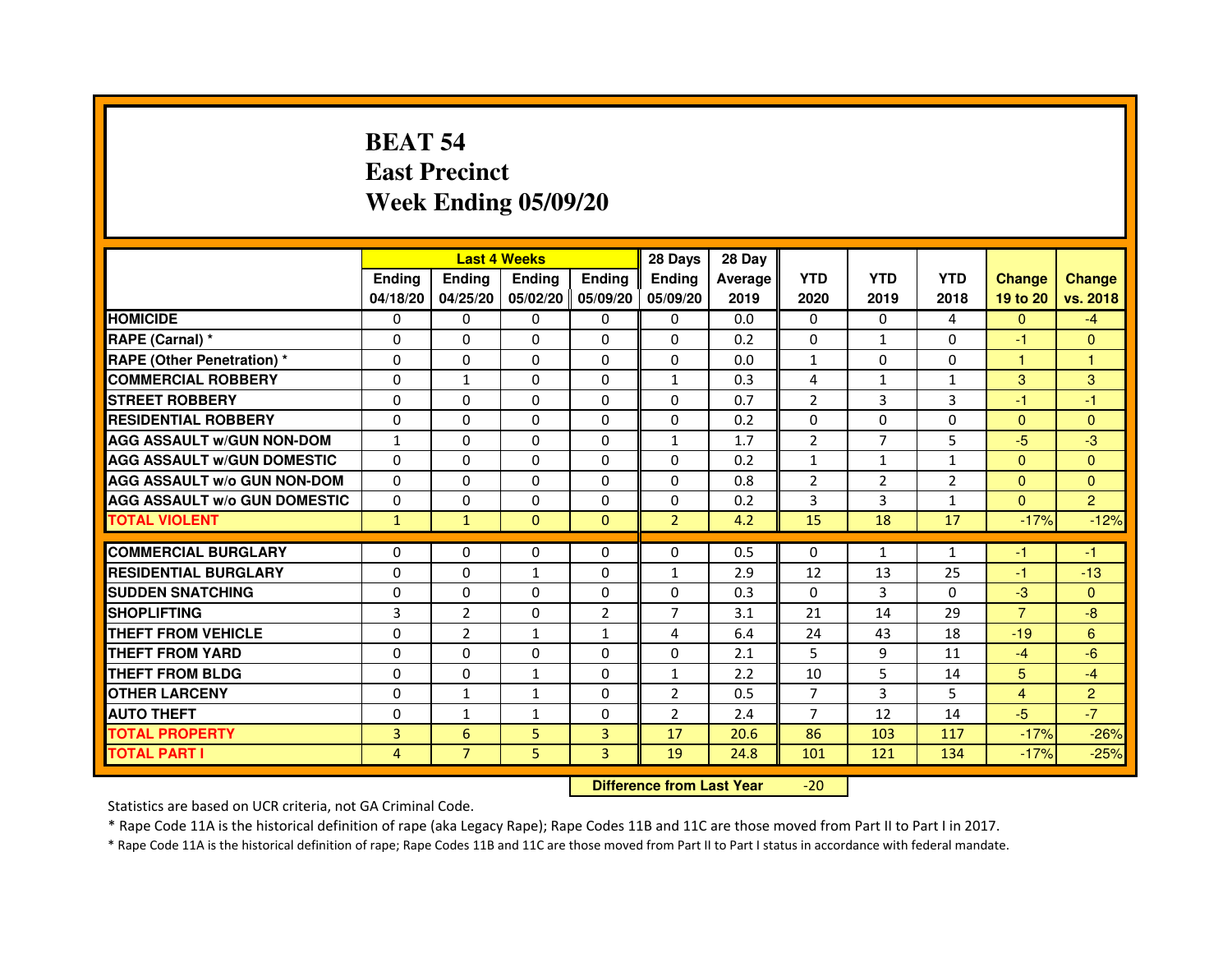# **BEAT 55 East PrecinctWeek Ending 05/09/20**

|                                     |                |                | <b>Last 4 Weeks</b> |                | 28 Days                          | 28 Day  |                |                |                |                |                |
|-------------------------------------|----------------|----------------|---------------------|----------------|----------------------------------|---------|----------------|----------------|----------------|----------------|----------------|
|                                     | <b>Ending</b>  | <b>Ending</b>  | <b>Ending</b>       | <b>Ending</b>  | Ending                           | Average | <b>YTD</b>     | <b>YTD</b>     | <b>YTD</b>     | <b>Change</b>  | <b>Change</b>  |
|                                     | 04/18/20       | 04/25/20       | 05/02/20            | 05/09/20       | 05/09/20                         | 2019    | 2020           | 2019           | 2018           | 19 to 20       | vs. 2018       |
| <b>HOMICIDE</b>                     | $\Omega$       | $\Omega$       | 0                   | $\mathbf{0}$   | 0                                | 0.0     | $\Omega$       | 0              | $\mathbf{1}$   | $\Omega$       | $-1$           |
| RAPE (Carnal) *                     | $\mathbf{0}$   | $\Omega$       | $\Omega$            | $\Omega$       | $\Omega$                         | 0.2     | $\Omega$       | $\overline{2}$ | 0              | $-2$           | $\Omega$       |
| <b>RAPE (Other Penetration) *</b>   | $\Omega$       | $\Omega$       | $\Omega$            | $\Omega$       | $\Omega$                         | 0.0     | $\Omega$       | $\Omega$       | $\Omega$       | $\Omega$       | $\overline{0}$ |
| <b>COMMERCIAL ROBBERY</b>           | $\Omega$       | $\Omega$       | $\Omega$            | $\Omega$       | $\Omega$                         | 0.1     | $\Omega$       | $\Omega$       | $\Omega$       | $\mathbf{0}$   | $\mathbf{0}$   |
| <b>STREET ROBBERY</b>               | $\Omega$       | $\Omega$       | $\Omega$            | $\Omega$       | $\Omega$                         | 0.3     | $\mathbf{1}$   | $\mathbf{1}$   | $\mathbf{1}$   | $\Omega$       | $\overline{0}$ |
| <b>RESIDENTIAL ROBBERY</b>          | $\Omega$       | $\Omega$       | $\Omega$            | $\Omega$       | $\Omega$                         | 0.1     | $\Omega$       | $\Omega$       | $\Omega$       | $\mathbf{0}$   | $\Omega$       |
| <b>AGG ASSAULT w/GUN NON- DOM</b>   | $\Omega$       | $\Omega$       | $\Omega$            | $\mathbf{1}$   | $\mathbf{1}$                     | 0.2     | $\mathbf{1}$   | $\mathbf{1}$   | $\overline{2}$ | $\Omega$       | $-1$           |
| <b>AGG ASSAULT w/GUN DOMESTIC</b>   | $\Omega$       | $\Omega$       | $\Omega$            | $\Omega$       | $\Omega$                         | 0.3     | $\Omega$       | $\overline{2}$ | $\mathbf{1}$   | $-2$           | $-1$           |
| <b>AGG ASSAULT W/o GUN NON-DOM</b>  | $\Omega$       | $\Omega$       | $\Omega$            | $\Omega$       | $\Omega$                         | 0.4     | $\mathbf{1}$   | $\mathbf{1}$   | $\mathbf{1}$   | $\Omega$       | $\overline{0}$ |
| <b>AGG ASSAULT W/o GUN DOMESTIC</b> | $\Omega$       | $\Omega$       | $\Omega$            | $\Omega$       | $\Omega$                         | 0.4     | $\mathbf{1}$   | 2              | 1              | $-1$           | $\Omega$       |
| <b>TOTAL VIOLENT</b>                | $\mathbf{0}$   | $\mathbf{0}$   | $\mathbf{0}$        | $\mathbf{1}$   | $\mathbf{1}$                     | 2.0     | $\overline{4}$ | 9              | $\overline{7}$ | $-56%$         | $-43%$         |
| <b>COMMERCIAL BURGLARY</b>          | $\Omega$       | $\Omega$       | $\Omega$            | $\mathbf{1}$   | $\mathbf{1}$                     | 0.5     | $\overline{2}$ | 0              | 3              | $\overline{2}$ | $-1$           |
| <b>RESIDENTIAL BURGLARY</b>         | $\Omega$       | $\Omega$       | $\Omega$            | $\Omega$       | $\Omega$                         | 1.8     | 5              | 8              | 8              | $-3$           | $-3$           |
| <b>SUDDEN SNATCHING</b>             | $\Omega$       | $\Omega$       | $\Omega$            | $\Omega$       | $\Omega$                         | 0.2     | $\Omega$       | $\mathbf{1}$   | 1              | $-1$           | $-1$           |
| <b>SHOPLIFTING</b>                  | 6              | $\overline{2}$ | 3                   | 3              | 14                               | 16.0    | 75             | 83             | 71             | $-8$           | 4              |
| <b>THEFT FROM VEHICLE</b>           | $\mathbf{1}$   | $\Omega$       | $\Omega$            | $\Omega$       | $\mathbf{1}$                     | 3.6     | 9              | 16             | 15             | $-7$           | $-6$           |
| <b>THEFT FROM YARD</b>              | 0              | $\mathbf{1}$   | $\mathbf{1}$        | 0              | $\overline{2}$                   | 1.3     | 5              | $\overline{7}$ | 8              | $-2$           | $-3$           |
| <b>THEFT FROM BLDG</b>              | $\Omega$       | $\Omega$       | $\mathbf{1}$        | $\Omega$       | $\mathbf{1}$                     | 1.8     | 6              | 6              | 7              | $\Omega$       | $-1$           |
| <b>OTHER LARCENY</b>                | $\mathbf{0}$   | $\Omega$       | $\Omega$            | $\Omega$       | $\Omega$                         | 0.3     | $\mathbf{1}$   | $\overline{2}$ | $\overline{2}$ | $-1$           | $-1$           |
| <b>AUTO THEFT</b>                   | $\Omega$       | $\Omega$       | $\mathbf{1}$        | $\Omega$       | $\mathbf{1}$                     | 0.8     | 4              | 4              | 9              | $\Omega$       | $-5$           |
| <b>TOTAL PROPERTY</b>               | $\overline{7}$ | $\overline{3}$ | 6                   | $\overline{4}$ | 20                               | 26.2    | 107            | 127            | 124            | $-16%$         | $-14%$         |
| <b>TOTAL PART I</b>                 | $\overline{7}$ | $\overline{3}$ | 6                   | 5              | 21                               | 28.2    | 111            | 136            | 131            | $-18%$         | $-15%$         |
|                                     |                |                |                     |                |                                  |         |                |                |                |                |                |
|                                     |                |                |                     |                | <b>Difference from Last Year</b> |         | $-25$          |                |                |                |                |

Statistics are based on UCR criteria, not GA Criminal Code.

\* Rape Code 11A is the historical definition of rape (aka Legacy Rape); Rape Codes 11B and 11C are those moved from Part II to Part I in 2017.